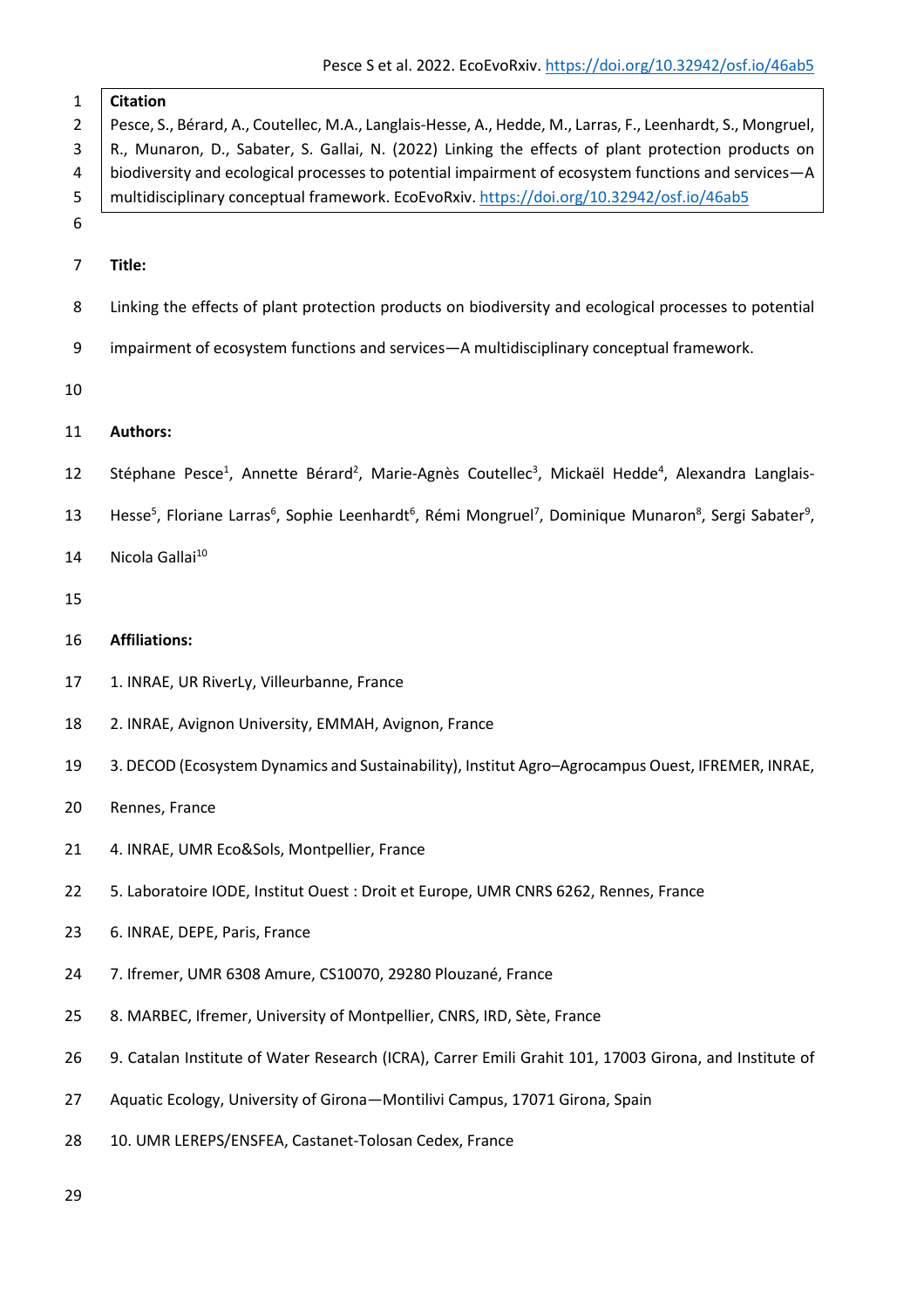# **Keywords**

- 31 collective scientific assessment, ecotoxicology, ecosystem services, environmental risk assessment,
- 32 functional traits, pesticides
- 

**Highlights** 

- Plant protection products (PPP) threaten biodiversity and ecosystem services
- Assessing the risks and effects of PPP on ecosystem services is a challenging task
- 37 Our framework links PPP effects on biodiversity–ecosystem functions and services
- The framework addresses the connections and trade-offs between PPP uses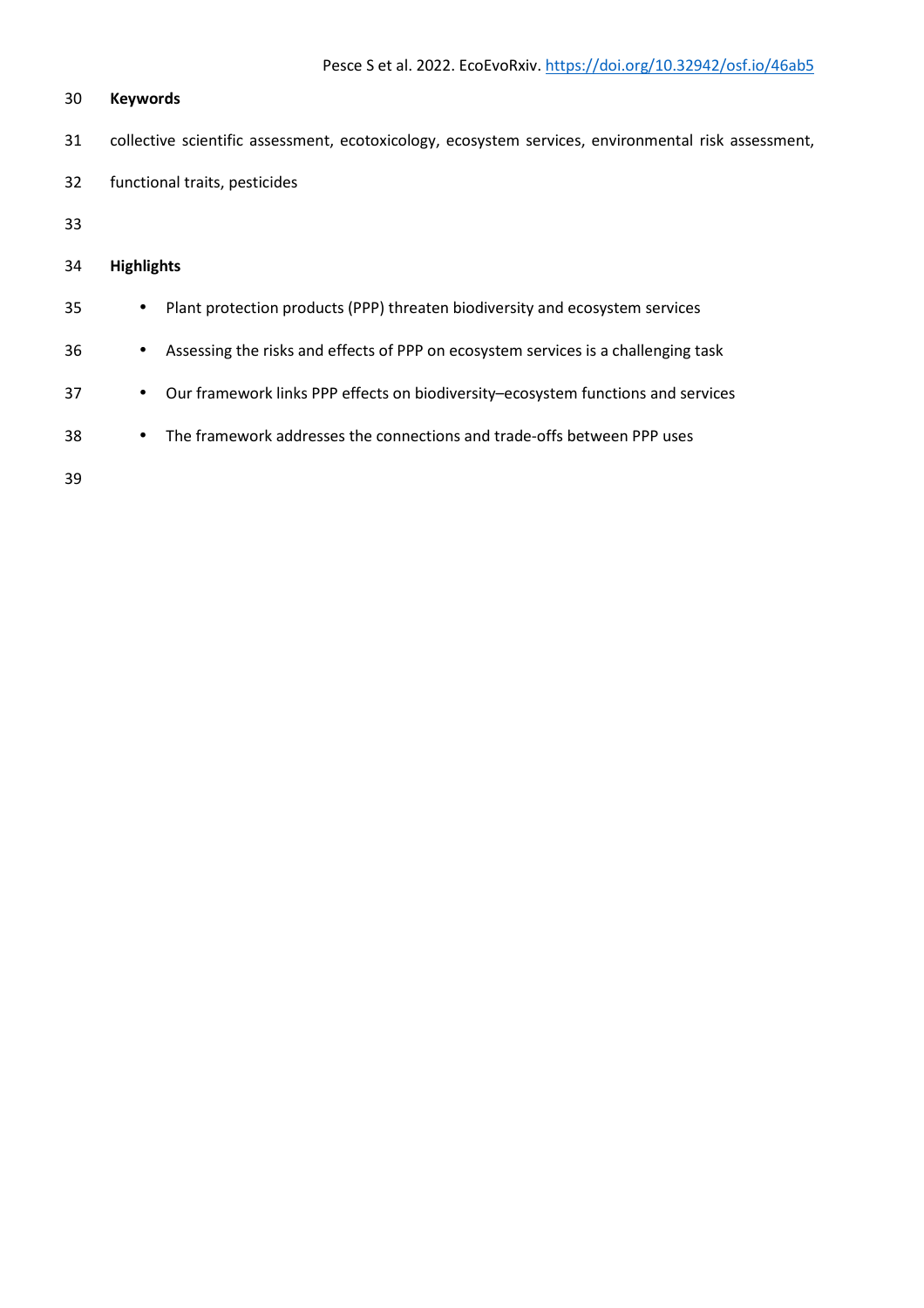#### 40 **Abstract**

41 There is growing interest in using the ecosystem services framework for environmental risk 42 assessments of plant protection products (PPP). However, there is still a broad gap between most of 43 the ecotoxicological endpoints used in PPP risk assessment and the evaluation of the risks and effects 44 of PPP on ecosystem services. Here we propose a conceptual framework to link current and future 45 knowledge on the ecotoxicological effects of PPP on biodiversity and ecological processes to their 46 consequences on ecosystem functions and services. We first describe the main processes governing 47 the relationships between biodiversity, ecological processes and ecosystem functions in response to 48 effects of PPP. We define 12 main categories of ecosystem functions that could be directly linked with 49 the ecological processes used as functional endpoints in investigations on the ecotoxicology of PPP. An 50 exploration of perceptions on the possible links between these categories of ecosystem functions and 51 groups of ecosystem services (by a panel scientific experts in various fields of environmental sciences) 52 then finds that these direct and indirect linkages still need clarification. We illustrate how the proposed 53 framework could be used on terrestrial microalgae and cyanobacteria to assess the potential effects 54 of herbicides on ecosystem services. The framework proposed here uses a set of clearly-defined core 55 categories of ecosystem functions and services, which should help identify which of them are 56 effectively or potentially threatened by PPP. We argue that this framework could help harmonize and 57 extend the scientific knowledge that informs decision-making and policy-making.

58

#### 59 **1. Introduction**

60 Environmental managers and regulators increasingly recognize biodiversity as an important protection 61 goal in environmental risk assessment (EFSA, 2016a) and sustainability programs (Glaser, 2012; Bach 62 et al. 2020; European Commission, 2020; Tickner et al. 2020). In parallel, the concept of ecosystem 63 service (Costanza et al., 1997; MEA, 2005; TEEB, 2010) has progressively gained interest in ecosystem 64 management and risk assessment (e.g. Cairns and Niederlehner, 1994; Forbes and Calow, 2013; 65 Maltby, 2013; 2018; Forbes et al., 2017; Faber et al., 2019; Galic et al., 2019). This is especially true for 66 environmental risk assessments of plant protection products (PPP), which are defined here as synthetic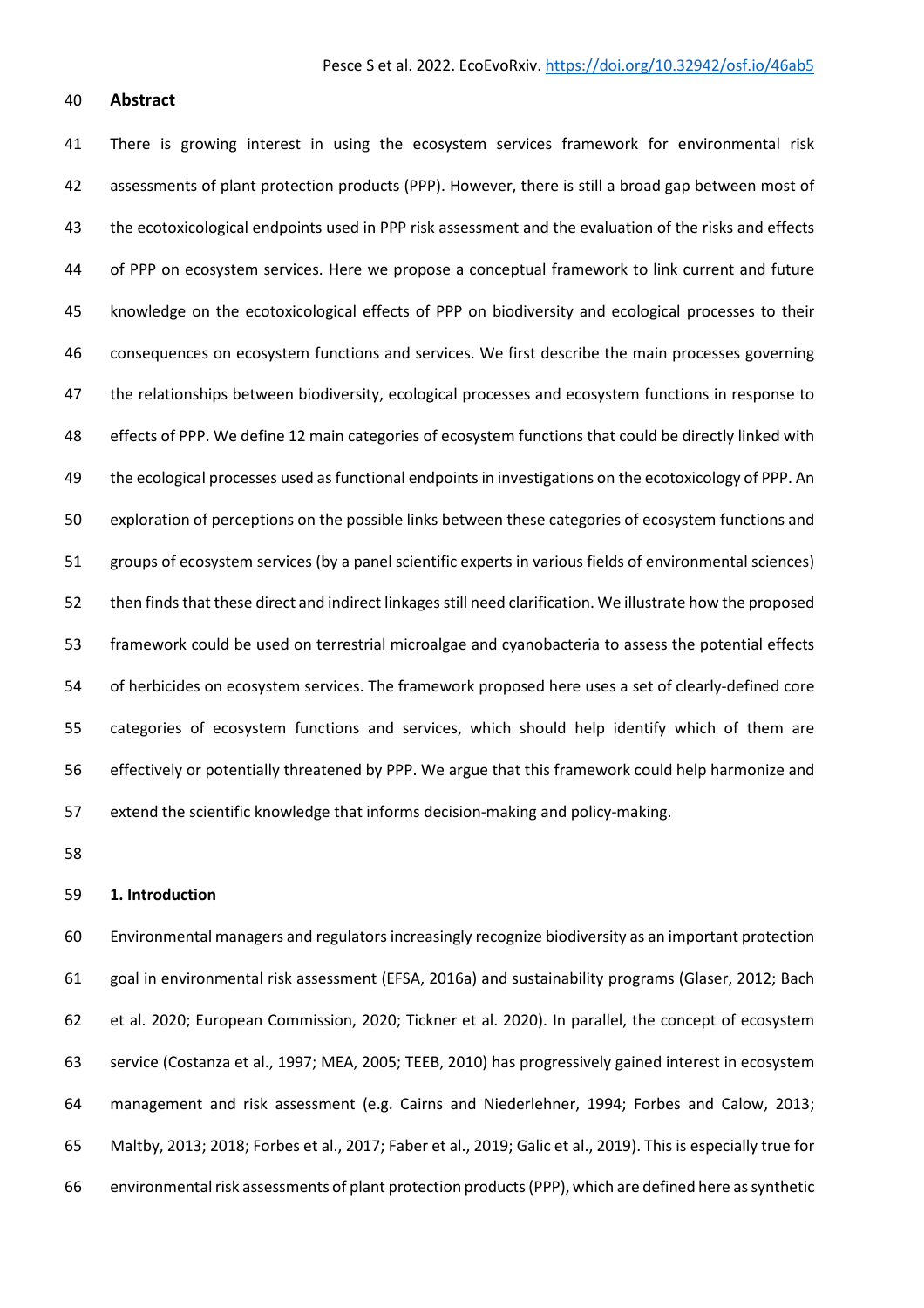67 and biobased pesticides (formulated products and active substances) and their transformation 68 products. In 2010, the European Food Safety Authority (EFSA) Panel on PPP and their residues 69 emphasized that the ecosystem service framework was central to setting specific protection goals for 70 this kind of substance (EFSA, 2010). It served as a startpoint to development of EFSA guidances on how 71 to better protect biodiversity and ecosystem services against PPP and other contaminants (EFSA 2013; 72 2016a). Based on these works and guidances, various scientific experts from academia, regulatory 73 authorities and the chemical industry evaluated the advantages, limitations and shortcomings of the 74 ecosystem service framework regarding current practices in environmental risk assessment and 75 environmental monitoring (Box 1 and references therein; Van Wensem and Maltby, 2013; Arts et al., 76 2015; Devos et al., 2015; Van Wensem et al., 2017).

77 The ecosystem service framework in pivotal to environmental risk assessment an integral to regulatory 78 decision-making and the ecological relevance of environmental protection goals (Cairns & 79 Niederlehner, 1994; Forbes and Calow, 2012; Brown et al., 2017; Munns et al., 2017; Maltby et al., 80 2018). Effective implementation of an ecosystem service-based environmental risk assessment of PPP 81 should help to protect and restore biodiversity and ecosystems against their direct and indirect adverse 82 effects (Maltby, 2013). In this context, the ecosystem services approach has the potential to explicitly 83 address the trade-off between social benefits and environmental losses from the use of PPP on 84 ecosystems, such a trade-off being still under-researched (Nienstedt et al., 2012; Brown et al., 2017). 85 Indeed, effective implementation of an ecosystem service-based environmental risk assessment is 86 bottlenecked by a number of scientific and technical challenges (Box 1), including the development of 87 quantifiable indicators and relevant endpoints to evaluate the effects of PPP on ecosystem services 88 (Faber and van Wesem, 2012; Faber et al., 2019). Not alien to this lack of implementation is the current 89 lack of connection between ecotoxicological endpoints for risk assessment and the potential 90 consequences of PPP on ecosystem services (Forbes et al., 2017).

91 This lack of connection undermines the contribution of many available ecotoxicological studies to the 92 assessment and prediction of the impact of PPP on ecosystem services. Published works in the peer-93 reviewed literature are generally not designed to inform environmental risk assessment in a regulatory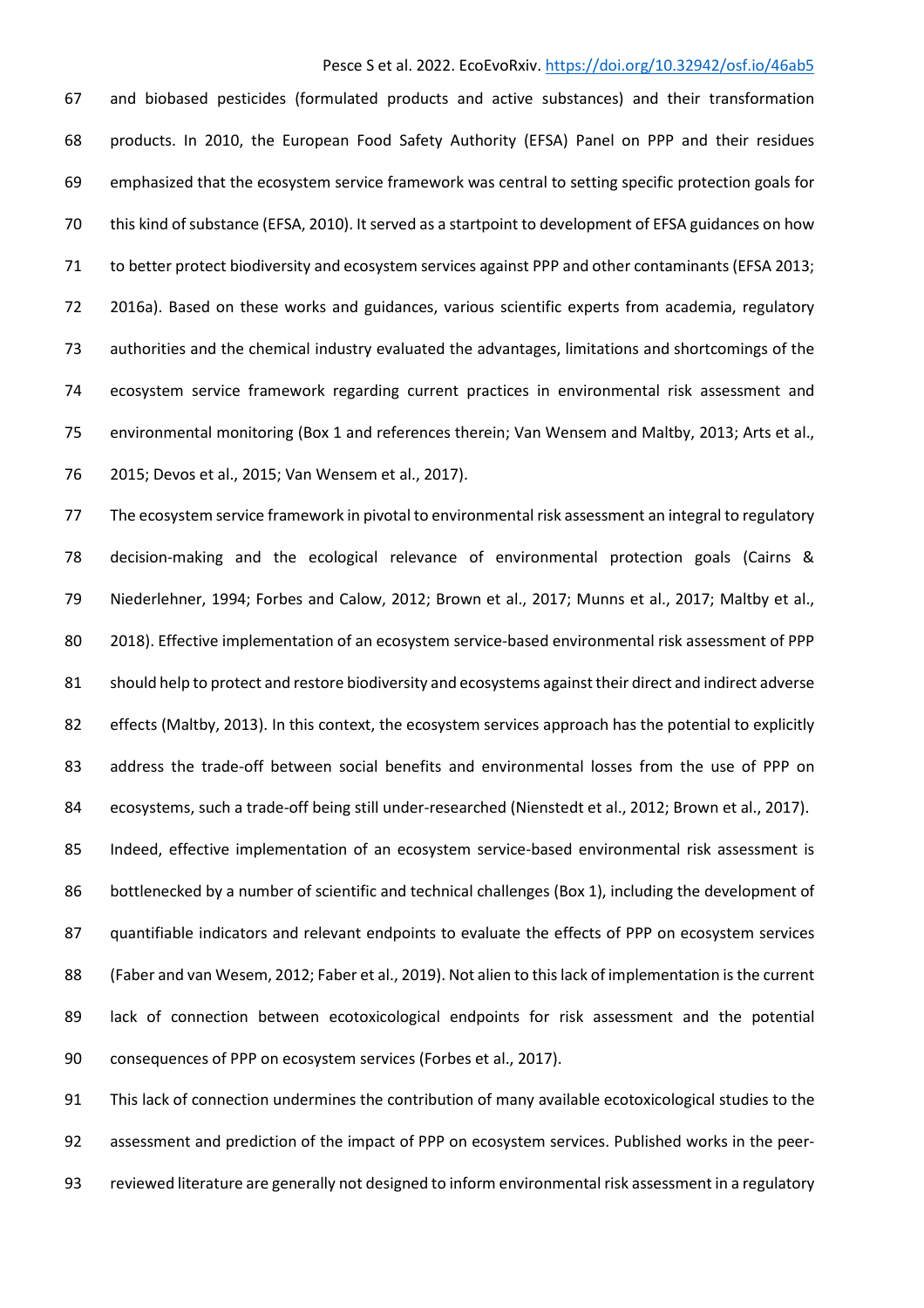- 94 context, but they do provide basic knowledge for decision-makers and policy-makers (Rudén et al., 95 2017; van der Hel and Biermann, 2017). This knowledge can serve to identify ecosystem services that 96 are potentially threatened by PPP (EFSA, 2016a; Brown et al., 2017).
- 97

| 98  |                                                     |           | Box 1: Non-exhaustive list of identified challenges that need to be resolved to implement the ecosystem service |  |
|-----|-----------------------------------------------------|-----------|-----------------------------------------------------------------------------------------------------------------|--|
| 99  | framework in environmental risk assessments of PPP. |           |                                                                                                                 |  |
| 100 |                                                     | $\bullet$ | Definition of reference values for ecosystem services (Faber et al., 2019)                                      |  |
| 101 |                                                     |           | Definition of acceptable vs unacceptable levels (i.e. magnitude) of PPP effects (Brown et al., 2017)            |  |
| 102 |                                                     |           | Definition of clear and quantifiable protection goals and restoration targets for ecosystem service             |  |
| 103 |                                                     |           | management (Maltby, 2013)                                                                                       |  |
| 104 |                                                     |           | Identification of key drivers of ecosystem services, and taxa/communities accounting for them                   |  |
| 105 |                                                     |           | (Nienstedt et al., 2012)                                                                                        |  |
| 106 |                                                     |           | Development of quantifiable indicators and relevant endpoints to evaluate the effects of PPP on                 |  |
| 107 |                                                     |           | ecosystem services (Faber and van Wesem, 2012; Faber et al., 2019)                                              |  |
| 108 |                                                     |           | Consideration of trade-offs between ecosystem services, and possible antagonistic interactions of PPP           |  |
| 109 |                                                     |           | with different services (Galic et al., 2012)                                                                    |  |
| 110 |                                                     |           | Development and implementation of applicable strategies and procedures to address site-specific risk            |  |
| 111 |                                                     |           | assessment (Forbes and Calow, 2013)                                                                             |  |
| 112 |                                                     |           | Development and implementation of applicable strategies and procedures to transpose environmental               |  |
| 113 |                                                     |           | risk assessment to landscape scales (Maltby et al., 2018)                                                       |  |
| 114 |                                                     |           |                                                                                                                 |  |
| 115 |                                                     |           |                                                                                                                 |  |
|     |                                                     |           |                                                                                                                 |  |
| 116 |                                                     |           | Stakeholders and policy-makers are increasingly demanding critical and intelligible recommendations             |  |
|     |                                                     |           |                                                                                                                 |  |

117 on the possible effects of PPP on biodiversity and ecosystem services. The French Ministries for 118 Environment, Agriculture and Research recently commissioned a collective scientific assessment (CSA) 119 to deliver this goal (Pesce et al., 2021). This CSA concerns the terrestrial–freshwater–marine 120 continuum and enlisted input from a panel of 46 experts in various research domains. This expert panel 121 decided to build a conceptual framework to help link current and future knowledge on ecotoxicological 122 effects of PPP on biodiversity and ecological processes to any possible impairment of ecosystem 123 functions and services, which was seen as an essential step to bridge the gaps between 124 ecotoxicological endpoints and ecosystem services (Forbes et al., 2017).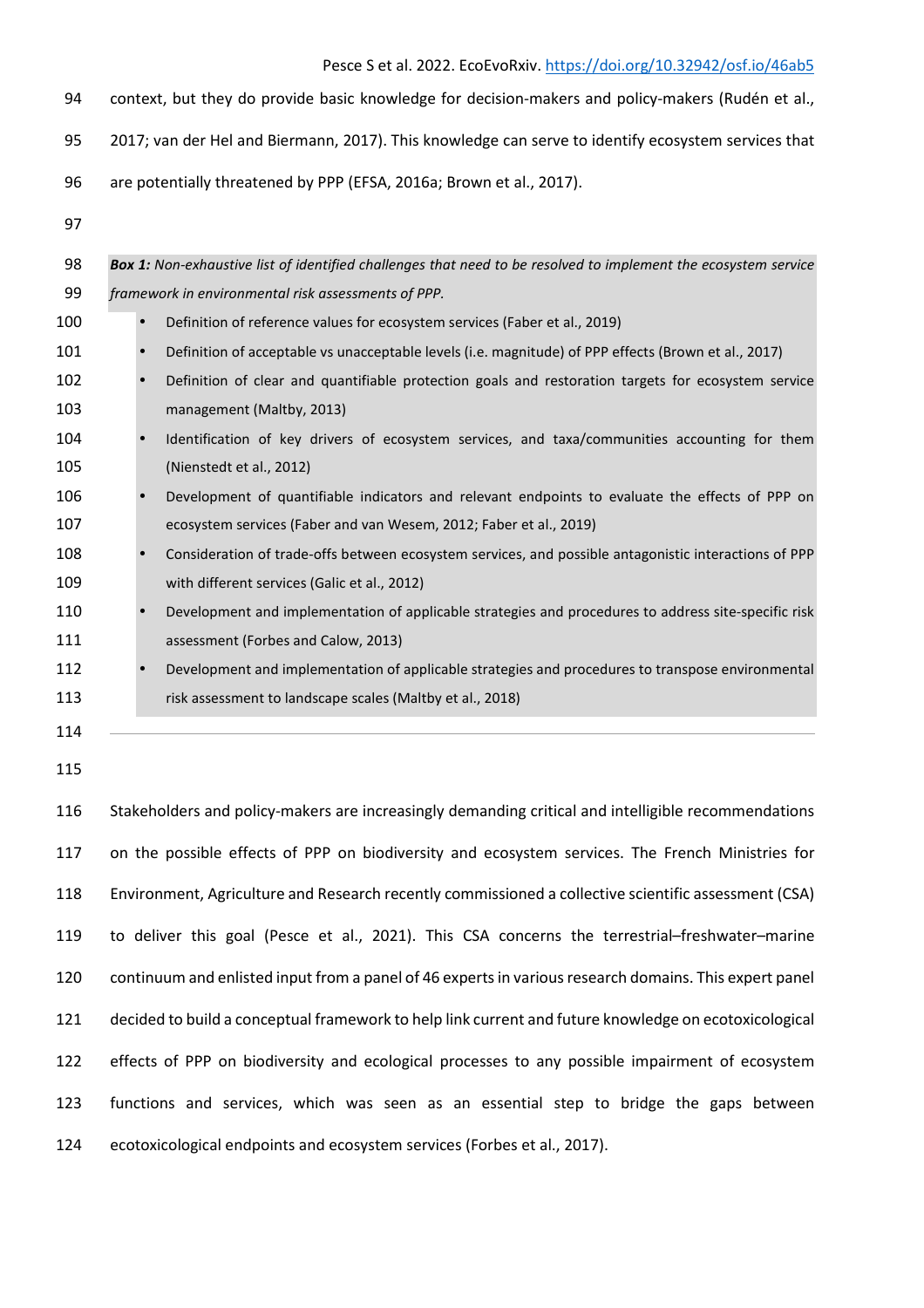125 Here we describe the steps necessary to construct this framework, which starts by defining the four 126 interlinked levels at which PPP have potential effects (biodiversity, ecological processes, ecosystem 127 functions, and ecosystem services; Box 2 and Table 2; Banerjee et al., 2013; Balvanera et al., 2014). We 128 first analyze the literature on the relationship between biodiversity, ecological processes and 129 ecosystem functions in order to propose a conceptual scheme that is specifically applicable to PPP 130 (section 2).

131

*Box 2: Adopted definitions of biodiversity, ecological processes, and ecosystem functions (ecosystem services are defined in Table 2)* • **Biodiversity** follows the Convention on Biological Diversity's definition (United Nations, 1992). As such, biodiversity is "the variability among living organisms from all sources including, inter alia, terrestrial, marine and other aquatic ecosystems and the ecological complexes of which they are part; this includes diversity within species, between species and of ecosystems". This definition includes the composition, 138 structure and variety of specific species or habitats, the abundance and biomass of species, their functional traits, and their genetic composition and identity (Marselle et al., 2021).

140 • **Ecological processes** are activities that result from interactions among organisms and between 141 organisms and their environment (Martinez, 1996).

142 • **Ecosystem functions** are the set of ecological processes occurring within an ecosystem that may or may 143 not contribute to ecosystem services (Lovett et al., 2006 and Garland et al., 2021).

144

145

146 The relationship between biodiversity and ecosystem functions has been extensively explored in the 147 ecology of 'natural' or 'weakly anthropized' ecosystems (van der Plas 2019) but its intersection with 148 ecotoxicological pressure has been under-researched (Rumschlag et al. 2020). Functional endpoints 149 used in ecotoxicological studies tend to refer to ecological processes rather than to ecosystem 150 functions. Here we propose a definition and classification of ecosystem functions that are potentially 151 impacted by PPP (section 3) in an effort to address the current inconsistencies (e.g. Costanza et al., 152 1997; De Groot et al., 2002; Pettorelli et al., 2018; Armoškaitė et al., 2020; Garland et al., 2021). We 153 then evaluate the potential links between ecosystem functions and ecosystem services, based on the 154 opinion of a sub-panel of experts (n=17; section 4). From there, we go on to build a framework 155 connecting the effects of PPP on biodiversity, ecological processes and ecosystem functions and,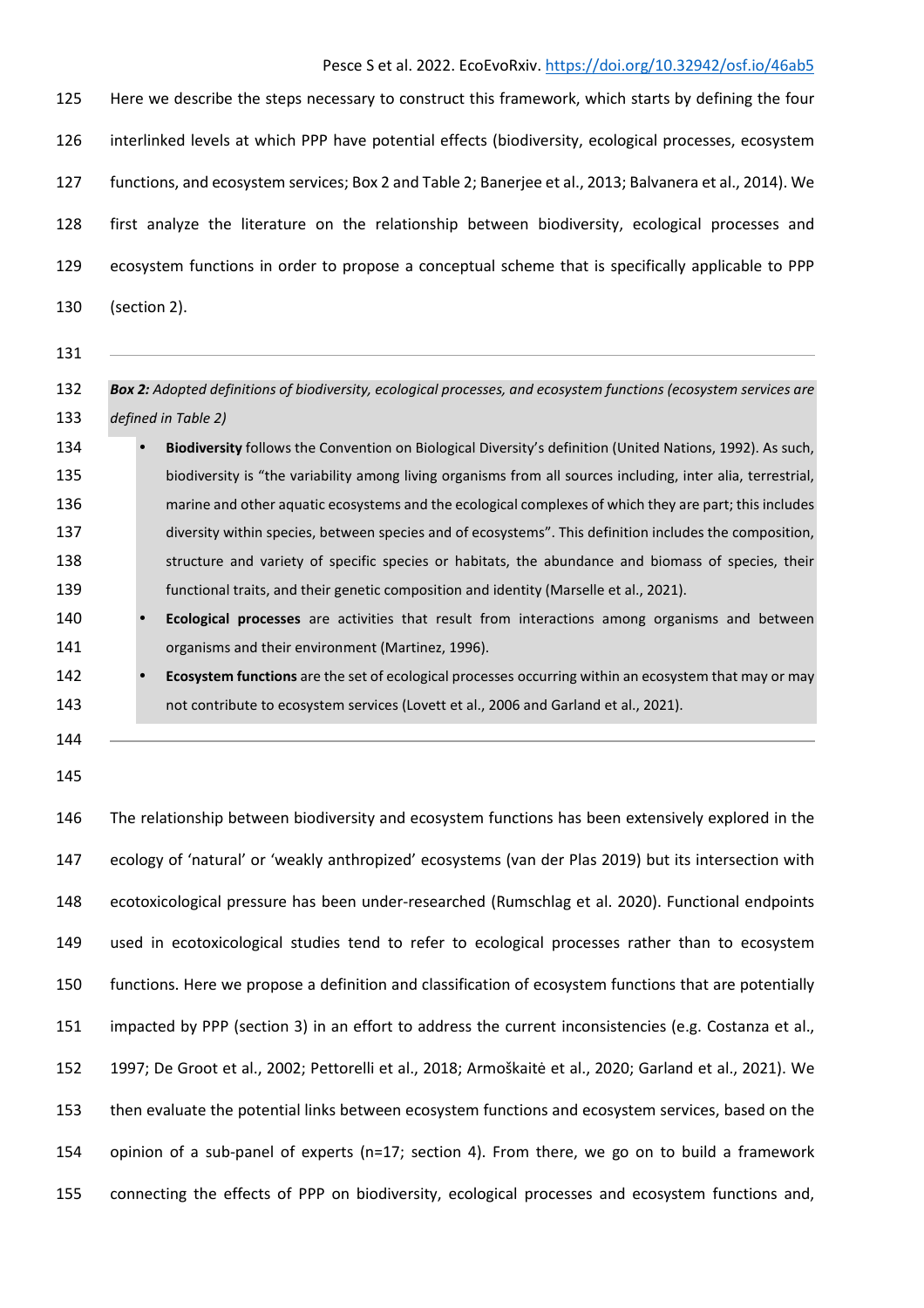156 ultimately, the allied ecosystem services. The framework is illustrated using terrestrial microalgae and 157 cyanobacteria (section 5) as model organisms involved in several ecosystem functions (Crouzet & 158 Bérard, 2017; Abinandan et al., 2019; Cantón et al., 2020; Poveda 2021). We anticipate this approach 159 as a startpoint to investigate how PPP affect ecosystems. It will provide important insights to help 160 better protect (or restore) biodiversity and ecosystem functions and services against the direct and 161 indirect adverse effects of these contaminants along the terrestrial–freshwater–marine continuum.

162

163 **2. Conceptual relationships between biodiversity, ecological processes and ecosystem functions**  164 **under PPP-induced pressure** 

#### 165 *2.1. Biodiversity indices*

166 The definition of biodiversity (Box 2) implies a complex interplay of taxonomic, genetic and functional 167 components. This complexity has led to the development of a large and diversified set of indices and 168 metrics, the full description of which is evidently outside of scope of the present article. However, we 169 do provide a very brief overview of these tools and their evolution, together with seminal references 170 for further reading. Traditional indices of taxonomic diversity are based on generalized entropy and 171 reflect the structure and composition of a community at a given time or site (e.g. species richness, 172 relative abundance, evenness; Legendre & Legendre, 2012). Indices of functional diversity mostly rely 173 on functional types, trait measurements (functional attributes), distance metrics and/or grouping 174 algorithms (Petchey et al., 2009). Like for taxonomy, these indices inform on community diversity, 175 evenness and divergence (Mason et al. 2005). Genetic biodiversity can be described using phylogenetic 176 metrics (Winter et al., 2013) and population genetics indices (Hartl & Clark, 1997). Note that each type 177 of diversity can be estimated at various scales from local (alpha diversity) up to regional (gamma 178 diversity), as well as in terms of dissimilarity (beta diversity). This kind of partitioning was originally 179 focused on species diversity (Whittaker, 1960) but is now also applied to phylogenetic and functional 180 diversity, and recent developments use unifying concepts to measure species, phylogenetic and 181 functional diversities at various scales (Swenson et al., 2012; Chao et al., 2014; Gaggiotti et al., 2018).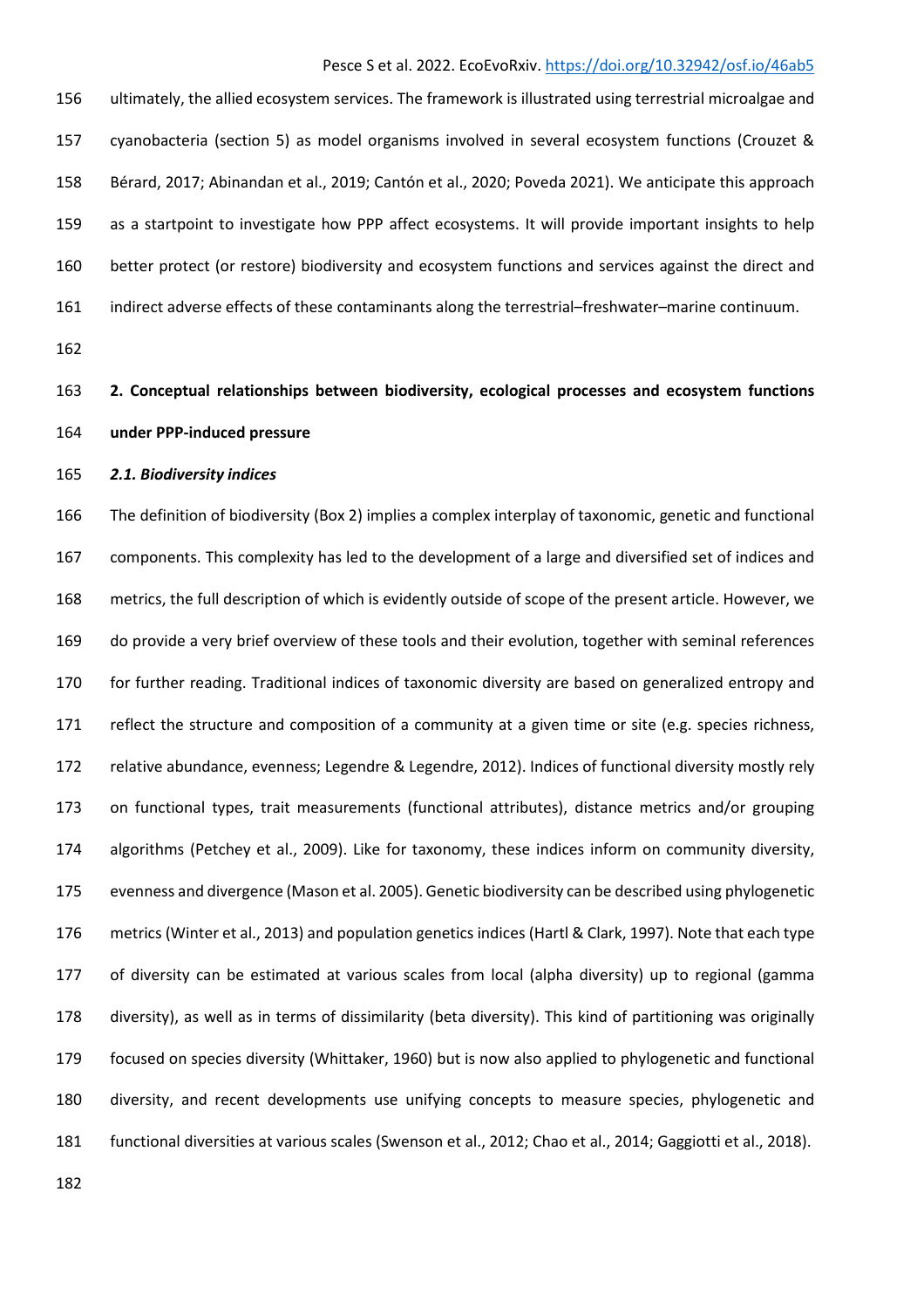#### 183 *2.2. Biodiversity and ecosystem functioning*

184 Assessment of the relationships between biodiversity and ecosystem functioning has been one of the 185 most active fields in ecological research (e.g. Schulze & Mooney, 1993; Balvanera et al., 2006; Cardinale 186 et al., 2006; Loreau et al., 2010; Tilman et al., 2014; Eisenhauer et al., 2019; van der Plas, 2019). At 187 present, there is a broad consensus that the dynamics of biodiversity are not entirely governed by 188 random processes. At community level, assembly rules, structure and diversity all result from the 189 combined effects of ecological drift and deterministic processes (Hubbell, 2001; Tilman 2004; De 190 Meester et al. 2018; Svensson et al. 2018). Likewise, at species level, population eco-evolutionary 191 dynamics are shaped by both random (genetic drift) and non-random (selection mode and intensity, 192 mutation rate, mating system) processes (see Hartl and Clarck 1997). Environmental deterioration, 193 such as that caused by chemical contamination (including PPP), can drive a population to decline to 194 extinction (maladaptation) or conversely to recover through plasticity, dispersion, or rapid 195 evolutionary adaptation (e.g. antibiotic and pesticide resistance, which are two typical cases of 196 evolutionary rescue; Bell 2017). Therefore, whatever the level of investigation, non-random 197 (deterministic) factors and processes need to be explicitly addressed in the empirical testing of 198 theoretical hypotheses related to the dynamics of biodiversity under environmental change.

199 Accordingly, propelled by findings and lessons from a decade of intensive fundamental research, a new 200 generation of research on biodiversity and ecosystem functioning emerged (Naeem et al. 2009) that 201 was characterized by more functional approaches (trait-based functional diversity and mechanism of 202 ecosystem functioning, multitrophic dimension) and hypotheses (trait-based extinction probability, 203 empirical extinction scenarios, net biodiversity effect partitioning). Today's research has also become 204 more predictive (e.g. wider spatial and temporal scales, theory development, metacommunity 205 dynamics) and includes issues directly related to human impact and ecosystem services (Naeem et al. 206 2009). Recent developments now make it possible to explain the biodiversity–ecosystem functioning 207 relationship across time and space (Isbell et al. 2018).

208 It is therefore patently quite clear that the impacts of PPP on biodiversity and ecosystem services 209 should be assessed under this research framework (Rumschlag et al., 2020), by considering the non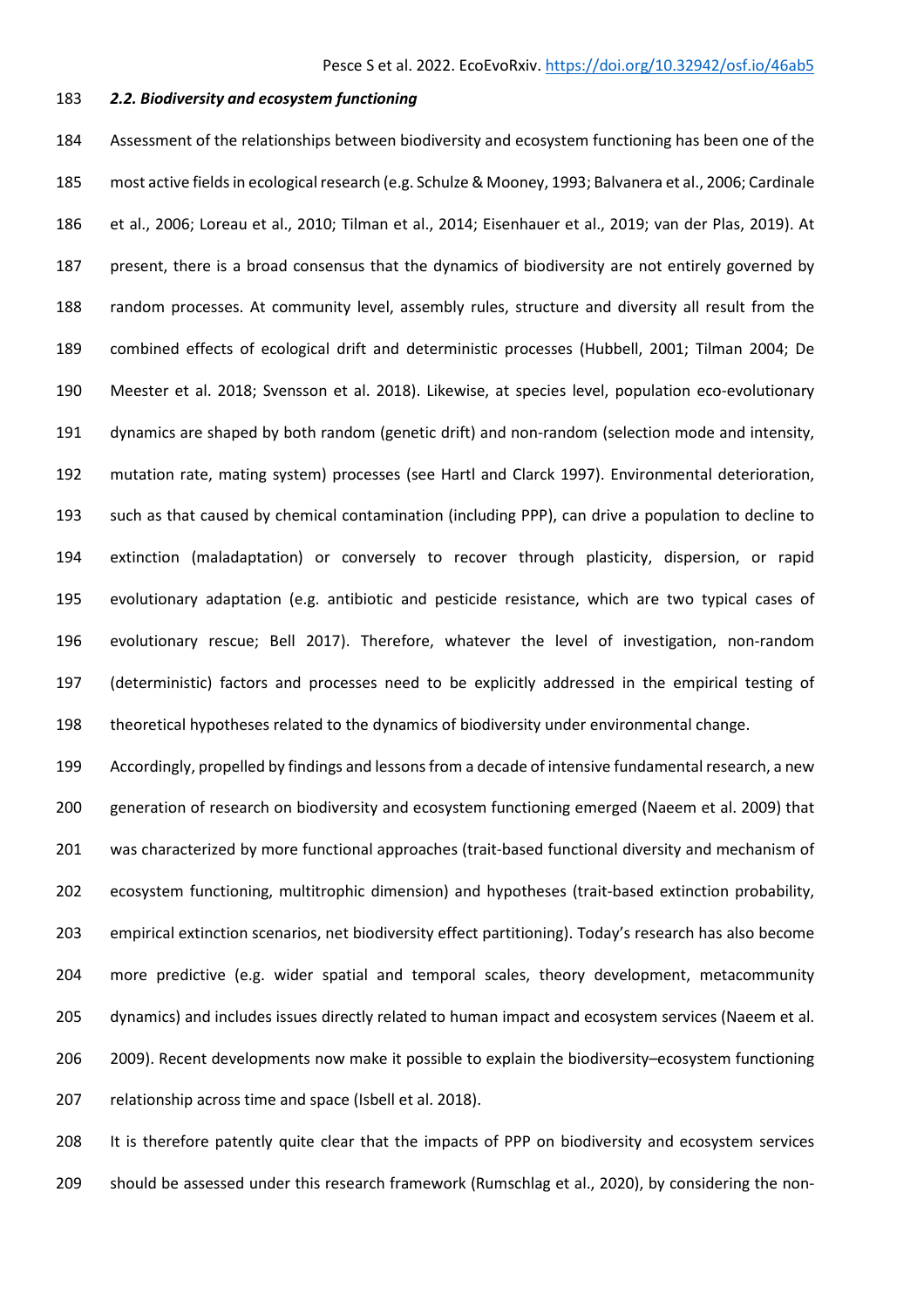210 random direct and indirect pressure they exert on biodiversity (De Laender et al., 2014; 2016; Halstead

211 et al., 2014; Malaj et al., 2014; Baert et al., 2017).

212

#### 213 *2.3. Conceptual framework under PPP-induced pressure*

214 Our conceptual framework integrating biodiversity, ecological processes and ecosystem functions 215 under the effects of PPP is illustrated in Fig. 1.

216 The figure describes the direct effects of PPP on biodiversity, including intraspecific, interspecific and 217 functional biodiversity, which rely on the use, fate and bioavailability of PPP in the environment and 218 the resulting exposure of organisms. These effects result from the combination of toxicity and 219 mechanisms of action of the PPP substances and substance–substance interactions, as well as 220 biological sensitivity and its distribution within and across species (Fig. 1; Blanck et al., 1988; 221 Vinebrooke et al., 2004; Johnston & Roberts, 2009; De Laender et al., 2014; Kattwinkel et al., 2015; 222 Mensen et al., 2015; EFSA, 2016b). Species show adaptive capacities (acclimation, tolerance, 223 resistance, resilience, recovery) that extend through various biological scales (populations, 224 communities) and timescales (rapid and reversible physiological adaptation through developmental 225 and phenotypic plasticity *vs* longer-term adaptation through selective evolutionary processes). Toxic 226 effects can also have indirect consequences on biodiversity by altering species–species interactions 227 both within and between trophic levels (Fig. 1; Fleeger et al., 2003; Halstead et al., 2014; Saaristo et 228 al., 2018; Fleeger, 2020). The non-random effects of PPP on biodiversity therefore influence ecological 229 processes, which mainly depend on the functional role of sensitive species and the degree of functional 230 redundancy between species (Fig. 1; Allison and Martiny, 2008; Cardinale, 2012; Diaz et al., 2013; 231 Bardgett and van der Putten, 2014; De Laender et al., 2016; Baert et al., 2017). These non-random 232 effects on biodiversity may affect ecosystem functioning to a higher degree (e.g. when impacting 233 keystone species) or lower degree (e.g. where there is high functional redundancy) than random ones 234 (De Laender et al., 2016).

235 Most PPP are designed to specifically target biological groups that directly contribute to ecological 236 processes (Fig. 1). Photosystem inhibitor herbicides (such as triazines and phenylureas) are good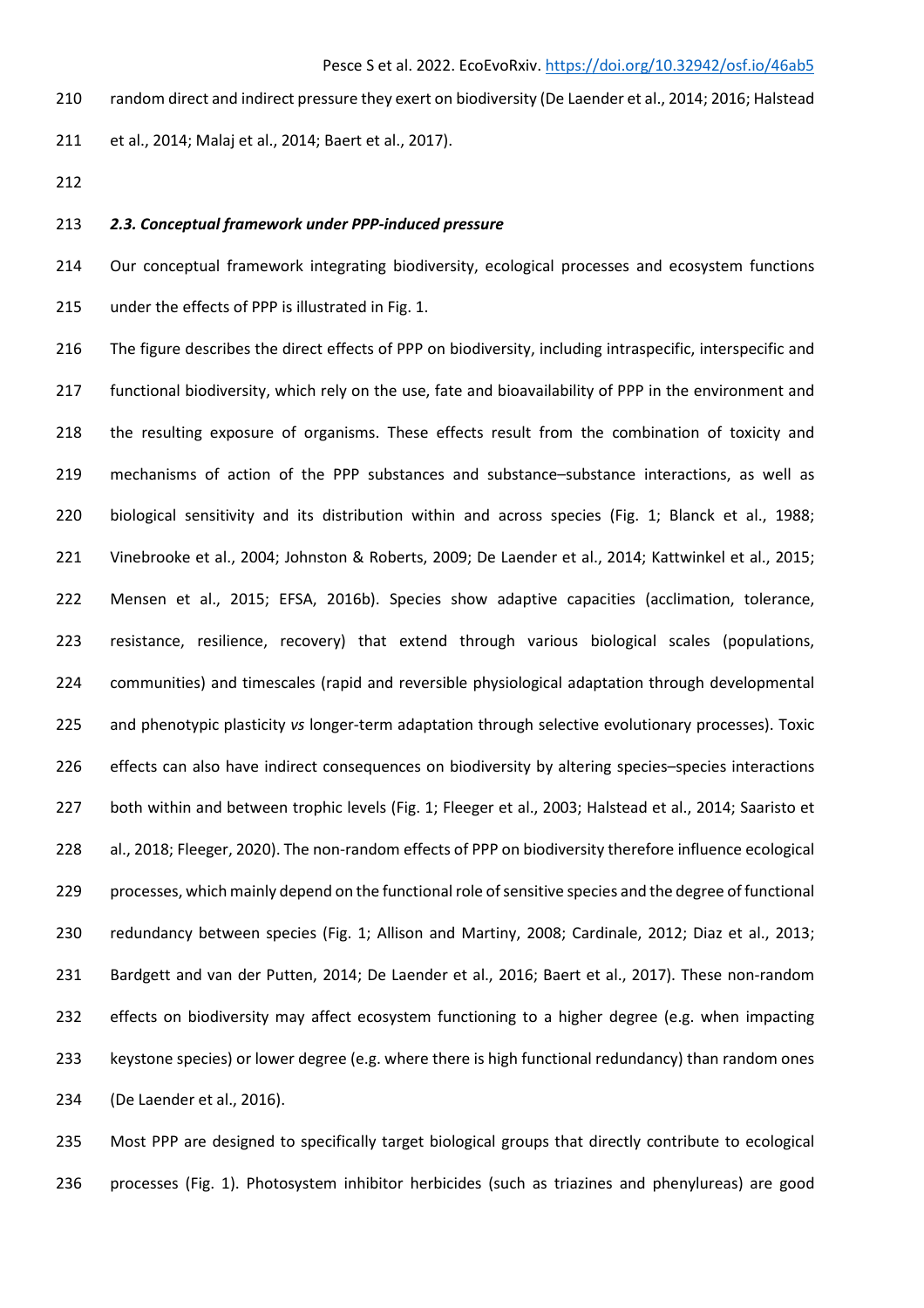237 examples of PPP that directly affect photosynthesis and primary production (Black, 2018). Such 238 targeted functional effects can strongly influence biodiversity–ecosystem function relationships 239 through feedback mechanisms from ecological processes and ecosystem functions to biodiversity (Fig. 240 1). These relatively unknown feedbacks (Duncan et al., 2015; Grace et al., 2016; Qiu et al., 2018; van 241 der Plas, 2019) are an important factor for achieving biodiversity conservation objectives (Xiao et al., 242 2019), and enhancing our current understanding of their role in the ecological processes that affect 243 the bioavailability of PPP (e.g. biodegradation or bioturbation) (Fig. 1; Chaplain et al., 2011; Bundschuh 244 et al., 2016). Moreover, there is still an unaddressed need for ecotoxicological indicators that can be 245 linked to ecosystem functions rather than to ecological processes (Heink & Kowarik, 2010; Thomsen 246 et al., 2012; Forbes et al., 2017; Faber et al., 2019; Garland et al., 2021).

247

#### 248 **3. Definition and classification of ecosystem functions potentially impacted by PPP**

249 The limited knowledge on the effects of PPP on ecosystem functions precludes any attempt to get a 250 reliable assessment of their consequences for ecosystem services. Several classifications of ecosystem 251 functions and services have been proposed in the past (e.g. Costanza et al., 1997; De Groot et al., 2002, 252 2012; CGDD, 2010; Banerjee et al., 2013; Liquete et al., 2013; Pettorelli et al., 2018; van der Plas et al., 253 2019; Garland et al., 2021). Certain ecosystem functions are sometimes termed "intermediate 254 ecosystem services" (Boyd & Banzhaf, 2007 ; Munns et al., 2016; Fisher et al., 2009; Forbes et al., 2017), 255 but this terminology has been questioned (Potschin-Young et al., 2017). In 2021, Garland et al. 256 proposed a classification based on an extensive meta-analysis of 268 studies dealing with ecosystem 257 multifunctionality (Byrnes et al., 2013; Delgado-Baquerizo et al., 2016; Gamfeldt & Roger, 2017). They 258 found that research to date had considered a large number of ecosystem functions but without any 259 attempt to harmonize the terminology and underlying concepts used (Garland et al., 2021). The 260 resulting semantic inconsistencies have brought about redundant, ambiguous, and imprecise (if not 261 controversial) term usage. To address this issue, we propose a classification based on 12 main 262 categories of ecosystem functions that can be directly linked with the ecological processes used as 263 functional endpoints in the assessment of PPP impacts in terrestrial, freshwater and marine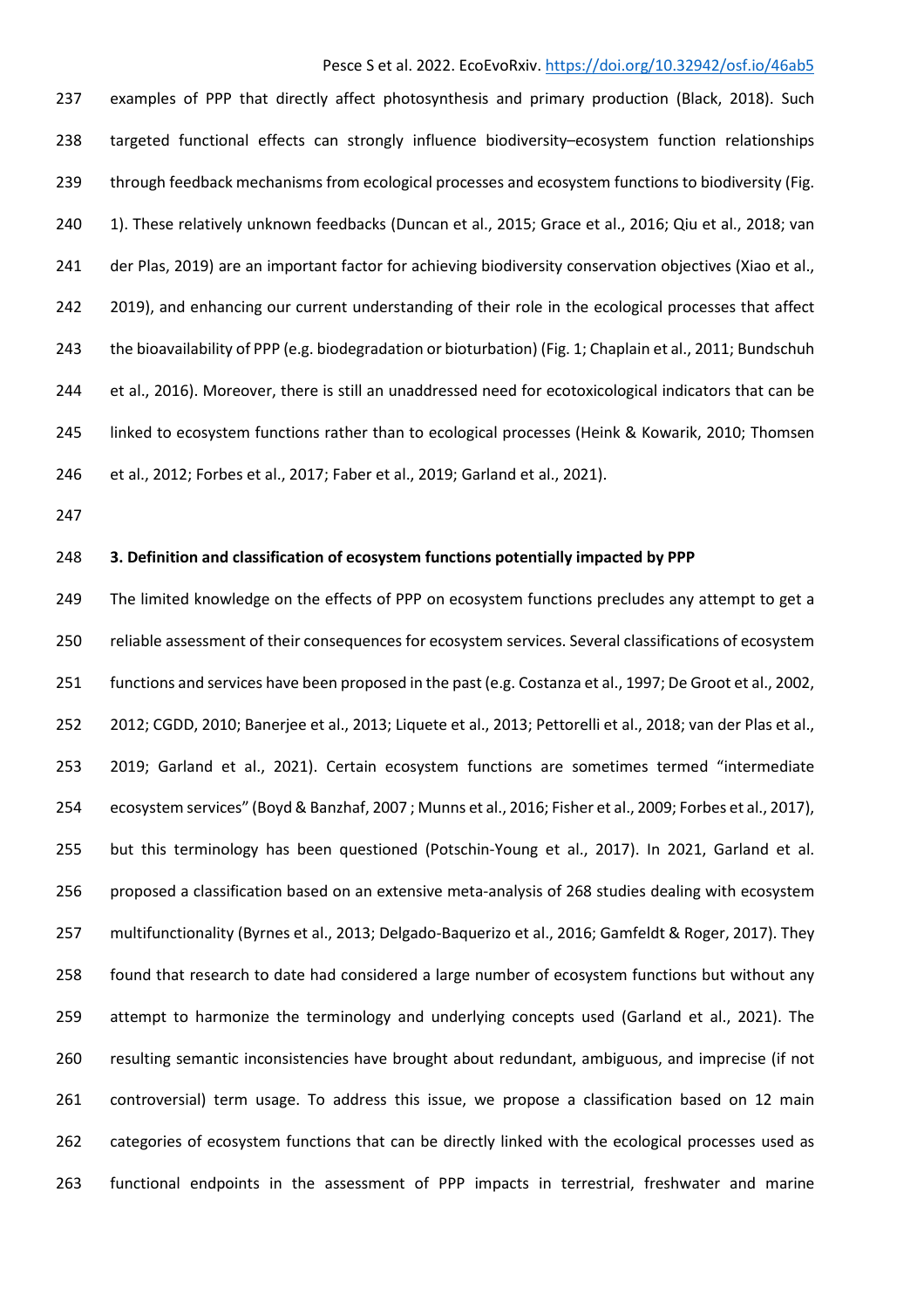- 264 ecosystems (Table 1). This new classification departs from the classification published by De Groot et 265 al. (2002) and revisited by Pettorelli et al. (2018). Following Pettorelli et al. (2018), cultural functions 266 were excluded as they can be directly considered as ecosystem services.
- 267
- 268 *Table 1: Proposed classification of ecosystem functions potentially impacted by PPP [adapted from De*  269 *Groot et al. (2002) and Pettorelli et al. (2018)], and (non-exhaustive) illustrative list of related functional*  270 *endpoints employed in ecotoxicology*
- 271

|                | <b>Ecosystem function</b> | <b>Definition</b>                                 | <b>Examples of functional endpoints</b> |  |
|----------------|---------------------------|---------------------------------------------------|-----------------------------------------|--|
|                | category                  |                                                   | used in ecotoxicology                   |  |
| $\mathbf{1}$   | Gas regulation            | Production and consumption of gas and the         | Photosynthesis, respiration,            |  |
|                |                           | regulation of gas exchanges among different       | methanogenesis, denitrification,        |  |
|                |                           | environmental compartments and with the           | nitrogen fixation,                      |  |
|                |                           | atmosphere                                        | evapotranspiration                      |  |
| $\overline{2}$ | Dissipation and           | Filtration, buffering, sequestration and          | Biodegradation/phytodegradation         |  |
|                | mitigation of             | degradation of chemical and biological            | potential, enzymatic activity,          |  |
|                | contaminants and          | contaminants and wastes                           | exopolysaccharide production            |  |
|                | wastes in terrestrial and |                                                   |                                         |  |
|                | aquatic ecosystems        |                                                   |                                         |  |
| 3              | Resistance to             | Mitigation of and ability to resist both          | Terrestrial vegetation biomass          |  |
|                | disturbance               | environmental (e.g. heatwaves, fires, storms,     | aboveground (cover) and                 |  |
|                |                           | floods, mudflows, avalanches) and human-driven    | belowground (root systems),             |  |
|                |                           | (e.g. pollution) disturbances                     | aquatic biological-structure            |  |
|                |                           |                                                   | biomass (e.g. coral reefs,              |  |
|                |                           |                                                   | seagrasses, mangrove vegetation),       |  |
|                |                           |                                                   | pigment production,                     |  |
|                |                           |                                                   | exopolysaccharide and mucilage          |  |
|                |                           |                                                   | production                              |  |
| 4              | Water retention in soil   | Retention and storage of water in soil and        | Bioturbation of soil and sediment       |  |
|                | and sediment              | sediment to preserve freshwater resources         | organisms, exopolysaccharide and        |  |
|                |                           |                                                   | mucilage production, root               |  |
|                |                           |                                                   | architecture                            |  |
| 5              | Water flow regulation     | Regulation of runoff and water discharge          | Bioturbation of soil and sediment       |  |
|                |                           |                                                   | organisms, exopolysaccharide and        |  |
|                |                           |                                                   | mucilage production, root               |  |
|                |                           |                                                   | architecture                            |  |
| 6              | Albedo and reflection     | Local mitigation of the effects of climate change | Vegetation biomass and cover,           |  |
|                |                           | (including extreme events)                        | macroalgae and phytoplankton            |  |
|                |                           |                                                   | biomass, pigment production             |  |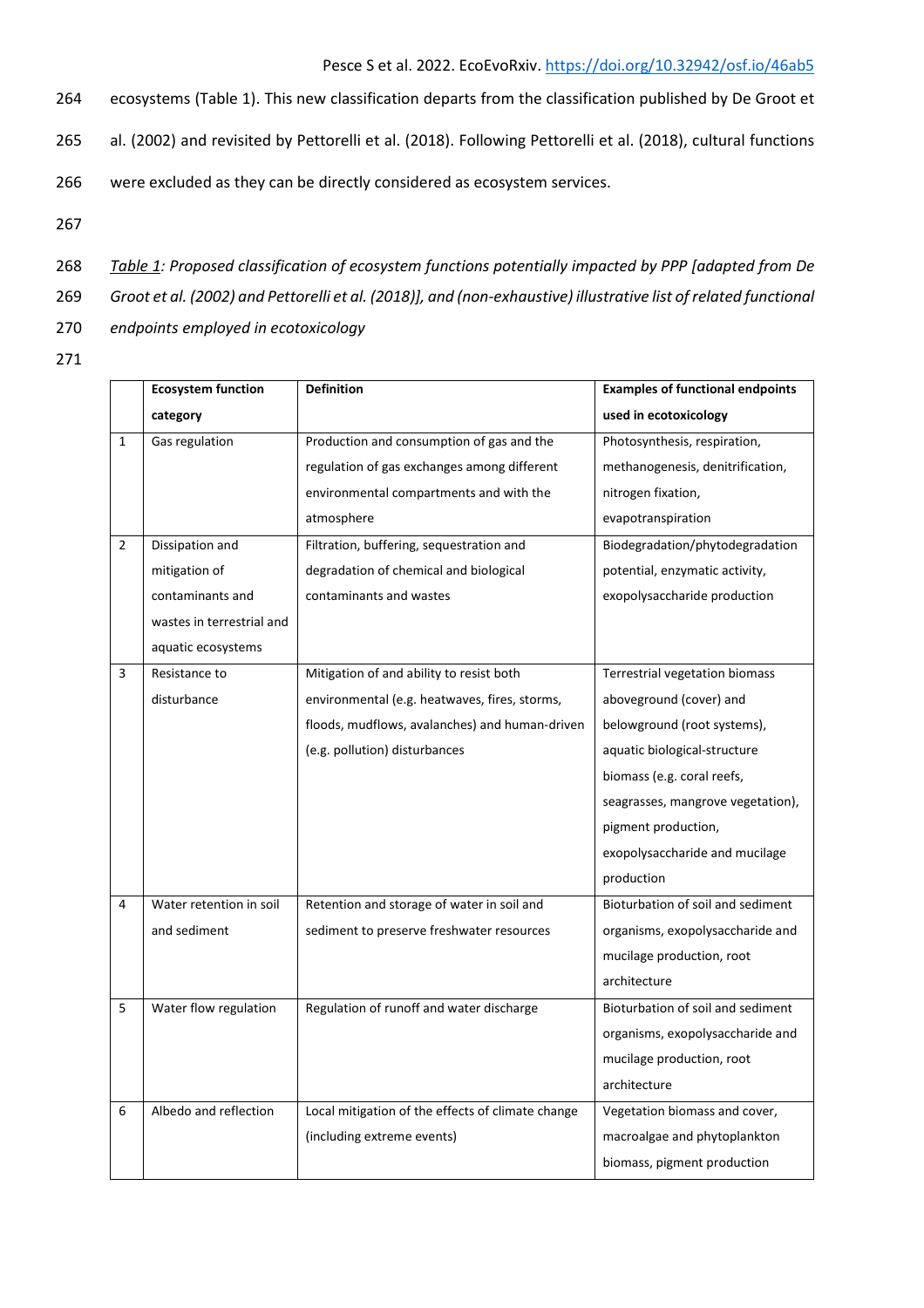| $\overline{7}$ | Production and input of   | Production and dispersion of biomass and           | Primary production, secondary          |
|----------------|---------------------------|----------------------------------------------------|----------------------------------------|
|                | organic matter in         | organic matter that can serve as energy sources    | production                             |
|                | terrestrial and aquatic   | in food webs                                       |                                        |
|                | ecosystems                |                                                    |                                        |
| 8              | Nutrient regulation in    | Decomposition of organic matter and the            | Methanogenesis, nitrification,         |
|                | terrestrial and aquatic   | transport, storage and recycling of nutrients      | denitrification, enzymatic activities, |
|                | ecosystems                |                                                    | particulate organic matter             |
|                |                           |                                                    | decomposition                          |
| 9              | Formation and             | Role of vegetation and biota in the formation      | Bioturbation of soil and sediment      |
|                | maintenance of soil and   | and maintenance of soil and sediment structure     | organisms, terrestrial vegetation      |
|                | sediment structure        | (including shorelines and coasts)                  | biomass aboveground (cover) and        |
|                |                           |                                                    | belowground (root systems and          |
|                |                           |                                                    | mucilage), aquatic biomass (e.g.       |
|                |                           |                                                    | coral reefs, seagrasses, mangrove      |
|                |                           |                                                    | vegetation), microbial filament and    |
|                |                           |                                                    | exopolysaccharide production           |
| 10             | Dispersion of             | Role of vegetation and biota in the movement of    | Sexual (e.g. pollination) and          |
|                | propagules in terrestrial | propagules including floral gametes and seeds,     | vegetative reproduction of plants,     |
|                | and aquatic ecosystems    | aquatic/marine spores, eggs and larvae             | spore and akinete production,          |
|                |                           |                                                    | transport of propagules by             |
|                |                           |                                                    | terrestrial and aquatic organisms      |
| 11             | Provision and             | Provision and preservation of biodiversity and     | Population/community dynamics,         |
|                | maintenance of            | interactions within biotic communities to          | trophic interactions, competition,     |
|                | biodiversity and biotic   | maintain the functioning of the ecosystem,         | facilitation, parasitism, symbiosis,   |
|                | interactions in           | contain the impact of outbreaks/blooms (e.g. by    | genetic potential, nutrient,           |
|                | terrestrial and aquatic   | controlling populations of potential pests and     | hormone and biocide production         |
|                | ecosystems                | disease vectors), ensure the production and use    |                                        |
|                |                           | of natural materials (i.e. biological and genetic  |                                        |
|                |                           | resources) that can be used by organisms for       |                                        |
|                |                           | their health, and contribute to a self-maintaining |                                        |
|                |                           | diversity of organisms developed over              |                                        |
|                |                           | evolutionary time (capable of continuing to        |                                        |
|                |                           | change)                                            |                                        |
| 12             | Provision and             | Provision of suitable living space for wild biotic | Bioturbation of soil and sediment      |
|                | maintenance of            | communities and individual species. It also        | organisms, terrestrial and aquatic     |
|                | habitats and biotopes in  | includes the provision of suitable breeding,       | vegetation biomass (aboveground        |
|                | terrestrial and aquatic   | reproduction, nursery, refugia and corridors in    | and belowground), terrestrial and      |
|                | ecosystems                | natural and semi-natural ecosystems                | aquatic biogenic structures            |
|                |                           | (connectivity)                                     |                                        |

272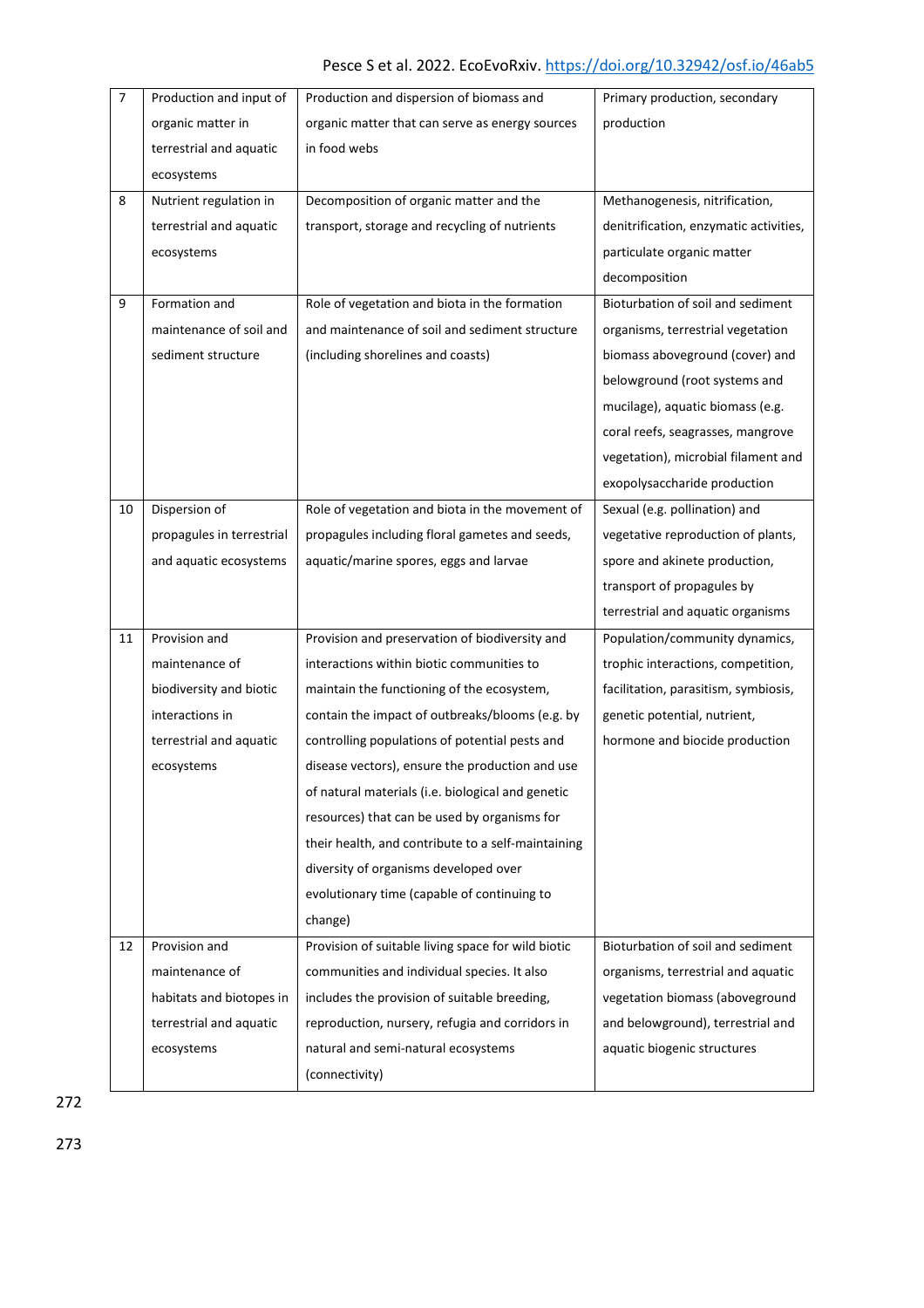# 274 **4. Conceptual relationships between the proposed categories of ecosystem functions and the**

### 275 **ecosystem services**

#### 276 **4.1. Classification of ecosystems services**

277 The notion of ecosystem services emerged in the 1970s, where it was used by economists to 278 conceptualize the link between the functions of Nature and the benefits that society derives from it. 279 The first author to refer to the concept was Schumacher (1973) who talked about 'natural capital', but 280 the term "ecosystem services" was not coined until a few years later (see for example Westman, 1977; 281 Ehrlich and Ehrlich, 1981) when it quickly became associated with advocacy for protecting ecosystems 282 as most of the services they provide have no substitute (Ehrlich and Mooney, 1983). Later on, seminal 283 papers such as Daily (1997) and Costanza et al. (1997) went on to lend the "ecosystem services" 284 concept a multidisciplinary and global dimension, prompting the United Nations to coordinate several 285 related projects and initiatives, such as the Millennium Ecosystem Assessment (MEA; 2000 - 2005), The 286 Economics of Ecosystems and Biodiversity (TEEB; 2007–2011), and the Intergovernmental Science-287 Policy Platform on the Biodiversity and Ecosystem services (IPBES; 2012–today). The main objectives 288 of these initiatives were to provide a conceptual framework for the notion of ecosystem service (MEA), 289 to evaluate the contribution of these ecosystem services to society (TEEB), and to inform and guide 290 government policy on the basis of knowledge on each of the ecosystem services previously reported 291 by the MEA and TEEB (IPBES).

292 Ecosystem services have been given many definitions (Table 2). While all of these definitions converge 293 to emphasize the contribution of ecosystem services to our well-being, they diverge on the dynamics 294 that need to be considered. Daily et al. (1997) assert that ecosystem services are processes that 295 support our well-being, whereas Costanza et al. (1997) define them as the goods and services resulting 296 from these processes. The MEA defined ecosystem services as the benefits that humans derive from 297 ecosystems (without making the distinction between the processes and the goods and services 298 produced) and classified them into four categories, three of which directly impact human well-being 299 (*provisioning services* providing food or energy, *regulating services* enabling, for example, air or water 300 purification, and *cultural services* including recreational spaces offered by ecosystems) and a fourth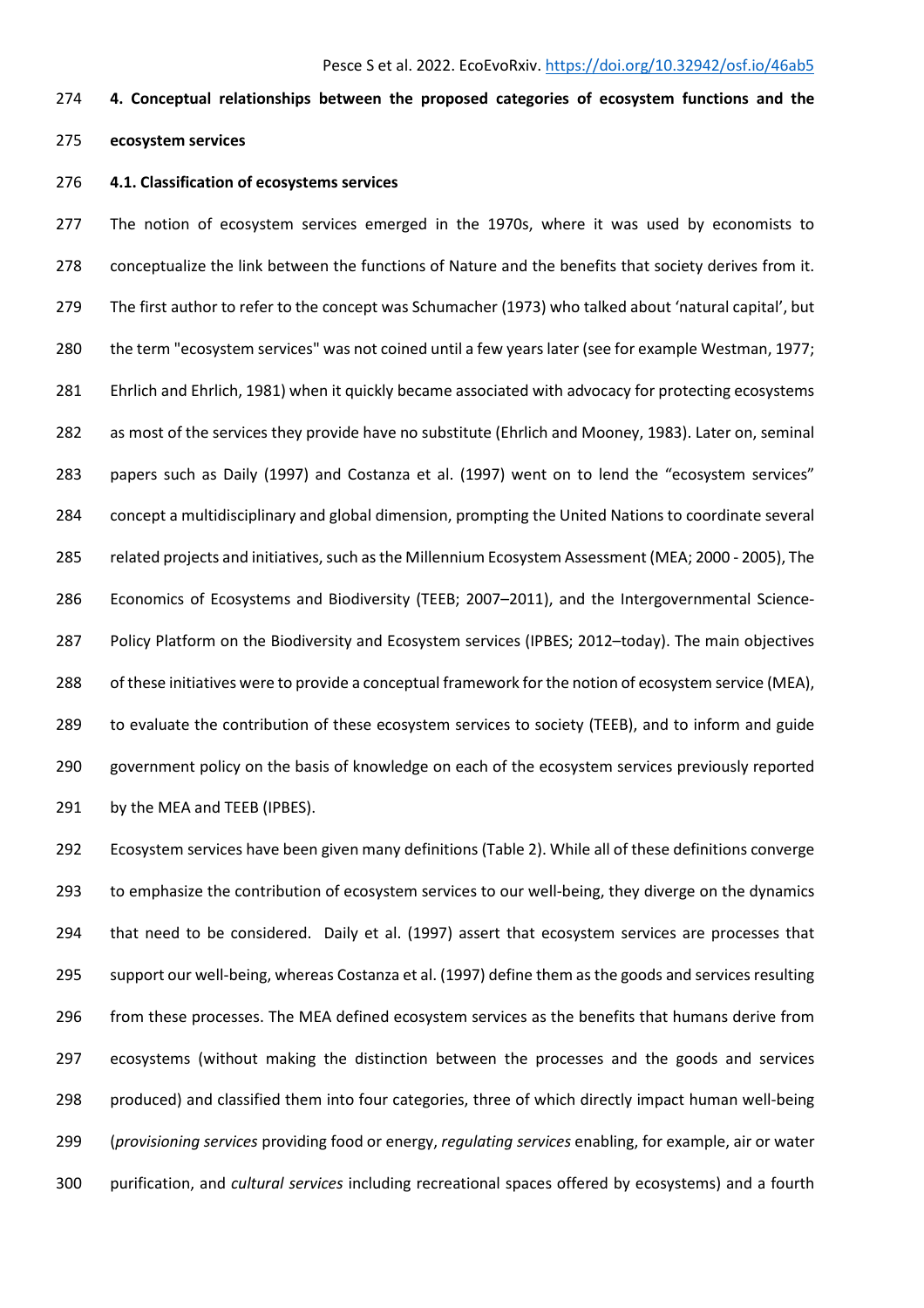301 that indirectly impacts it (*supporting services* that enable processes like nutrient cycling or soil 302 formation to continue providing other ecosystem services). The MEA-defined scheme of ecosystem 303 services was subsequently remobilized later in international projects such as the IPBES and TEEB 304 frameworks, but the category of support services disappeared (Díaz et al., 2015) as they were

- 305 considered as ecological processes (TEEB, 2010).
- 306

# 307 *Table 2: Examples of definitions given to the concept of ecosystem services*

| Definitions of ecosystem service                                     | Years      | <b>References</b>       |
|----------------------------------------------------------------------|------------|-------------------------|
| the conditions and processes through which natural ecosystems and    | 1997       | Daily et al. (1997)     |
| their component species sustain and fulfill human life               |            |                         |
| the benefits that human populations derive, directly or indirectly,  | 1997       | Costanza et al. (1997)  |
| from ecosystem functions                                             |            |                         |
| the benefits that people obtain from ecosystems                      | 2005, 2010 | MEA, TEEB and IPBES     |
|                                                                      | and 2012   | (Díaz et al., 2015)     |
| components of nature that are directly enjoyed, consumed or used to  | 2007       | Boyd and Banzhaf (2006) |
| afford human well-being.                                             |            |                         |
| the aspects of ecosystems utilized (actively or passively) to afford | 2009       | Fisher et al. (2009)    |
| human well-being.                                                    |            |                         |

308

309 Because most of its contributors were members of the conservation biology movement, the ecosystem 310 services approach initially disregarded the notion of 'dis-services' (Campagne et al., 2018). However, 311 from the ecosystem services approach perspective, the impact of pests on food production is a 'dis-312 service' provided by the ecosystem to humans (Rasmussen et al., 2017). A society that uses PPP has 313 therefore at least implicitly chosen to pursue the maximization of food production by reducing the 314 short-term impacts of pest species on that service. It is only in the longer term that the negative 315 impacts of PPP use on other services become apparent, notably certain regulatory services that are 316 useful to agriculture, such as pollination or soil formation, or cultural services that are dependent on 317 the quality of the environment.

318 There is no one consensus approach for categorizing ecosystem services. Nevertheless, the approach 319 initiated by the MEA and developed in the later IPBES and TEEB framework seems to gained wider 320 adoption by the EU decision-makers. The European Environment Agency proposed a Common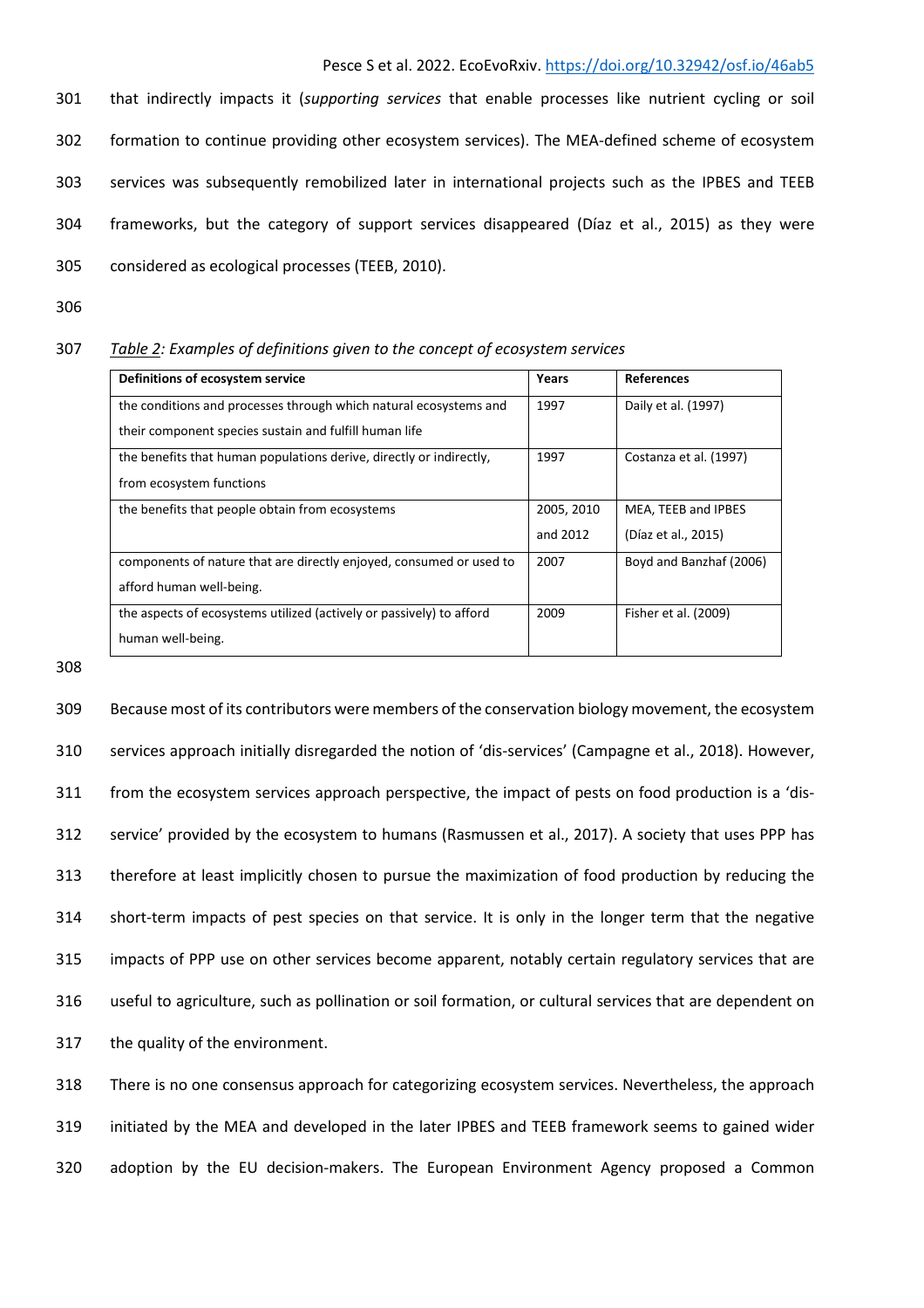321 International Classification of Ecosystem Services (CICES; https://cices.eu) based on the ecosystem 322 service cascade (Potschin and Haines-Young, 2011). This system links ecological processes and 323 functions to end-services, i.e. the MEA's three direct-impact categories of ecosystem services 324 (*provisioning services*, *regulating and maintenance services*, and *cultural services*).

325 To address its aim of clearly outlining the knowledge, controversies, and gaps in understanding 326 surrounding impacts of PPP on ecosystem services, the expert panel working on the collective scientific 327 assessment (see Pesce et al., 2021) used the most recent version of the CICES classification (version 328 5.1.; Haines-Young and Potschin, 2018).

329

#### 330 **4.2. Perception of the relationships between ecosystem functions and ecosystem services**

331 Here we used a perception survey to explore the possible links between the ecosystem functions 332 potentially impacted by PPP (based on the classification described in Table 1) and the groups of biotic 333 and abiotic ecosystem services defined under the CICES classification (version 5.1.; Haines-Young and 334 Potschin, 2018). For that purpose, we established a sub-panel of 17 of the scientific experts panel (see 335 the acknowledgements section) covering a wide range of environmental disciplines related to the fate 336 and impact of PPP in soil and aquatic ecosystems (environmental chemistry, agronomy, microbial 337 ecotoxicology, aquatic ecotoxicology, terrestrial ecotoxicology, ecology and evolution, and chemical 338 fate and effect modelling). Each expert was asked to express his/her opinion, based on his/her own 339 knowledge, experience and perception, on ecosystem function–ecosystem service links. For each of 340 the 218 combinations of ecosystem function group (n=12)  $\times$  ecosystem service group (n=18), four 341 possible responses were offered: i) direct link, ii) indirect link, iii) no link, or iv) no opinion. Direct or 342 indirect links did not carry any mention of whether the ecosystem function–ecosystem service 343 relationship had to be positive or negative. Figure 2 illustrates the results obtained for the provisioning 344 (Fig. 2A), regulation & maintenance (Fig. 2B), and cultural (Fig. 2C) services.

345 Whatever the proposed combination, at least two experts identified possible direct and/or indirect 346 links between the ecosystem service categories and the ecosystem function categories. Moreover, the 347 majority of the experts consulted (i.e. at least 9/17) considered that about 55% of the combinations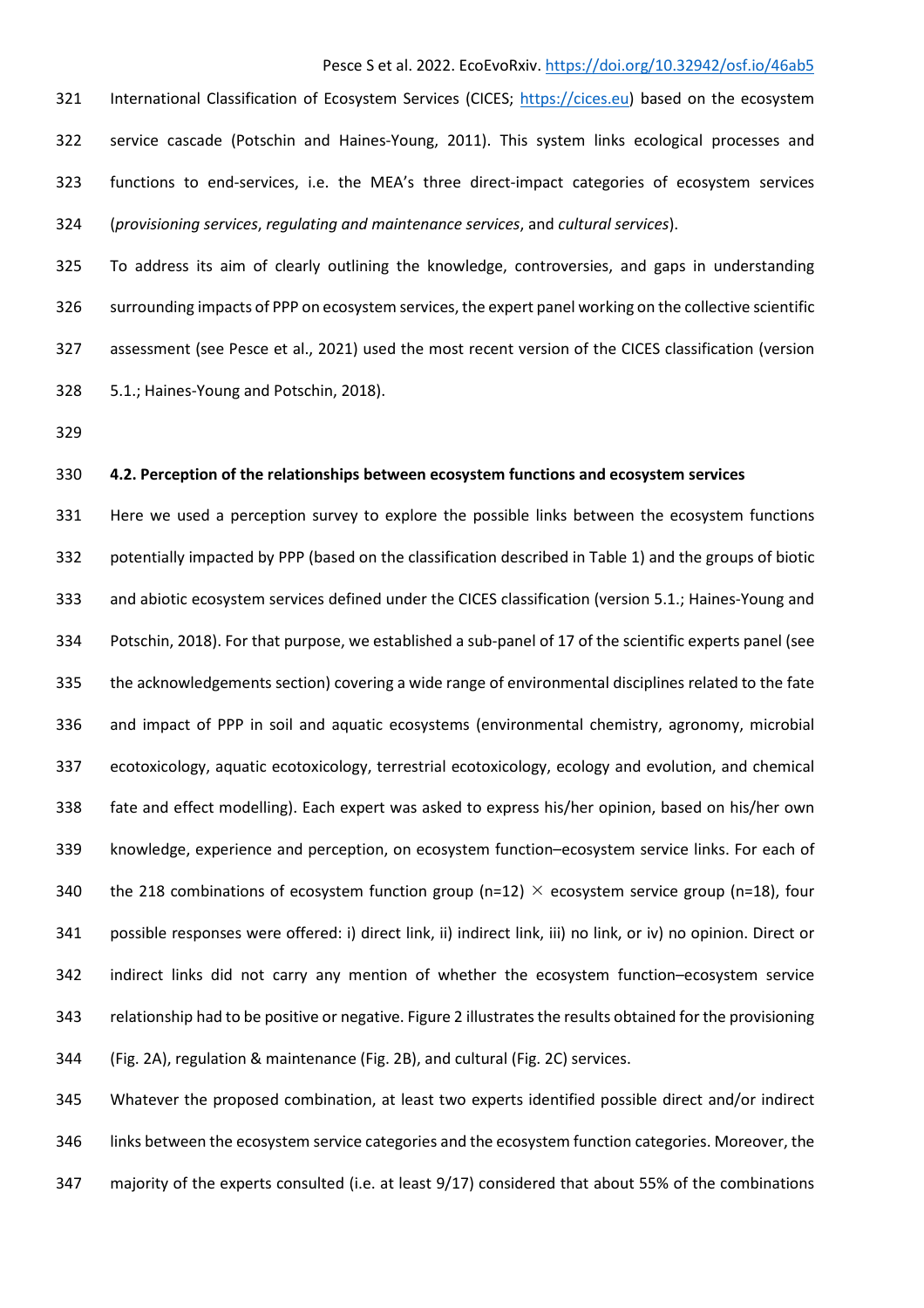348 concerning provisioning services (Fig. 2A) and regulation and maintenance services (Fig. 2B) were 349 characterized by direct links with the proposed categories of ecosystem functions. This percentage 350 reached 95% when also considering the indirect links.

351 However, a general consensus (i.e. identical response among experts) was observed in only very few 352 cases (n=9, <5% of the total combinations). The consensus concerned only three categories of 353 provisioning services (i.e. 'Genetic material from plants, algae, fungi, animals or organisms', 'Wild 354 plants (terrestrial and aquatic) for nutrition, materials or energy', and 'Wild animals (terrestrial and 355 aquatic) for nutrition, materials or energy'; Fig. 2A) and two categories of regulation and maintenance 356 services ('Regulation of baseline flows and extreme events' and 'Mediation of wastes or toxic 357 substances of anthropogenic origin by living processes'; Fig. 2B), and the consensus was always 358 towards the existence of direct links.

359 There was much higher variability in the responses on cultural services (Fig. 2C), for which a high 360 percentage of "no opinion" responses was observed, in particular for the categories 'Spiritual, symbolic 361 and other interactions with natural environment' and 'Other biotic characteristics that have a non-use 362 value'.

363 The results of this exercise indicate that it is possible to establish potential relationships between 364 ecosystem functions and services, but that further efforts are needed to clarify the direct vs indirect 365 nature of these links. Moreover, the general perception shows that the nature of the link is mainly 366 profiled by service rather than by function (i.e. in most cases presented in Fig. 2, the percentages 367 obtained are fairly homogeneous in the rows but more heterogeneous in the columns). This suggests 368 that few services are linked to only part of the functions, and that it is above all the nature of the 369 service that determines the direct or indirect nature of the link with most of the functions. In terms of 370 risk prevention, this implies that prioritizing particular services would in no way lead to prioritizing 371 particular functions, given that each service relies on a set of functions and each function has 372 consequences on a set of services.

373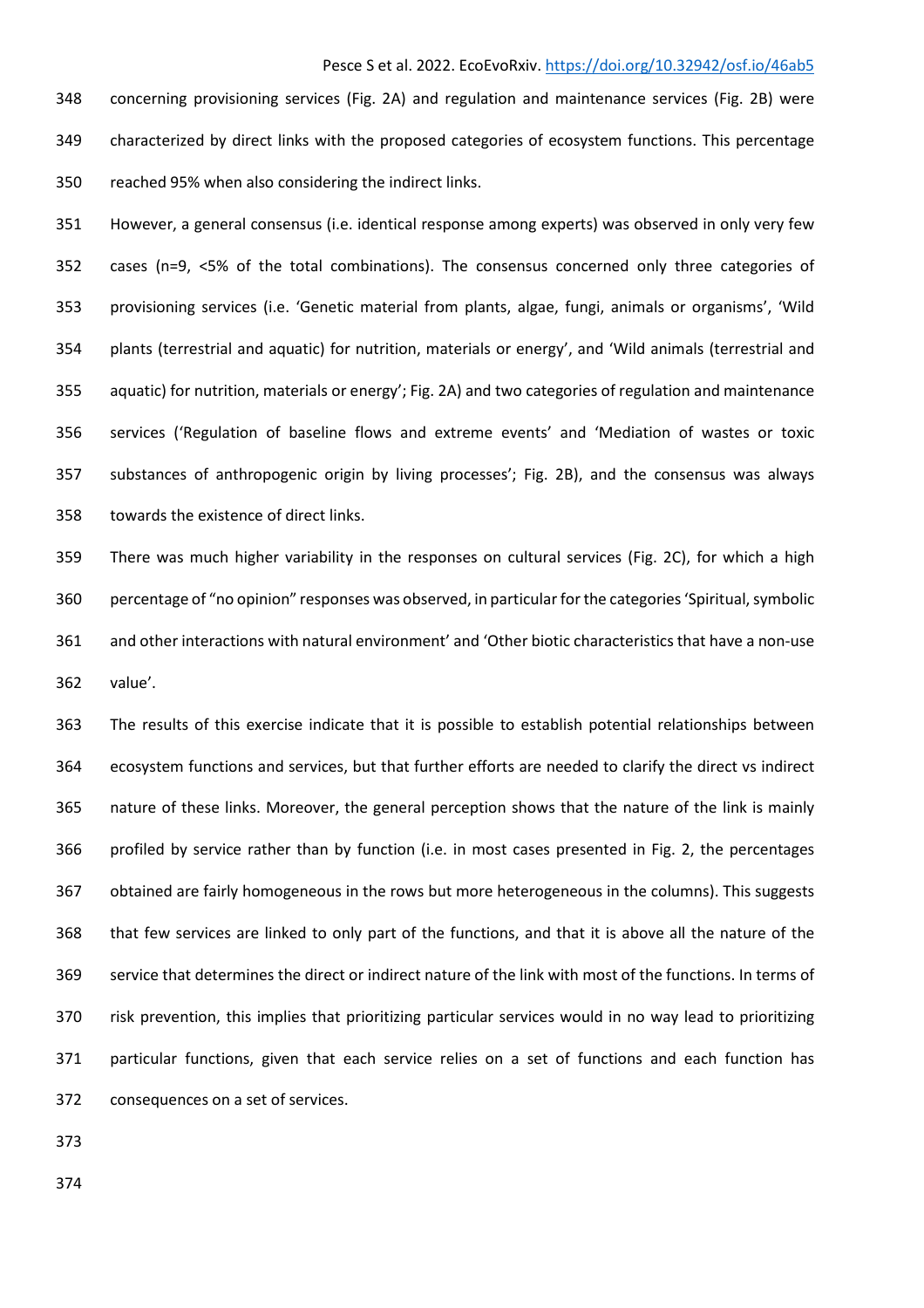### 375 **5. Application of the proposed framework to terrestrial microalgae and cyanobacteria**

376 We illustrate the potential use of the proposed framework by linking the effect of PPP on ecological 377 processes to their knock-on effects on ecosystem services and related goods and benefits. To do so, 378 we describe how the effects of herbicides on terrestrial microalgae and cyanobacteria can impact some 379 ecosystem services. Terrestrial microalgae and cyanobacteria are ubiquitous photosynthetic 380 microorganisms, pioneer organisms of soil surfaces (Fig. 3). These microbial communities were chosen 381 as model examples as they are involved in many ecosystem functions via various ecological processes 382 (Crouzet & Bérard, 2017, Abinandan et al., 2019; Poveda 2021). They are the first soil–atmosphere 383 microbial interface (and therefore likely to be directly subjected to aerial PPP contamination), which 384 makes them central to challenges of sustainable agriculture and protection of degraded soils and 385 related ecosystem services. Figure 4 illustrates several classes of ecosystem services that terrestrial 386 microalgae and cyanobacteria contribute to under the heading 'Regulation of baseline flows and 387 extreme events', including 'Hydrological cycle and water flow regulation', 'Buffering and attenuation 388 of mass movement', and 'Control of erosion rates' (Haines-Young and Potschin, 2018). Terrestrial 389 microalgae and cyanobacteria play roles in damage mitigation by driving processes that help reduce 390 the magnitude and frequency of flood events and the allied cost to human lives and physical damage 391 to infrastructure, and the damage (and associated costs) caused by sediment input to water courses 392 (Fig. 4).

393 Following this new classification of ecosystem functions potentially impacted by PPP (Table 1), there 394 are up to five ecosystem functions based on several ecological processes such as photosynthesis, 395 pigment production, exopolysaccharide production, filament production, and N2 fixation that 396 contribute to these three classes of ecosystem services. Experimental and field studies have already 397 shown the role of terrestrial microalgae and cyanobacteria in the maintenance of soil structure by 398 producing exopolysaccharides and filaments that help control of erosion rates (Metting, 1987; Knapen 399 et al., 2007; Malam Issa et al., 2007), and in soil water retention that contributes to hydrological cycle 400 and water flow regulation (Cantón et al., 2020; Rossi et al., 2012; Kidron et al., 2020).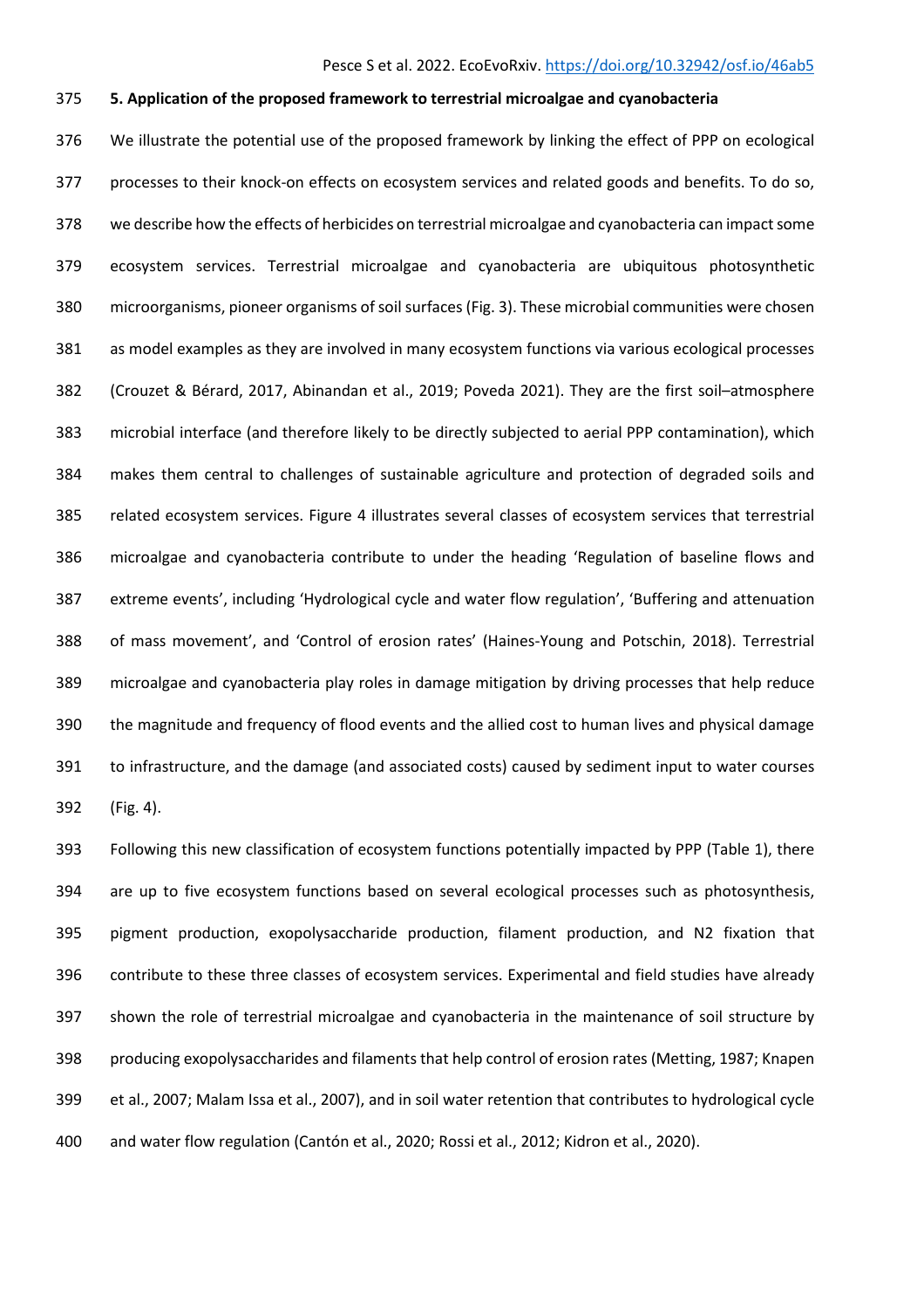401 PPP, chiefly herbicides, strongly affect these terrestrial photosynthetic microbial communities by 402 decreasing their biomass and diversity (Pipe 1992). There are reports of negative effects of herbicides 403 on key ecological processes such as photosynthesis (Bérard et al., 2004), N2 fixation (Dash et al., 2018; 404 Wegener et al., 1985), pigment and exopolysaccharide production (Crouzet et al., 2019; Joly et al., 405 2014; Zaady et al., 2013). However, the only study that reported negative effects of PPP on ecological 406 functions was Zaady et al. (2013) who pointed to the impact of the triazine herbicide simazine on runoff 407 production and hydraulic conductivity due to decreases in chlorophyll biomass and 408 exopolysaccharides. Crouzet et al. (2019) also showed the negative impact of phenylurea isoproturon 409 on soil aggregation due to decrease in chlorophyll biomass, change in pigment composition, decrease 410 in filament mass, and decrease in exopolysaccharides.

411

### 412 **7. Conclusions**

413 Effective implementation of ecosystem service-based environmental risk assessments of PPP could 414 lead to better protection for ecosystems affected by the direct and indirect adverse effects of these 415 contaminants. This paper defined the gap between most ecotoxicological endpoints used in PPP risk 416 assessment and the evaluation of the risks and effects of PPP on ecosystem services, and then 417 described a conceptual framework that links the effects of PPP on biodiversity and ecological processes 418 to potential impairments of ecosystem functions and, ultimately, ecosystem services. The framework 419 proposed here uses a set of clearly-defined core categories of ecosystem functions and services, which 420 should help identify which of them are threatened by PPP. Once applied in practice, this framework 421 could help harmonize and extend the scientific knowledge that informs decision-making and policy-422 making. In particular, it could help to better address the trade-off between social benefits and 423 environmental losses from the use of PPP on ecosystems. We analyzed expert perceptions of the 424 relationships between ecosystem functions and ecosystem services using this framework, and found 425 that both the direct and indirect linkages still need to be made clearer. This should be done by focusing 426 on specific contexts in which the causal relationship between PPP effects on ecological processes and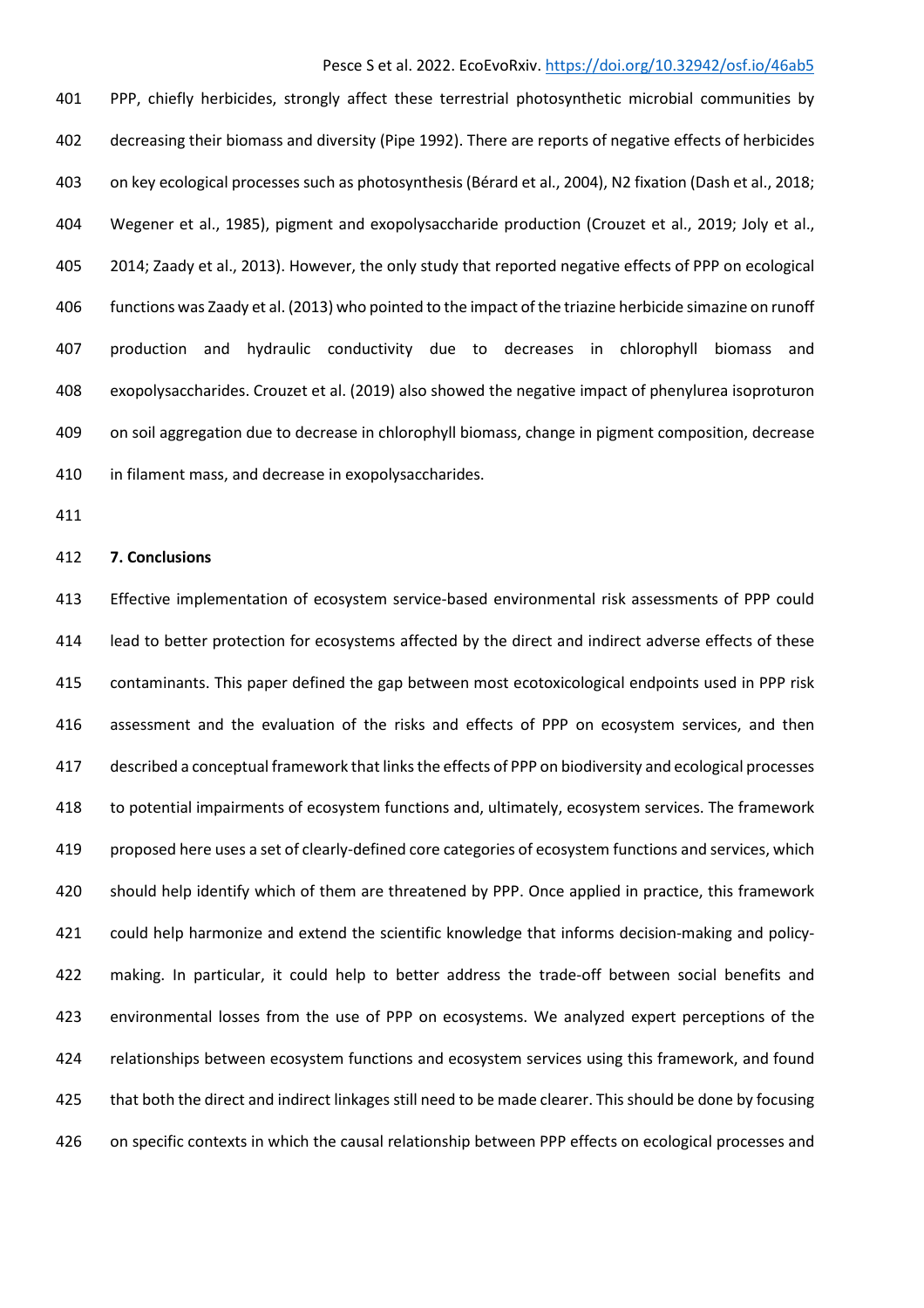- 427 the related ecosystem functions and services should be addressed, as illustrated here using the 428 example of terrestrial microalgae and cyanobacteria.
- 429

#### 430 **CRediT authorship statement**

431 **Stéphane Pesce**: Conceptualization, Writing - original draft, Writing - review & editing **Annette Bérard**: 432 Conceptualization, Writing - original draft, Writing - review & editing **Marie-Agnès Coutellec**: 433 Conceptualization, Writing - original draft, Writing - review & editing **Mickaël Hedde**: 434 Conceptualization, Writing - review & editing **Alexandra Langlais-Hesse**: Writing – review & editing 435 **Floriane Larras**: Data curation, Writing - review & editing **Sophie Leenhardt**: Project administration, 436 Writing - review & editing **Rémi Mongruel**: Writing - review & editing **Dominique Munaron**: Writing - 437 review & editing **Sergi Sabater**: Conceptualization, Writing - review & editing **Nicola Gallai**: 438 Conceptualization, Writing - original draft, Writing - review & editing

439

#### 440 **Declaration of competing interest**

441 The authors have no competing interests to declare as well as no personal relationships that could 442 have influenced the work reported here.

443

#### 444 **Funding**

445 This article is a joint effort led by the expert panel responsible for the collective scientific assessment 446 (CSA) of the effects of plant protection products on biodiversity and ecosystem services along the 447 source-to-sea continuum (2020–22) funded by the French Office for Biodiversity (OFB) through the 448 national ECOPHYTO II+ plan.

449

#### 450 **Acknowledgments**

451 The authors thank: i) all the experts involved in the above-mentioned CSA, and especially those who,

452 together with some of the authors, gave their perception of the links between ecosystem functions

453 and services, namely Drs Marcel Amichot, Philippe Berny, Stéphane Betoulle, Michael Coeurdassier,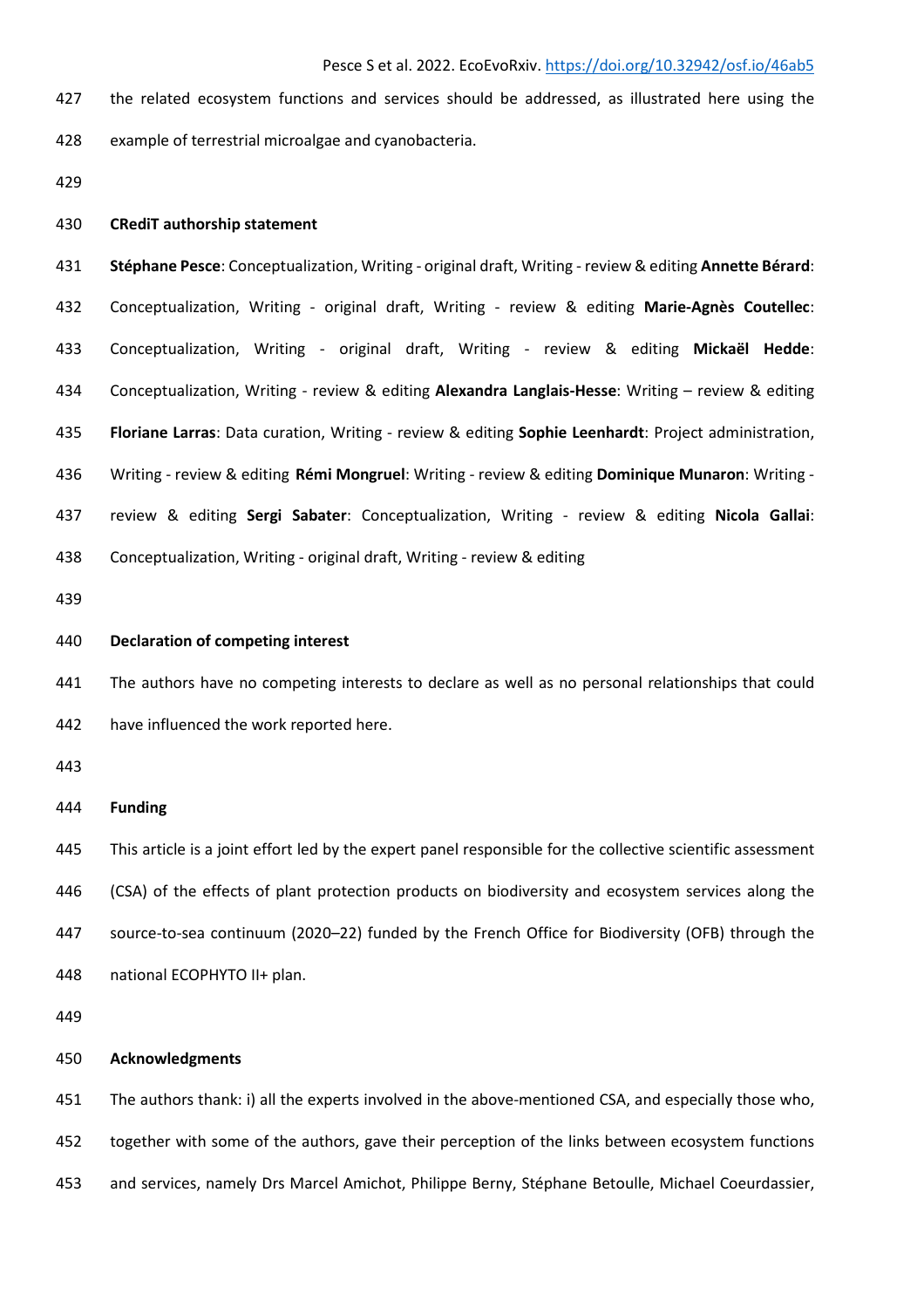454 Olivier Crouzet, Laure Mamy, Sylvie Nelieu, Wilfried Sanchez, Sabine Stachowski-Haberkorn, and Julien 455 Tournebize, ii) the French Ministries for Environment, Research and Agriculture, who commissioned 456 this CSA, iii) the INRAE directorate for science strategy and the Ifremer general directorate, and iv) Guy 457 Richard, head of the INRAE Directorate for Expertise, Foresight and Advanced Studies (DEPE) and, v) 458 the librarians responsible for compiling the bibliographic corpus (Anne-Laure Achard, Morgane Le Gall, 459 and Sophie Le Perchec).

460

461 **References**

462 Abinandan S, Subashchandrabose SR, Venkateswarlu K, Megharaj M (2019) Soil microalgae and 463 cyanobacteria: the biotechnological potential in the maintenance of soil fertility and health. Critical 464 Reviews in Biotechnology 39, 981-998. Doi: 10.1080/07388551.2019.1654972

465 Allison SD, Martiny JBH (2008) Resistance, resilience, and redundancy in microbial communities.

466 Proceedings of the National Academy of Sciences 105, 11512-11519. Doi: 10.1073/pnas.0801925105

467 Armoškaitė A, Puriņa I, Aigars J, Strāķe S, Pakalniete K, Frederiksen P, Schrøder L, Hansen HS (2020)

468 Establishing the links between marine ecosystem components, functions and services: an ecosystem

469 service assessment tool. Ocean & Coastal Management 193, 105229. Doi:

470 10.1016/j.ocecoaman.2020.105229

471 Arts GHP, Dollinger M, Kohlschmid E, Maltby L, Ochoa-Acuna H, Poulsen V (2015) An ecosystem

472 services approach to pesticide risk assessment and risk management of non-target terrestrial plants:

473 recommendations from a SETAC Europe workshop. Environmental Science and Pollution Research

474 22, 2350-2355. Doi: 10.1007/s11356-014-3637-6

475 Bach EM, Ramirez KS, Fraser TD, Wall DH (2020) Soil biodiversity integrates solutions for a sustainable

476 future. Sustainability 12, 2662. Doi: 10.3390/su12072662

477 Baert JM, De Laender F, Janssen CR (2017) The consequences of nonrandomness in species-sensitivity

478 in relation to functional traits for ecosystem-level effects of chemicals. Environmental Science and

479 Technology 51, 7228-7235. Doi: 10.1021/acs.est.7b00527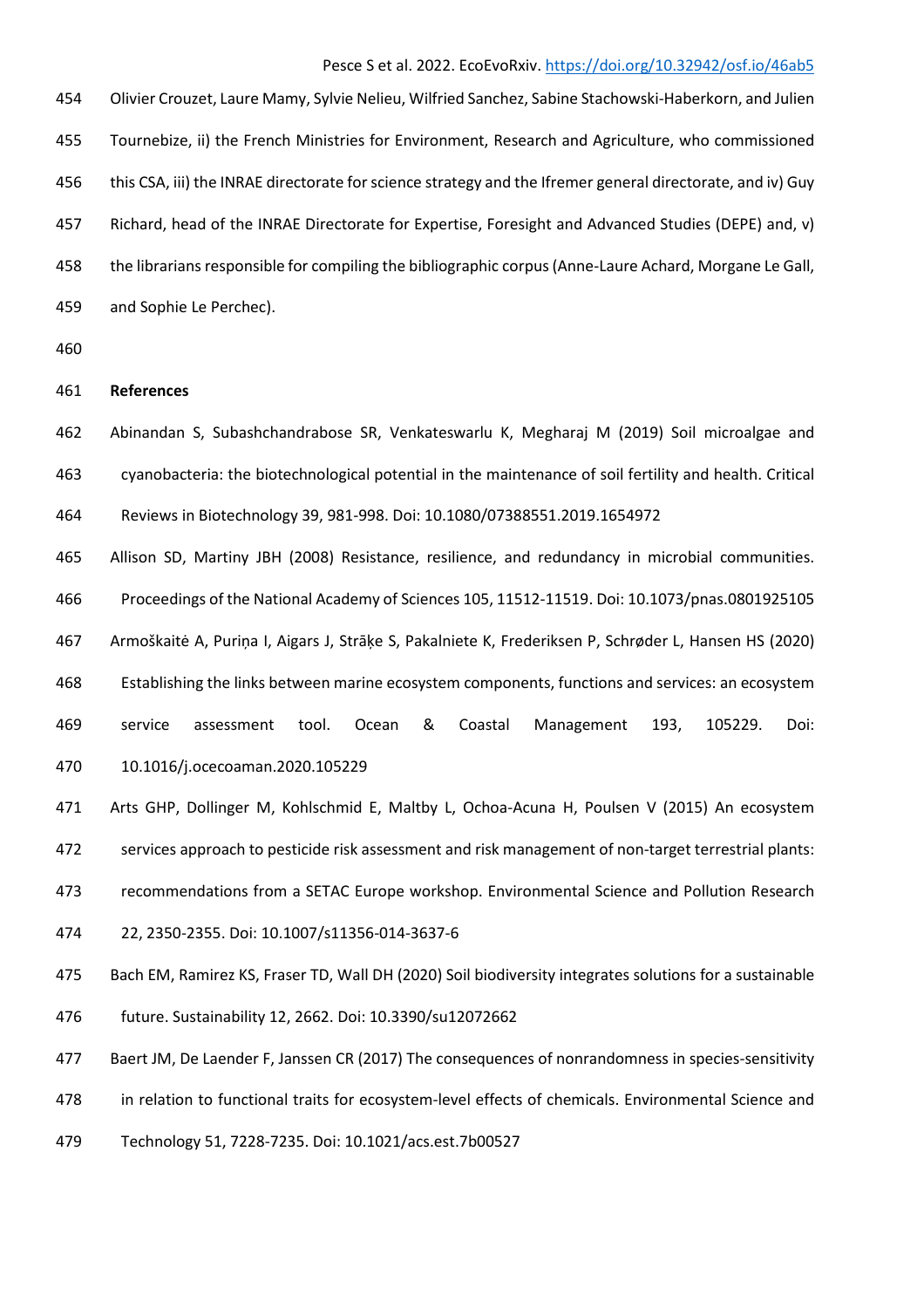- 480 Balvanera P, Pfisterer AB, Buchmann N, He J, Nakashizuka T, Raffaelli D, Schmid B (2006) Quantifying
- 481 the evidence for biodiversity effects on ecosystem functioning and services. Ecology Letters 9, 1146-
- 482 1156. Doi: 10.1111/j.1461-0248.2006.00963.x
- 483 Balvanera P, Siddique I, Dee L, Paquette A, Isbell F, Gonzalez A, Byrnes J, O'Connor MI, Hungate BA,
- 484 Griffin JN (2014) Linking biodiversity and ecosystem services: current uncertainties and the necessary
- 485 next steps. Bioscience 64, 49-57. Doi: 10.1093/biosci/bit003
- 486 Banerjee O, Crossman ND, de Groot RS (2013) Ecological processes, functions and ecosystem services:
- 487 Inextricable linkages between wetlands and agricultural systems. In: Wratten S, Sandhu H, Cullen R,
- 488 Costanza R (Eds.), Ecosystem services in agricultural and urban landscapes (pp. 16–27). Hoboken, NJ:
- 489 John Wiley. Doi: 10.1002/9781118506271.ch2
- 490 Bardgett RD, van der Putten WH (2014) Belowground biodiversity and ecosystem functioning. Nature,
- 491 515, 505-511. Doi: 10.1038/nature13855
- 492 Bell G (2017) Evolutionary rescue. Annual Review of Ecology, Evolution, and Systematics 48, 605-627.
- 493 Doi: 10.1146/annurev-ecolsys-110316-023011
- 494 Bérard A, Rimet F, Capowiez Y, Leboulanger C (2004) Procedures for determining the pesticide
- 495 sensitivity of indigenous soil algae a possible bioindicator of soil contamination? Archives of
- 496 Environmental Contamination and Toxicology 46, 24-31. Doi: 10.1007/s00244-003-2147-1
- 497 Black CC (2018). Effects of herbicides on photosynthesis. In: Duke SO (Ed), Weed Physiology: Volume
- 498 2: Herbicide Physiology. CRC Press, 2018. p. 1-36
- 499 Blanck H, Wängberg S-A, Molander S (1988) Pollution-induced community tolerance a new
- 500 ecotoxicological tool. In: Cairs J Jr, Pratt Jr (Eds), Functional Testing of Aquatic Biota for Estimating
- 501 Hazards of Chemicals (pp. 219–230). ASTM STP 988, Philadelphia. Doi: 10.1520/STP26265S
- 502 Boyd J, Banzhaf S (2007) What are ecosystem services? The need for standardized environmental
- 503 accounting units. Ecological Economics 63, 616-626. Doi: 10.1016/j.ecolecon.2007.01.002
- 504 Brown AR, Whale G, Jackson M, Marshall S, Hamer M, Solga A, Kabouw P, Galay-Burgos M, Woods R,
- 505 Nadzialek S, Maltby L (2017) Toward the definition of specific protection goals for the environmental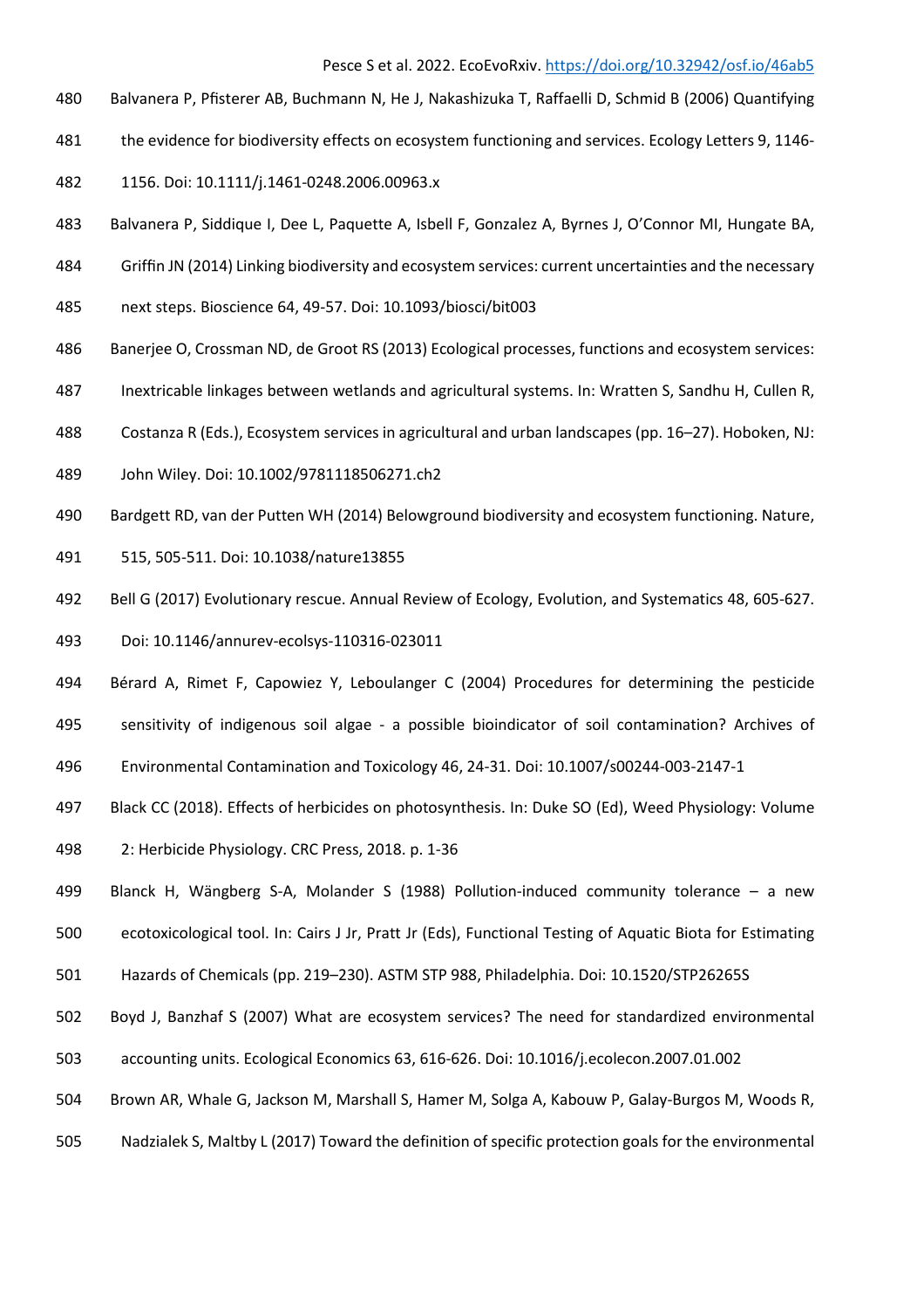- 506 risk assessment of chemicals: A perspective on environmental regulation in Europe. Integrated
- 507 Environmental Assessment and Management 13, 17-37. Doi: 10.1002/ieam.1797
- 508 Bundschuh M, Schletz M, Goedkoop W (2016) The mode of bioturbation triggers pesticide 509 remobilization from aquatic sediments. Ecotoxicology and Environmental Safety 130, 171-176. Doi:
- 510 10.1016/j.ecoenv.2016.04.013
- 511 Byrnes JEK, Gamfeldt L, Isbell F, Lefcheck JS, Griffin JN, Hector A, Cardinale BJ, Hooper DU, Dee LE,
- 512 Duffy JE (2013) Investigating the relationship between biodiversity and ecosystem multifunctionality:
- 513 challenges and solutions. Methods in Ecology and Evolution 5, 111-124. Doi: 10.1111/2041- 514 210X.12143
- 515 Cairns J, Niederlehner BR (1994) Estimating the effects of toxicants on ecosystem services. 516 Environmental Health Perspectives 102, 936-939. Doi: 10.1289/ehp.94102936
- 517 Campagne CS, Roche PK, Salles JM (2018) Looking into Pandora's Box: Ecosystem disservices 518 assessment and correlations with ecosystem services. Ecosystem Services 30, 126-136. Doi: 519 10.1016/j.ecoser.2018.02.005
- 520 Cantón Y, Chamizo S, Rodriguez-Caballero E, Lázaro R, Roncero-Ramos B, Román JR, Solé-Benet A 521 (2020) Water regulation in cyanobacterial biocrusts from drylands: Negative impacts of 522 anthropogenic disturbance. Water 12, 720. Doi: 10.3390/w12030720
- 523 Cardinale BJ, Srivastava DS, Duffy JE, Wright JP, Downing AL, Sankaran M, Jouseau C (2006) Effects of 524 biodiversity on the functioning of trophic groups and ecosystems. Nature 443, 989. Doi: 525 10.1038/nature05202
- 526 Cardinale BJ (2012) Biodiversity loss and its impact on humanity. Nature 486, 59–67. Doi: 527 10.1038/nature11148
- 528 [CGGD], Commissariat Général au Développement Durable (2010) Projet de caractérisation des 529 fonctions écologiques des milieux en France. Études et documents. 20, 70 pp. ISSN: 2102-4723.
- 530 Chao A, Chiu C-H, Jost L (2014) Unifying species diversity, phylogenetic diversity, functional diversity,
- 531 and related similarity and differentiation measures through Hill numbers. Annual Review of Ecology,
- 532 Evolution, and Systematics 45, 297-324. Doi: 10.1146/annurev-ecolsys-120213-091540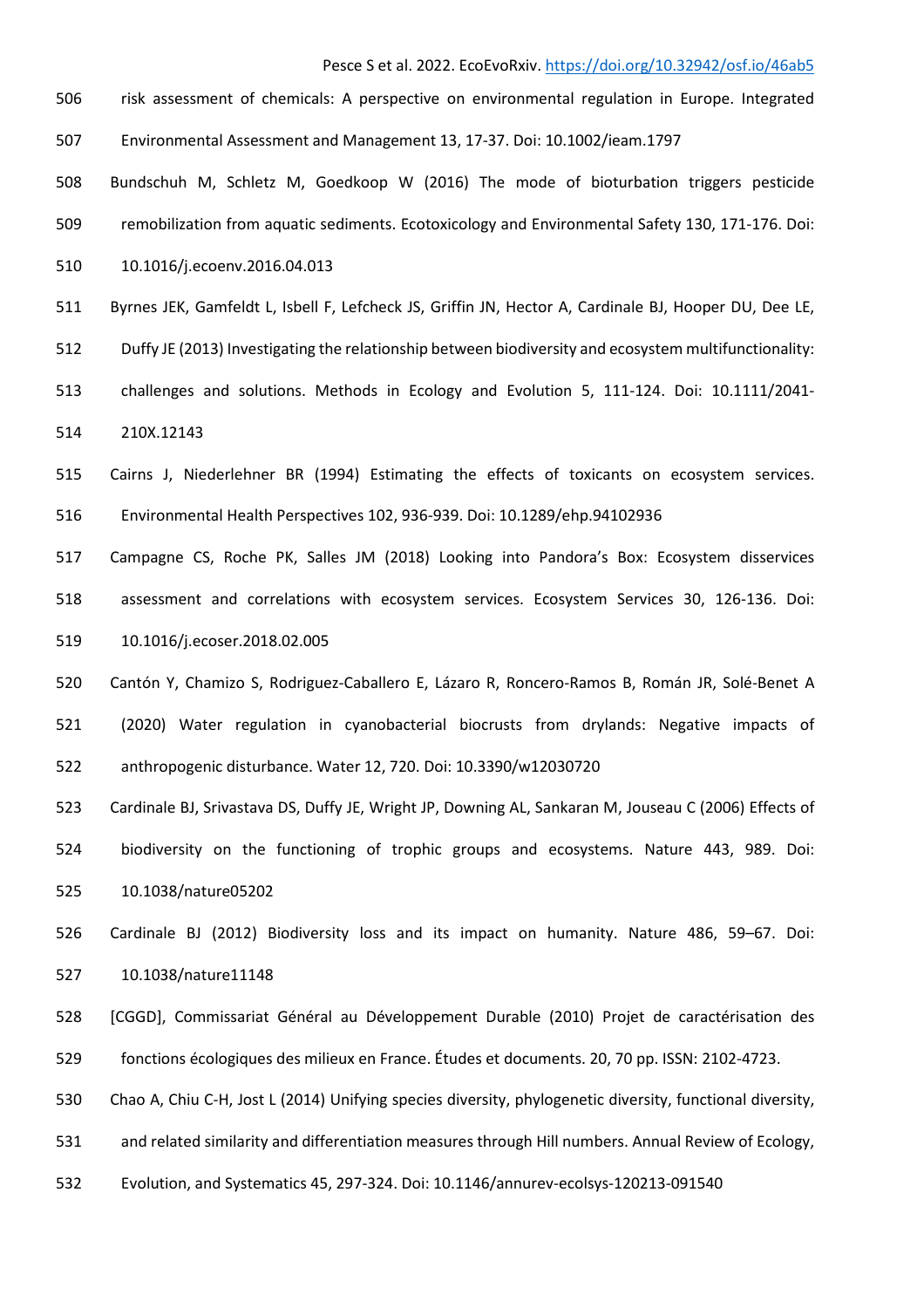- 533 Chaplain V, Mamy L, Vieublé-Gonod L, Mougin P, Benoit P, Barriuso E, Nélieu S (2011) Fate of pesticides
- 534 in soils: toward an integrated approach of influential factors. In: Stoytcheva M (Ed.), Pesticides in
- 535 modern world Risks and benefits (ch. 29, 26 pp.), Intech, ISBN 978-953-307-458-0.
- 536 Costanza R, d'Arge R, de Groot R, Farber S, Grasso M, Hannon B, Limburg K, Naeem S, O'Neill RV,
- 537 Paruelo J, Raskin RG, Sutton P, Van Den Belt M (1997) The value of the World's ecosystem services
- 538 and natural capital. Nature 387, 253-260. Doi: 10.1038/387253a0
- 539 Crouzet O, Bérard A (2017) Les microalgues et cyanobactéries édaphiques : écologie et rôles en
- 540 bioindication. Écotoxicologie des communautés au fonctionnement des écosystèmes, ISTE Éditions, 541 Chapitre 3. Hal-01603144
- 542 Crouzet O, Consentino L, Petraud JP, Marrauld C, Aguer JP, Bureau S, Le Bourvellec C, Touloumet L,
- 543 Bérard A (2019) Microalgae mediated soil aggregation in agricultural temperate soils: influence of 544 cropping systems and an herbicide. Frontiers in Microbiology 10, 1319. Doi: 545 10.3389/fmicb.2019.01319.
- 546 Daily GC (1997) Nature's Services: Societal Dependence on Natural Ecosystems. Washington, DC: Island 547 Press.
- 548 Dash NP, Kaushik MS, Kumar A, Abraham G, Singh PK (2018) Toxicity of biocides to native cyanobacteria 549 at different rice crop stages in wetland paddy field. Journal of Applied Phycology 30, 483-493. Doi: 550 10.1007/s10811-017-1276-2
- 551 De Groot RS, Wilson MA, Boumans RMJ (2002) A typology for the classification, description and 552 valuation of ecosystem function, goods and services. Ecological Economics 41, 393-408. Doi: 553 10.1016/S0921-8009(02)00089-7
- 554 De Groot R, Brander L, Van Der Ploeg S, Costanza R, Bernard F, Braat L, Christie M, Crossmang N, 555 Ghermandi A, Hein L, Hussain S, Kumar P, McVittie A, Portela R, Rodriguez LC, ten Brink P, van 556 Beukering P (2012). Global estimates of the value of ecosystems and their services in monetary units. 557 Ecosystem services 1, 50-61. Doi: 10.1016/j.ecoser.2012.07.005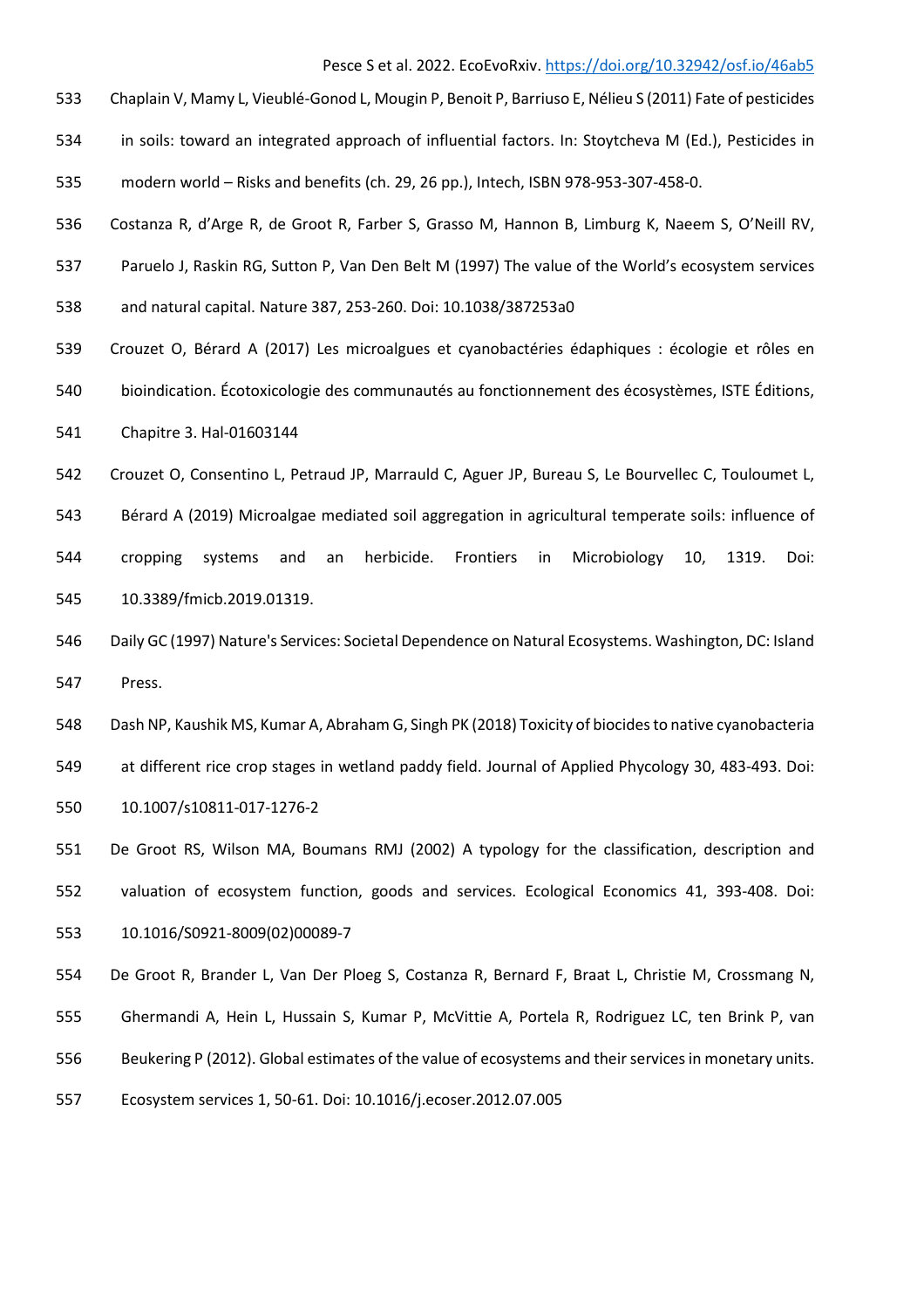- 558 De Laender F, Melian C J, Bindler R, Van den Brink P J, Daam M, Roussel H, Juselius J, Verschuren D,
- 559 Janssen C R (2014) The contribution of intra- and interspecific tolerance variability to biodiversity
- 560 changes along toxicity gradients. Ecology Letters 17, 72-81. Doi: doi.org/10.1111/ele.12210
- 561 De Laender F, Rohr JR, Ashauer R, Baird DJ, Berger U, Eisenhauer N, Grimm V, Hommen U, Maltby L,

562 Meliàn CJ, Pomati F, Roessink I, Radchuk V, van den Brink PJ (2016) Reintroducing environmental

- 563 change drivers in biodiversity–ecosystem functioning research. Trends in Ecology & Evolution 31,
- 564 905-915. Doi: 10.1016/j.tree.2016.09.007
- 565 Delgado-Baquerizo M, Maestre FT, Reich PB, Jeffries TC, Gaitan JJ, Encinar D, Berdugo M, Campbell CD,

566 Singh BK (2016) Microbial diversity drives ecosystem multifunctionality in terrestrial ecosystems.

567 Nature Communications 7, 10541. Doi: 10.1038/ncomms10541

- 568 De Meester L, Vanoverbeke J, Kilsdonk LJ, Urban MC (2016) Evolving perspectives on monopolization
- 569 and priority effects. Trends in Ecology & Evolution, 31, 136-146. Doi: 10.1016/j.tree.2015.12.009

570 Devos Y, Romeis J, Luttik R, Maggiore A, Perry JN, Schoonjans R, Streissl F, Tarazona JV, Brock TC (2015)

- 571 Optimising environmental risk assessments: Accounting for ecosystem services helps to translate
- 572 broad policy protection goals into specific operational ones for environmental risk assessments.
- 573 EMBO Reports 16, 1060–1063. Doi: 10.15252/embr.201540874

574 Díaz S, Demissew S, Carabias J, Joly C, Lonsdale M, Ash N, Larigauderie A, Adhikari JR, Arico S, Báldi A, 575 Bartuska A, Baste IA, Bilgin A, Brondizio E, Chan KM, Figueroa VE, Duraiappah A, Fischer M, Hill R, 576 Koetz T, Leadley P, Lyver P, Mace GM, Martin-Lopez B, Okumura M, Pacheco D, Pascual U, Pérez ES, 577 Reyers B, Roth E, Saito O, Scholes RJ, Sharma N, Tallis H, Thaman R, Watson R, Yahara T, Hamid ZA, 578 Akosim C, Al-Hafedh Y, Allahverdiyev R, Amankwah E, Asah ST, Asfaw Z, Bartus G, Brooks LA, Caillaux 579 J, Dalle G, Darnaedi D, Driver A, Erpul G, Escobar-Eyzaguirre P, Failler P, Fouda AMM, Fu B, Gundimeda 580 H, Hashimoto S, Homer F, Lavorel S, Lichtenstein G, Mala WA, Mandivenyi W, Matczak P, Mbizvo C, 581 Mehrdadi M, Metzger JP, Mikissa JB, Moller H, Mooney HA, Mumby P, Nagendra H, Nesshover C, 582 Oteng-Yeboah AA, Pataki G, Roué M, Rubis J, Schultz M, Smith P, Sumaila R, Takeuchi K, Thomas S, 583 Verma M, Yeo-Chang Y, Zlatanova D (2015) The IPBES Conceptual Framework — connecting nature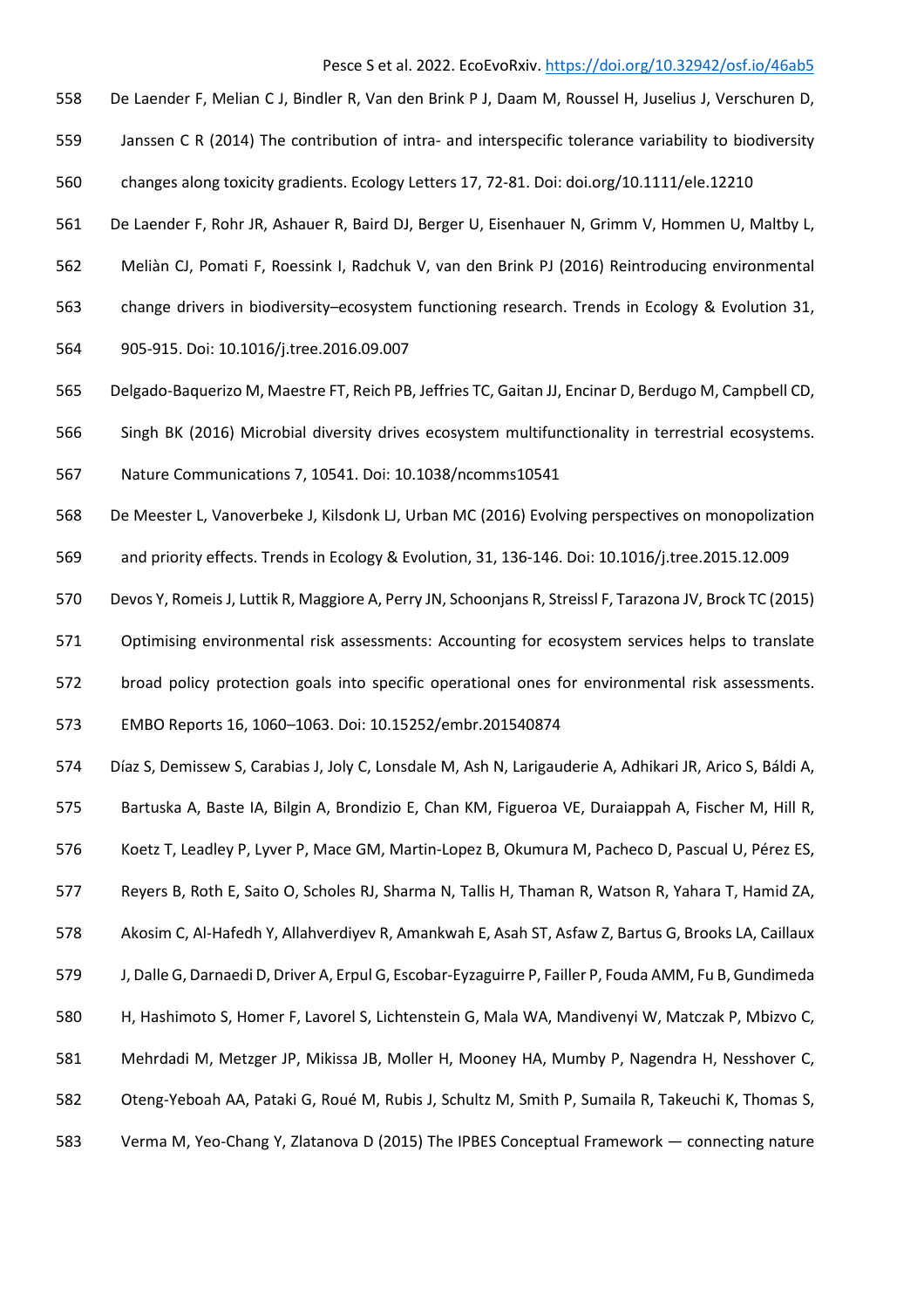584 and people. Current Opinion in Environmental Sustainability 14, 1-16. Doi: 585 10.1016/j.cosust.2014.11.002

- 586 Díaz S, Purvis A, Cornelissen JHC, Mace GM, Donoghue MJ, Ewers RM, Jordano P, Pearse WD (2013) 587 Functional traits, the phylogeny of function, and ecosystem service vulnerability. Ecology and 588 Evolution 3, 2958-2975. Doi: 10.1002/ece3.601
- 589 Duncan C, Thompson JR, Pettorelli N (2015) The quest for a mechanistic understanding of biodiversity–
- 590 ecosystem services relationships. Proceedings of the Royal Society B: Biological Sciences 282,
- 591 20151348. Doi: 10.1098/rspb.2015.1348
- 592 [EFSA] European Food Safety Authority (2010) EFSA Panel on Plant Protection Products and their 593 Residues (PPR): Scientific Opinion on the development of specific protection goal options for 594 environmental risk assessment of pesticides, in particular in relation to the revision of the Guidance 595 Documents on Aquatic and Terrestrial Ecotoxicology (SANCO/3268/2001 and SANCO/10329/2002).
- 596 EFSA Journal 8, 1821 [55 pp.]. Doi: 10.2903/j.efsa.2010.1821.
- 597 [EFSA] European Food Safety Authority (2013) EFSA Panel on Plant Protection Products and their 598 Residues (PPR): Guidance on tiered risk assessment for plant protection products for aquatic 599 organisms in edge-of-field surface waters. EFSA Journal 11, 3290 [268 pp.]. Doi: 600 10.2903/j.efsa.2013.3290.
- 601 [EFSA] European Food Safety Authority (2016a) EFSA Scientific Committee: Guidance to develop 602 specific protection goals options for environmental risk assessment at EFSA, in relation to biodiversity
- 603 and ecosystem services. EFSA Journal 14, 4499 [50 pp.]. Doi: 10.2903/j.efsa.2016.4499.
- 604 [EFSA] European Food Safety Authority (2016b) EFSA Scientific Committee: Recovery in environmental
- 605 risk assessments at EFSA. EFSA Journal 14, 4313 [85 pp.]. Doi: 10.2903/j.efsa.2016.4313.
- 606 Ehrlich P, Ehrlich A (1981) Extinction: The Causes and Consequences of the Disappearance of Species, 607 Random House. ed. New York.
- 608 Ehrlich PR, Mooney HA (1983). Extinction, substitution, and ecosystem services. BioScience 33, 248-
- 609 254. Doi: 10.2307/1309037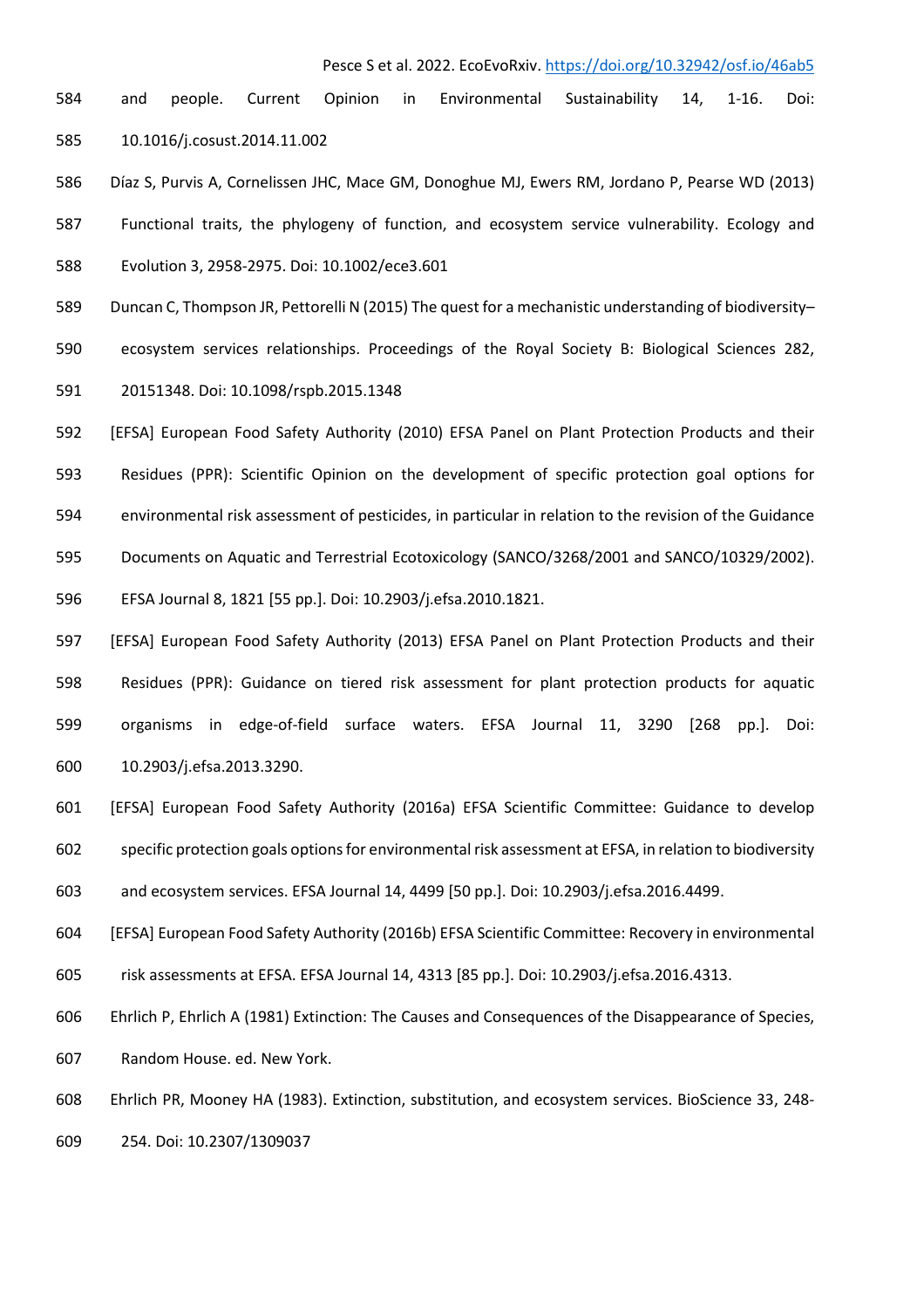- 610 Eisenhauer N, Schielzeth H, Barnes AD, Barry K, Bonn A, Brose U, Bruelheide H, Buchmann N, Buscot F,
- 611 Ebeling A, Ferlian O, Freschet GT, Giling DP, Hättenschwiler S, Hillebrand H, Hines J, Isbell F, Koller-
- 612 France E, König-Ries B, Jochum M (2019) A multitrophic perspective on biodiversity–ecosystem
- 613 functioning research. Advances in Ecological Research 61, 1-54. Doi: 10.1016/bs.aecr.2019.06.001
- 614 European Commission (2020) EU Biodiversity Strategy for 2030. Bringing nature back into our lives.
- 615 COM/2020/380 final.
- 616 Faber JH, Marshall S, Van den Brink PJ, Maltby L (2019) Priorities and opportunities in the application
- 617 of the ecosystem services concept in risk assessment for chemicals in the environment. Science of
- 618 the Total Environment 651, 1067-1077. Doi: 10.1016/j.scitotenv.2018.09.209
- 619 Faber JH, Van Wensem J (2012) Elaborations on the use of the ecosystem services concept for
- 620 application in ecological risk assessment for soils. Science of the Total Environment 415, 3-8. Doi:
- 621 10.1016/j.scitotenv.2011.05.059
- 622 Fisher B, Turner RK, Morling P (2009) Defining and classifying ecosystem services for decision making. 623 Ecological Economics 68, 643-653. Doi: 10.1016/j.ecolecon.2008.09.014
- 624 Fleeger JW (2020) How do indirect effects of contaminants inform ecotoxicology? A review. Processes
- 625 8, 1659. Doi: 10.3390/pr8121659
- 626 Fleeger JW, Carman KR, Nisbet RM (2003) Indirect effects of contaminants on aquatic ecosystems.
- 627 Science of the Total Environment 317, 207-233. Doi: 10.1016/S0048-9697(03)00141-4
- 628 Forbes VE, Calow P (2013) Use of the ecosystem services concept in ecological risk assessment of
- 629 chemicals. Integrated Environmental Assessment and Management 9, 269-275. Doi: 630 10.1002/ieam.1368
- 631 Forbes VE, Salice CJ, Birnir B, Bruins RJF, Calow P, Ducrot V, Galic N, Garber K, Harvey BC, Jager H,
- 632 Kanarek A, Pastorok R, Railsback SF, Rebarber R, Thorbek P (2017) A framework for predicting impacts
- 633 on ecosystem services from (sub)organismal responses to chemicals. Environmental Toxicology and
- 634 Chemistry 36, 845-859. Doi: 10.1002/etc.3720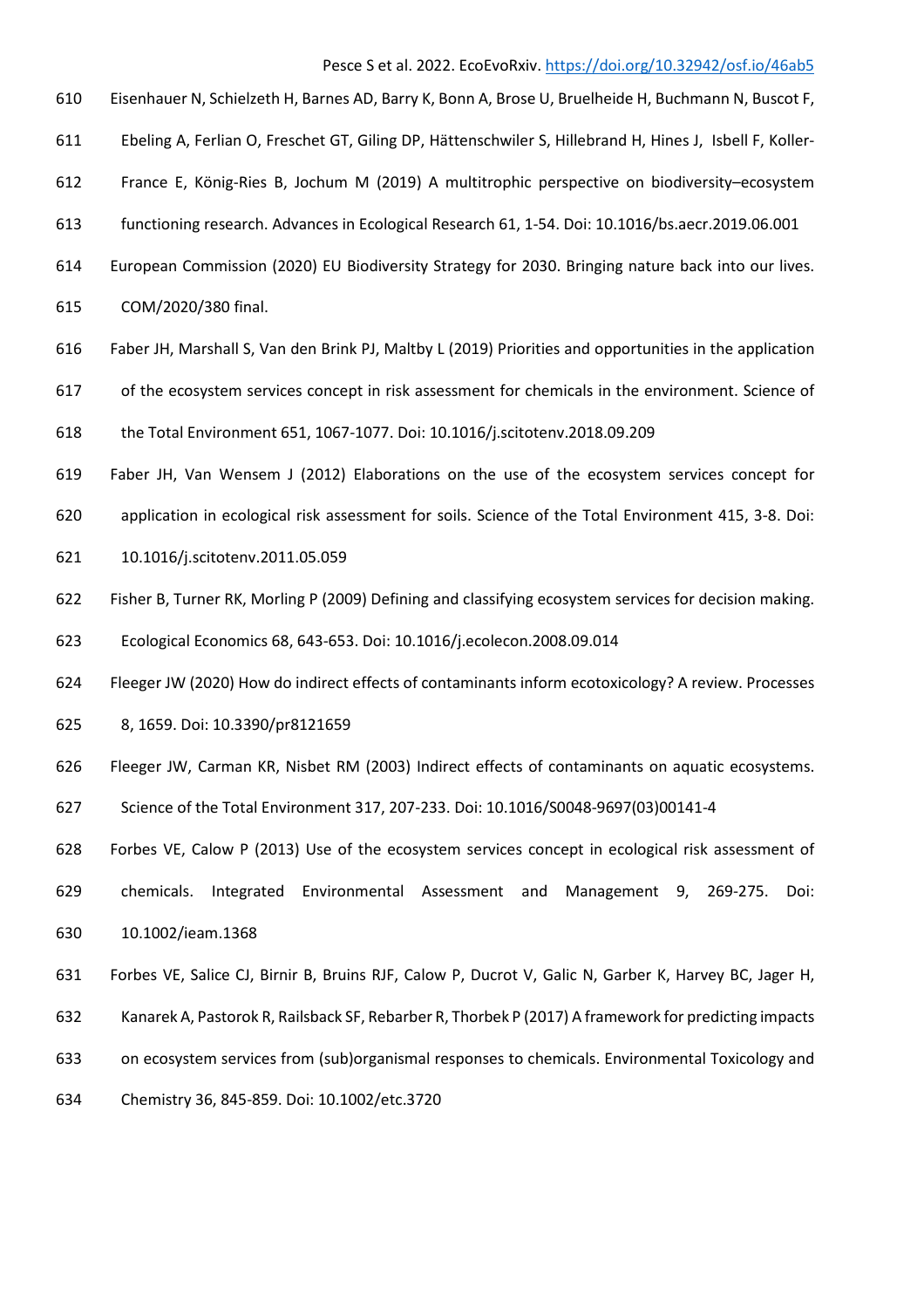- 635 Gaggiotti OE, Chao A, Peres-Neto P, Chiu CH, Edwards C, Fortin M-J, Jost L, Richards CM, Selkoe KA
- 636 (2018) Diversity from genes to ecosystems: A unifying framework to study variation across biological
- 637 metrics and scales. Evolutionary Applications 11, 1176-1193. Doi: 10.1111/eva.12593
- 638 Galic N, Schmolke A, Forbes V, Baveco H, van den Brink PJ (2012) The role of ecological models in
- 639 linking ecological risk assessment to ecosystem services in agroecosystems. Science of the Total
- 640 Environment 415, 93-100. Doi: 10.1016/j.scitotenv.2011.05.065
- 641 Galic N, Salice CJ, Birnir B, Bruins RJF, Ducrot V, Jager HI, Kanarek A, Pastorok R, Rebarber R, Thorbek
- 642 P, Forbes VE (2019) Predicting impacts of chemicals from organisms to ecosystem service delivery: a
- 643 case study of insecticide impacts on a freshwater lake. Science of the Total Environment 682, 426-
- 644 436. Doi: 10.1016/j.scitotenv.2019.05.187
- 645 Gamfeldt L, Roger F (2017) Revisiting the biodiversity-ecosystem multifunctionality relationship.
- 646 Nature Ecology & Evolution 1, 0168. Doi: 10.1038/s41559-017-0168
- 647 Garland G, Banerjee S, Edlinger A, Oliveira Hagen E, Herzog C, Wittwer R, Philippot L, Maestre F T, van
- 648 der Heijden M (2021) A closer look at the functions behind ecosystem multifunctionality: A review.

649 Journal of Ecology 109, 600-613. Doi: 10.1111/1365-2745.13511

- 650 Giora J, Kidron GJ, Wang Y, Herzberg M (2020) Exopolysaccharides may increase biocrust rigidity and
- 651 induce runoff generation. Journal of Hydrology 588, 125081. Doi: 10.1016/j.jhydrol.2020.125081
- 652 Glaser G (2012) Base sustainable development goals on science. Nature 491, 35. Doi: 10.1038/491035a
- 653 Grace JB, Anderson TM, Seabloom EW, Borer ET, Adler PB, Harpole WS, Hautier Y, Hillebrand H, Lind
- 654 EM, Partel M, Bakker JD, Buckley YM, Crawley MJ, Damschen EI, Davies KF, Fay PA, Firn J, Gruner DS,
- 655 Hector A, Knops JMH, MacDougall AS, Melbourne BA, Morgan JW, Orrock JL, Prober SM, Smith MD
- 656 (2016). Integrative modeling reveals mechanisms linking productivity and plant species richness.
- 657 Nature 529, 390-393. Doi: 10.1038/nature16524
- 658 Haines-Young R, Potschin MB (2018) Common International Classification of Ecosystem Services
- 659 (CICES) V5.1 and Guidance on the Application of the Revised Structure. Available at www.cices.eu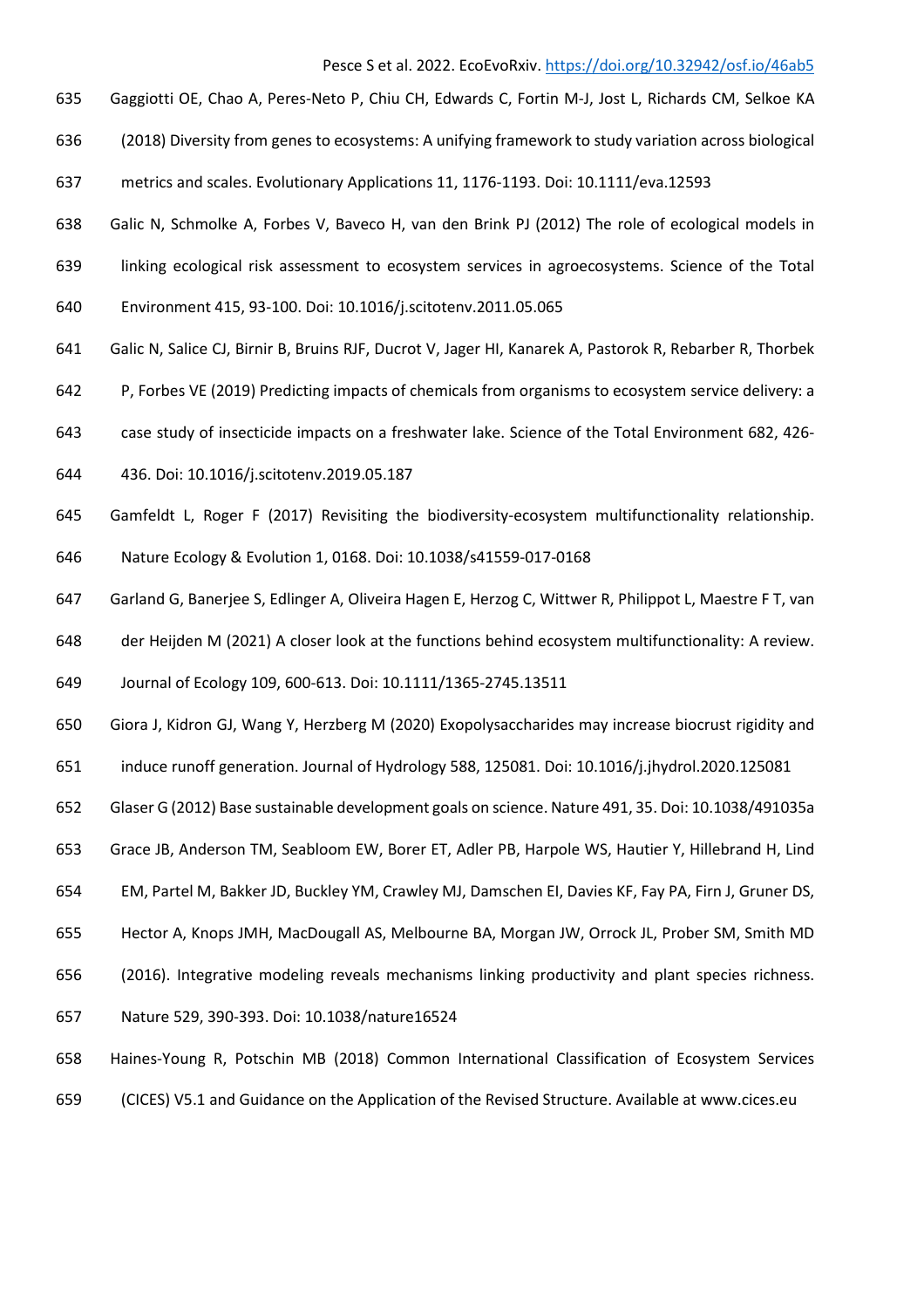660 Halstead NT, McMahon TA, Johnson SA, Raffel TR, Romansic JM, Crumrine PW, Rohr JR (2014)

- 661 Community ecology theory predicts the effects of agrochemical mixtures on aquatic biodiversity and
- 662 ecosystem properties. Ecology Letters 17, 932-941. Doi: 10.1111/ele.12295
- 663 Hartl DL, Clark AG (1997) Principles of population genetics. Sinauer, Sunderland, MA.
- 664 Heink U, Kowarik I (2010) What are indicators? On the definition of indicators in ecology and
- 665 environmental planning. Ecological Indicators 10, 584-593. Doi: 10.1016/j.ecolind.2009.09.009
- 666 Hubbell SP (2001) The unified neutral theory of biodiversity and biogeography. Princeton University 667 Press, Princeton, NJ.
- 668 Isbell F, Cowles J, Dee LE, Loreau M, Reich PB, Gonzalez A, Hector A, Schmid B (2018) Quantifying
- 669 effects of biodiversity on ecosystem functioning across times and places. Ecology Letters 21, 763-
- 670 778. Doi: 10.1111/ele.12928
- 671 Johnston EL, Roberts DA (2009) Contaminants reduce the richness and evenness of marine 672 communities: a review and meta-analysis. Environmental Pollution 157, 1745-1752. Doi: 673 10.1016/j.envpol.2009.02.017
- 674 Joly P, Misson B, Perrière F, Bonnemoy F, Joly M, Donnadieu-Bernard F, Aguer JP, Bohatier J, Mallet 675 C (2014) Soil surface colonization by phototrophic indigenous organisms in two contrasted soils 676 treated by formulated maize herbicide mixtures. Ecotoxicology 23, 1648-1658. Doi: 10.1007/s10646- 677 014-1304-9
- 678 Kattwinkel M, Liess M, Arena M, Bopp S, Streissl F, Römbke J (2015) Recovery of aquatic and terrestrial
- 679 populations in the context of European pesticide risk assessment. Environmental Reviews 23, 382-
- 680 394. Doi: 10.1139/er-2015-0013
- 681 Knapen A, Poesen J, Galindo-Morales P, De Baets S, Pals A (2007) Effects of microbiotic crusts under
- 682 cropland in temperate environments on soil erodibility during concentrated flow. Earth Surface
- 683 Processes and Landforms 32, 1884-1901. Doi: 10.1002/esp.1504
- 684 Legendre P, Legendre L (2012) Numerical ecology. Elsevier: Oxford. ISBN 978-0-444-53868-0. 990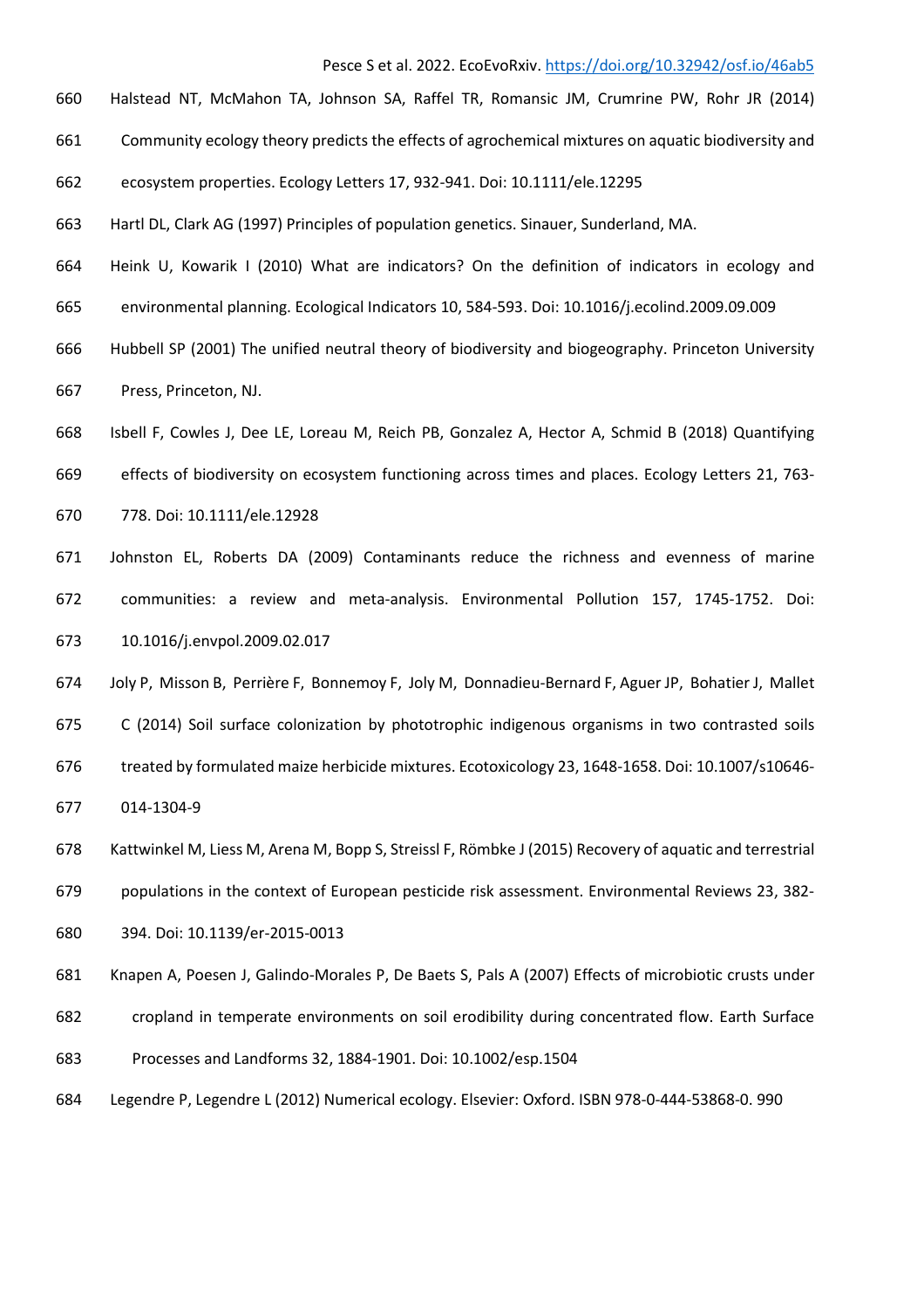- 685 Liquete C, Piroddi C, Drakou EG, Gurney L, Katsanevakis S, Charef A, Egoh B (2013) Current status and
- 686 future prospects for the assessment of marine and coastal ecosystem services: a systematic review.
- 687 PloS one 8(7), e67737. Doi: 10.1371/journal.pone.0067737
- 688 Loreau M (2010) Linking biodiversity and ecosystems: towards a unifying ecological theory. 689 Philosophical Transactions of The Royal Society B Biological Sciences 365, 49-60. Doi:
- 690 10.1098/rstb.2009.0155
- 691 Lovett GM, Jones CG, Turner MG, Weathers KC (2006) Ecosystem function in heterogeneous 692 landscapes. In: Lovett GM, Jones CG, Turner MG, Weathers KC (eds) Ecosystem function in 693 heterogeneous landscapes. Springer, New York [pp. 1-4].
- 694 Malaj E, von der Ohe PC, Grote M, Kühne R, Mondy CP, Usseglio-Polatera P, Brack W, Schäfer RB (2014)
- 695 Organic chemicals jeopardize the health of freshwater ecosystems on the continental scale.
- 696 Proceedings of the National Academy of Sciences of the United States of America 111, 9549-9554.
- 697 Doi: 10.1073/pnas.1321082111
- 698 Malam Issa O, Défarge C, Le Bissonnais Y, Marin B, Duval O, Bruand A, D'Acqui LP, Nordenberg S, 699 Annerman M (2007) Effects of the inoculation of cyanobacteria on the microstructure and the
- 700 structural stability of a tropical soil. Plant Soil 290, 209-219. Doi: 10.1007/s11104-006-9153-9
- 701 Maltby L (2013) Ecosystem services and the protection, restoration and management of ecosystems
- 702 exposed to chemical stressors. Environmental Toxicology and Chemistry 32, 974-983. Doi:
- 703 10.1002/etc.2212
- 704 Maltby L, van den Brink PJ, Faber JH, Marshall S (2018) Advantages and challenges associated with 705 implementing an ecosystem services approach to ecological risk assessment for chemicals. Science
- 706 of the Total Environment 621, 1342-1351. Doi: doi.org/10.1016/j.scitotenv.2017.10.094
- 707 Marselle MR, Harting T, Cox DTC, Bell S, Knapp S, Lindley S, Triguero-Mas M, Böhning-Gaese K,
- 708 Braubach M, Cook PA, de Vries S, Heintz-Buschart A, Hofmann M, Irvine KM, Kabisch N, Kolek F,
- 709 Kraemer R, Markevych I, Martens D, Müller R, Nieuwenhuijsen M, Potts JM, Stadler J, Walton S,
- 710 Warber SL, Bonn A (2021) Pathways linking biodiversity to human health: A conceptual framework.
- 711 Environment International 150, 106420. Doi: 10.1016/j.envint.2021.106420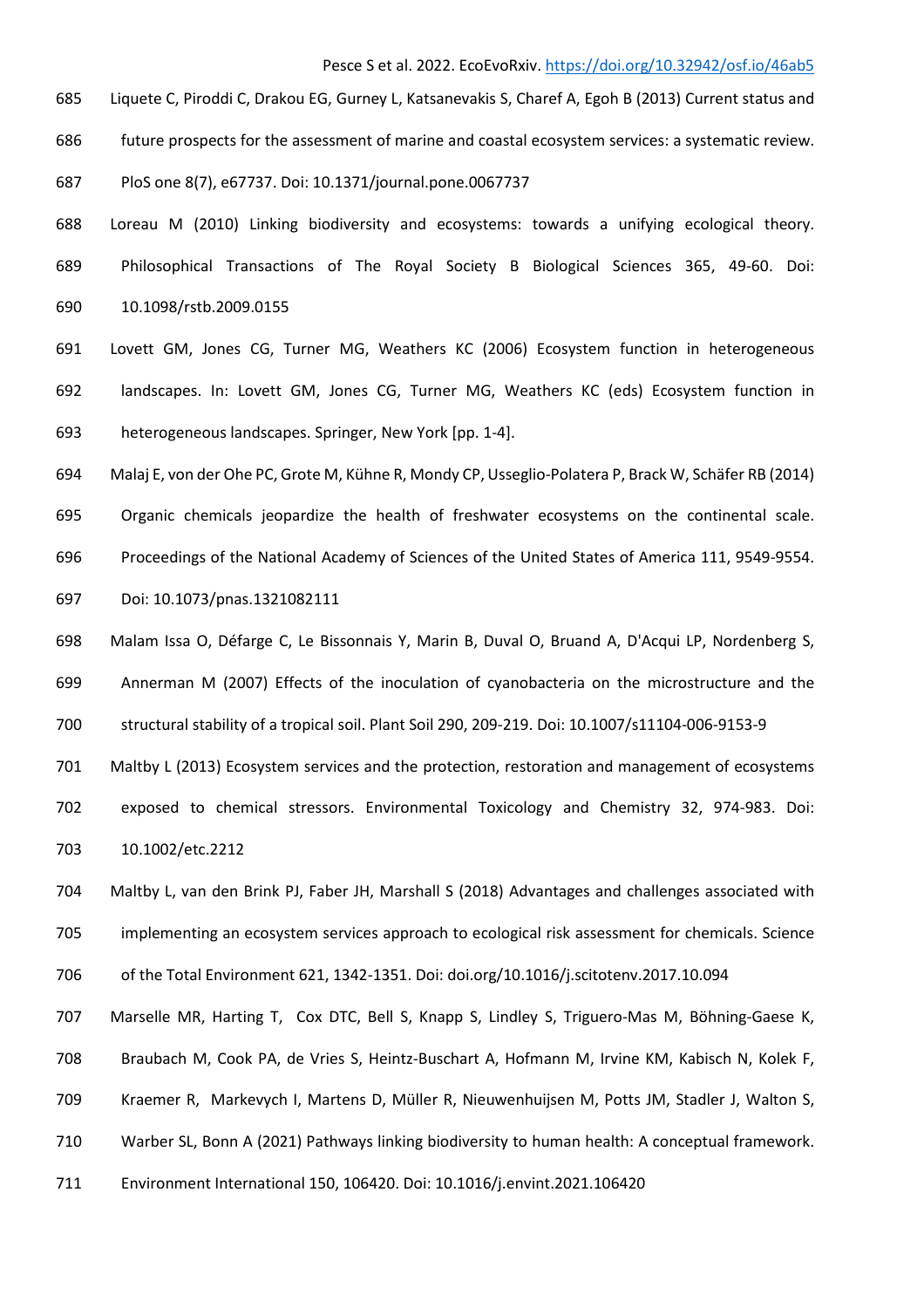- 712 Martinez ND (1996) Defining and measuring functional aspects of biodiversity. Pp. 114–148 in K.J.
- 713 Gaston, ed. Biodiversity: a biology of numbers and difference. Blackwell Science, Oxford.
- 714 Mason NWH, Mouillot D, Lee WG, Wilson JB (2005) Functional richness, functional evenness and
- 715 functional divergence: the primary components of functional diversity. Oikos 111, 112-118. Doi:
- 716 10.1111/j.0030-1299.2005.13886.x
- 717 McMahon TA, Halstead NT, Johnson S, Raffel TR, Romansic JR, Crumrine PW, Rohr JR (2012) Fungicide-
- 718 induced declines of freshwater biodiversity modify ecosystem functions and services. Ecology Letters
- 719 15, 714-722. Doi: 10.1111/j.1461-0248.2012.01790.x
- 720 [MEA] Millennium Ecosystem Assessment (2005) Ecosystems and human wellbeing: Synthesis. 721 Washington (DC): Island Press. 137 p.
- 722 Mensens C, De Laender F, Janssen C, Sabbe K, De Troch M (2015) Stressor-induced biodiversity 723 gradients: revisiting biodiversity-ecosystem functioning relationships. Oikos 124, 677-684. Doi: 724 10.1111/oik.01904
- 725 Metting B (1987) Dynamics of wet and dry aggregate stability from a three-year microalgal soil 726 conditioning experiment in the field. Soil Science 143, 139-143. Doi: 10.1097/00010694-198702000-
- 727 00009
- 728 Munns WR, Rea AW, Mazzotta MJ, Wainger LA, Saterson K (2015) Toward a standard lexicon for 729 ecosystem services. Integrated Environmental Assessment and Management 11, 666-673. Doi: 730 10.1002/ieam.1631
- 731 Munns WR, Poulsen V, Gala WR, Marshall SJ, Rea AW, Sorensen MT, von Stackelberg K (2017)
- 732 Ecosystem services in risk assessment and management. Integrated Environmental Assessment and
- 733 Management 131, 62-73. Doi: 10.1002/ieam.1835
- 734 Munns WR, Rea AW, Suter GW, Martin L, Blake-Hedges L, Crk T, Davis C, Ferreira G, Jordan S, Mahoney
- 735 M, Barron MG (2016) Ecosystem services as assessment endpoints for ecological risk assessment.
- 736 Integrated Environmental Assessment and Management 12, 522-528. Doi: 10.1002/ieam.1707
- 737 Naeem S, Bunker DE, Hector A, Loreau M, Perrings C (2009) Biodiversity, Ecosystem-Functioning, and
- 738 Human Wellbeing. Oxford University Press, New York.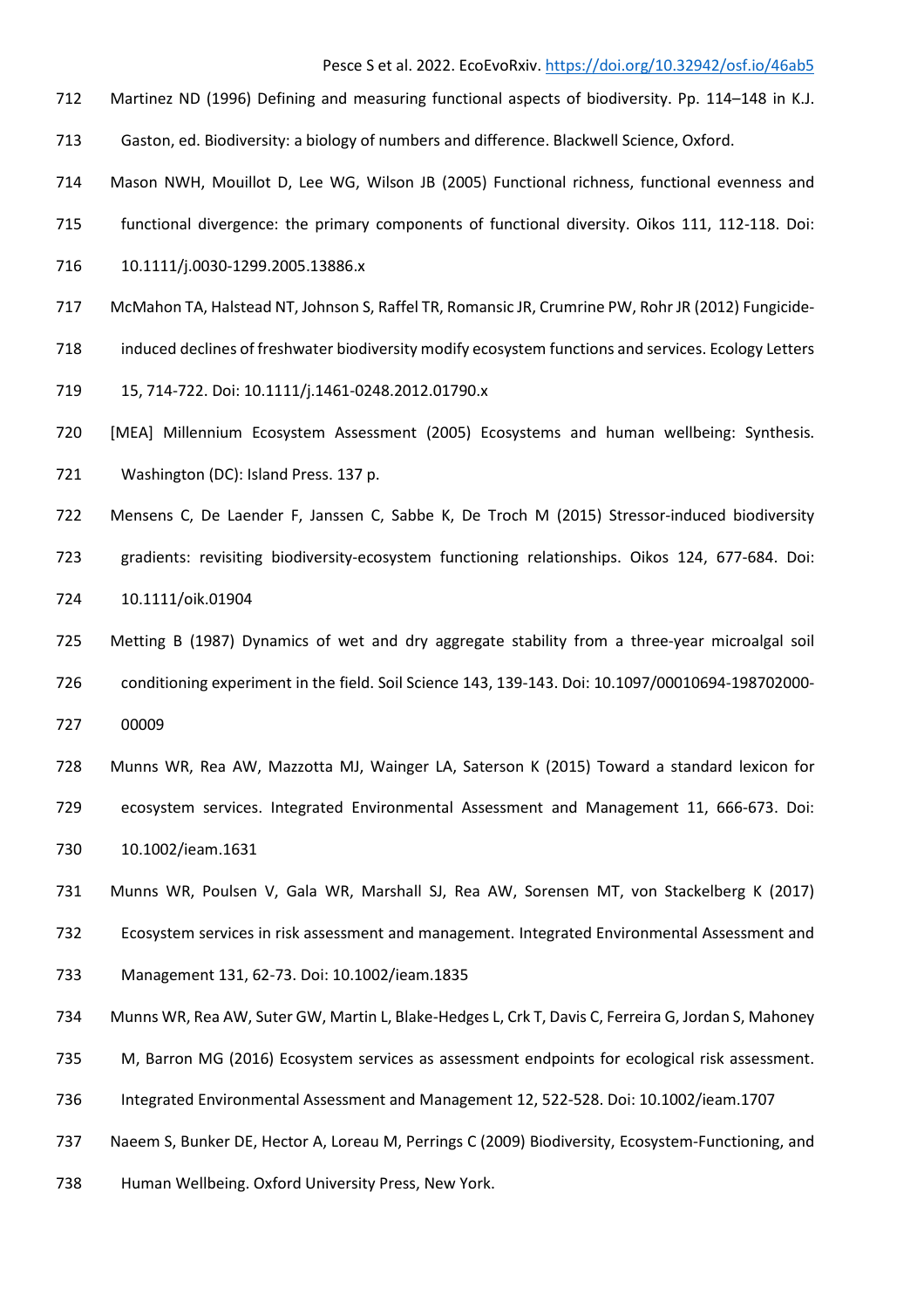739 Nienstedt KM, Brock T, Wensem Jv, Montforts M, Hart A, Aagaard A, Alix A, Boesten J, Bopp SK, Brown 740 C, Capri E, Forbes V, Köpp H, Liess M, Luttik R, Maltby L, Sousa JP, Streissl F, Hardy AR (2012) 741 Development of a framework based on an ecosystem services approach for deriving specific 742 protection goals for environmental risk assessment of pesticides. Science of the Total Environment

743 415, 31-38. Doi: 10.1016/j.scitotenv.2011.05.057

744 Pesce S, Mamy L, Achard AL, Le Gall M, Le Perchec S, Réchauchère O, Leenhardt S, Sanchez S (2021) 745 Collective scientific assessment as a relevant tool to inform public debate and policymaking: an 746 illustration with the effects of plant protection products on biodiversity and ecosystem services. 747 Environmental Science and Pollution Research 28, 38448-38454. Doi: 10.1007/s11356-021-14863-w 748 Petchey OL, O'Gorman EJ, Flynn DFB (2009) A functional guide to functional diversity measures. In: 749 Naeem S, Bunker DE, Hector A, Loreau M, Perrings C, eds. Biodiversity, ecosystem functioning, and 750 human wellbeing : an ecological and economic perspective. Oxford UP.

751 Pettorelli N, Schulte to Bühne H, Tulloch A, Dubois G, Macinnis-Ng C, Queiros AM, Keith DA, Wegmann 752 M, Schrodt F, Stellmes M, Sonnenschein R, Geller GN, Roy S, Somers B, Murray N, Bland L, 753 Geijzendorffer I, Kerr JT, Broszeit S, Leitão PJ, Duncan C, El Serafy G, He KS, Blanchard JL, Lucas R, 754 Mairota P, Webb TJ, Nicholson E, Rowcliffe M, Disney M (2018) Satellite remote sensing of ecosystem 755 functions: opportunities, challenges and way forward. Remote Sensing in Ecology and Conservation. 756 4, 71-93. Doi: 10.1002/rse2.59

757 Pipe A (1992) Pesticide effects on soil algae and cyanobacteria. Reviews of Environmental 758 Contamination and Toxicology 127, 95-170. Doi: 10.1007/978-1-4613-9751-9\_4

759 Potschin MB, Haines-Young RH (2011) Ecosystem services: Exploring a geographical perspective. 760 Progress in Physical Geography: Earth and Environment 35, 575-594. Doi: 761 10.1177/0309133311423172

762 Potschin-Young M, Czúcz B, Liquete C, Maes J, Rusch GM, Haines-Young R (2017) Intermediate 763 ecosystem services: An empty concept? Ecosystem Services 27, 124-126. Doi: 764 10.1016/j.ecoser.2017.09.001.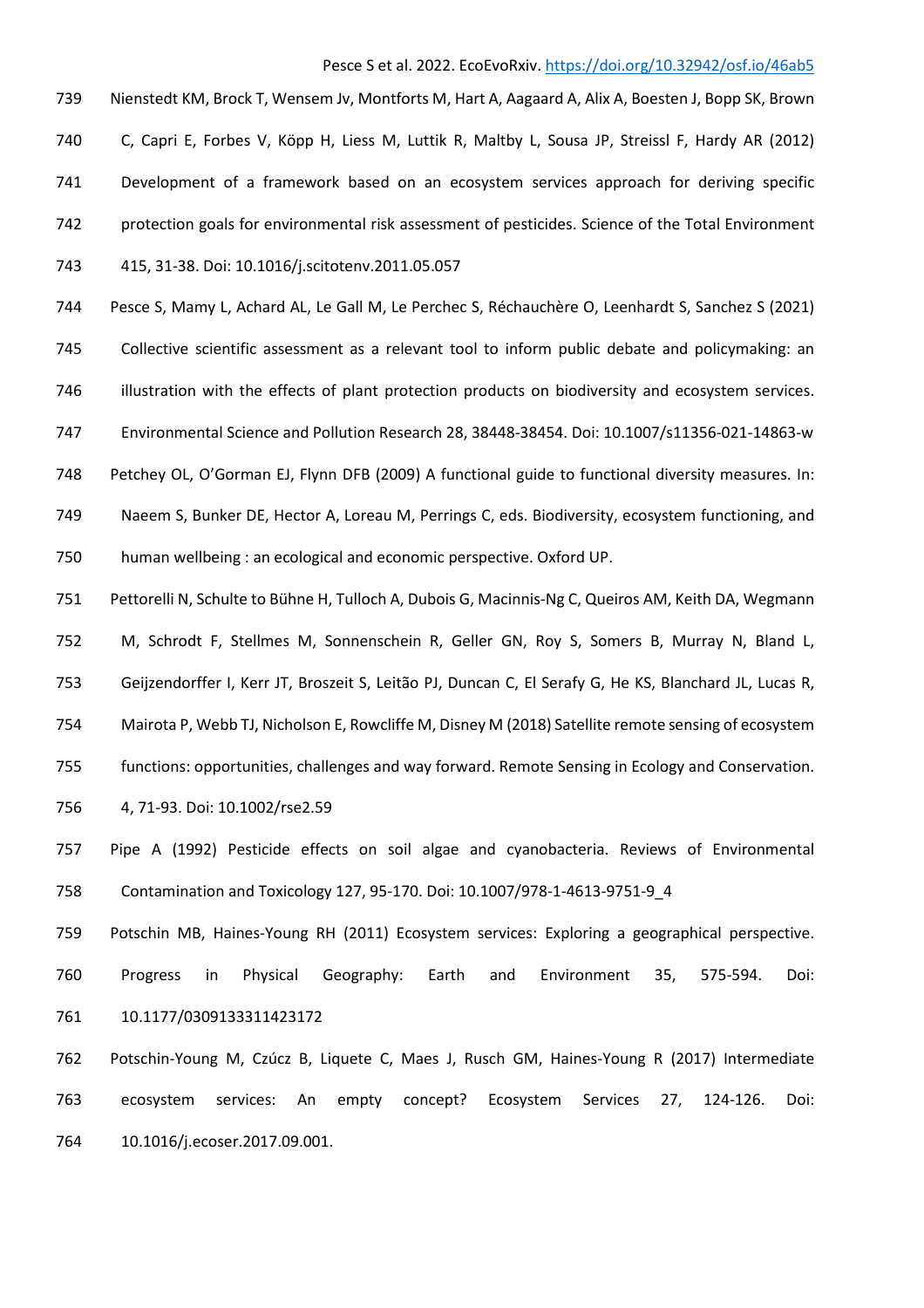765 Poveda J (2021) Cyanobacteria in plant health: Biological strategy against abiotic and biotic stresses.

766 Crop Protection 141, 105450. Doi: 10.1016/j.cropro.2020.105450

- 767 Qiu K, Xie Y, Xu D, Pott R (2018) Ecosystem functions including soil organic carbon, total nitrogen and
- 768 available potassium are crucial for vegetation recovery. Scientific Reports 8, 760. Doi:
- 769 10.1038/s41598-018-25875-x
- 770 Rasmussen LV, Christensen AE, Danielsen F, Dawson N, Martin A, Mertz O, Sikor T, Thongmanivong S,
- 771 Xaydongvanh P (2017). From food to pest: conversion factors determine switches between 772 ecosystem services and disservices. Ambio 46, 173-183. Doi: 10.1007/s13280-016-0813-6
- 773 Rossi F, Potrafka RM, Pichel FG, de Philippis R (2021) The role of the exopolysaccharides in enhancing
- 774 hydraulic conductivity of biological soil crusts. Soil Biology and Biochemistry 46, 33-40. Doi:
- 775 10.1016/j.soilbio.2011.10.016
- 776 Rudén C, Adams J, Ågerstrand M, Brock TC, Poulsen V, Schleka CE, Wheeler JR, Henry TR (2017) 777 Assessing the relevance of ecotoxicological studies for regulatory decision making. Integrated 778 Environmental Assessment and Management 13, 652-663. Doi: 10.1002/ieam.1846
- 779 Rumschlag SL, Mahon MB, Hoverman JT, Raffel TR, Carrick HJ, Hudson PJ, Rohr JR (2020) Consistent
- 780 effects of pesticides on community structure and ecosystem function in freshwater systems. Nature
- 781 Communications 11, 6333. Doi: 10.1038/s41467-020-20192-2.
- 782 Saaristo M, Brodin T, Balshine S, Bertram MG, Brooks BW, Ehlman SM, McCallum ES, Sih A, Sundin J,
- 783 Wong BBM, Arnold KO (2018) Direct and indirect effects of chemical contaminants on the behaviour,
- 784 ecology and evolution of wildlife. Proceedings of the Royal Society B: Biological Sciences 285,
- 785 20181297. Doi: 10.1098/rspb.2018.1297
- 786 Schäfer RB, Bundschuh M, Rouch DA, Szöcs E, von der Ohe PC, Pettigrove V, Schulz R, Nugegoda D,
- 787 Kefford BJ (2012) Effects of pesticide toxicity, salinity and other environmental variables on selected
- 788 ecosystem functions in streams and the relevance for ecosystem services. Science of the Total
- 789 Environment 415, 69-78. Doi: 10.1016/j.scitotenv.2011.05.063
- 790 Schulze ED, Mooney HA (eds) (1993) Biodiversity and ecosystem function. Berlin, Germany: Springer-
- 791 Verlag.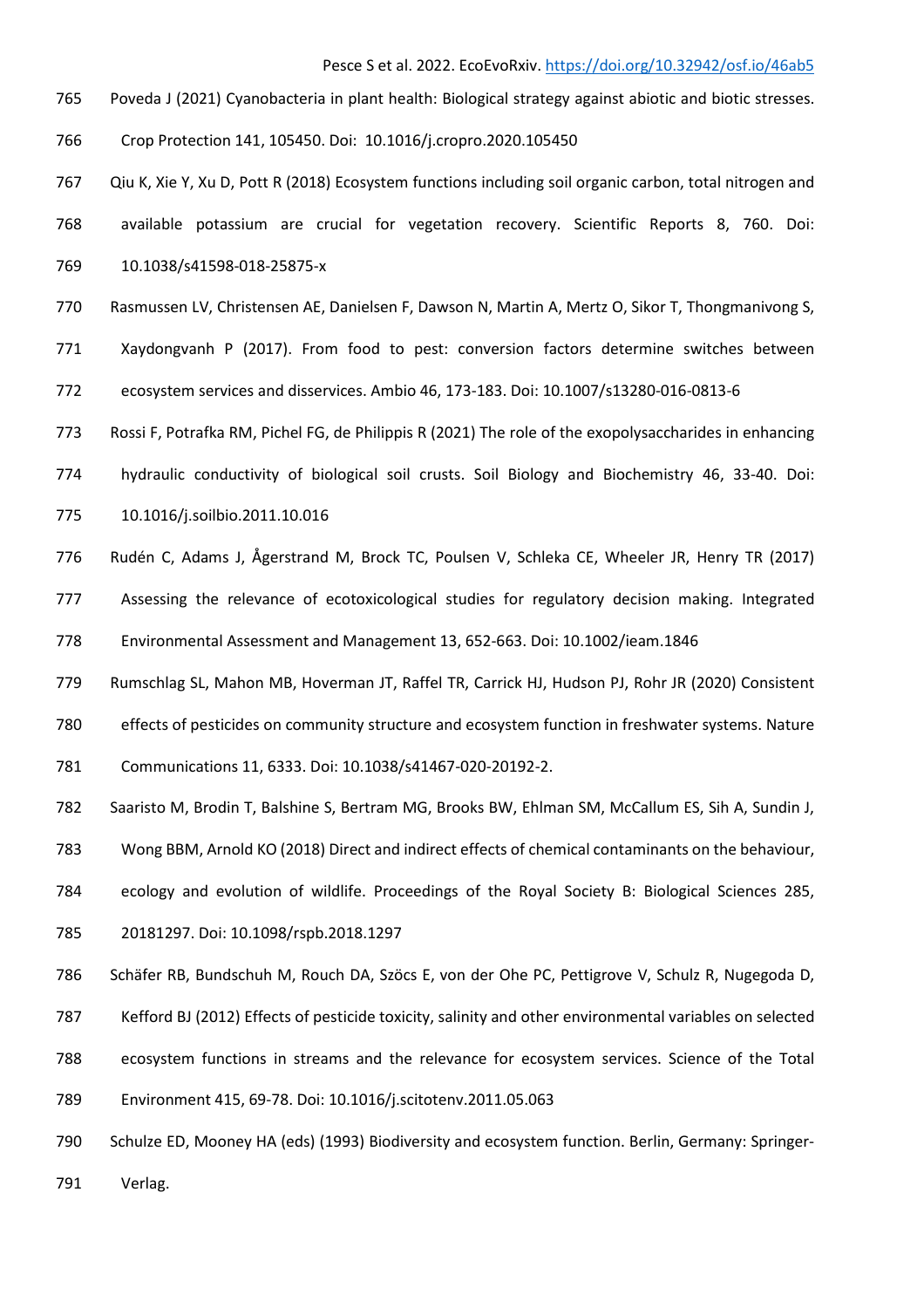- 792 Schumacher EF (1973) Small is Beautiful: Economics as if People Mattered. Blond and Briggs. London.
- 793 Svensson EI, Gómez-Llano MA, Torres AR, Bensch HM (2018) Frequency dependence and ecological
- 794 drift shape coexistence of species with similar niches. The American Naturalist, 191, 691-703. Doi:
- 795 10.1086/697201
- 796 Swenson NG, Erickson DL, Mi X, Bourg NA, Forero-Montaña J, Ge X, Howe R, Lake JK, Liu X, Ma K, Pei
- 797 N, Thompson J, Uriarte M, Wolf A, Wright SJ, Ye W, Zhang J, Zimmerman JK, Kress WJ (2012)
- 798 Phylogenetic and functional alpha and beta diversity in temperate and tropical tree communities.
- 799 Ecology 93, S112-S125. Doi: 10.1890/11-0402.1
- 800 [TEEB] (2010) The Economics of Ecosystems and Biodiversity: Ecological and Economic Foundations.
- 801 Pushpam Kumar (ed.), Earthscan, London & Washington.
- 802 Tickner D, Opperman J, Abell R, Acreman M, Arthington AH, Bunn SE, Cooke SJ, Dalton J, Darwall W,
- 803 Edwards G, Harrison I, Hughes K, Jones T, Leclère D, Lynch AJ, Leonard P, McClain ME, Muruven D,
- 804 Olden JD, Ormerod SJ, Robinson J, Tharme RE, Thieme M, Tockner K, Wright M, Young L (2020)
- 805 Bending the curve of global freshwater biodiversity loss: An emergency recovery plan. BioScience 70,
- 806 330-342. Doi: 10.1093/biosci/biaa002
- 807 Tilman D (2004) Niche tradeoffs, neutrality, and community structure: a stochastic theory of resource
- 808 competition, invasion, and community assembly. Proceedings of the National Academy of Sciences

809 of the United States of America 101, 10854-10861. Doi: 10.1073/pnas.0403458101

- 810 Tilman D, Isbell F, Cowles JM (2014) Biodiversity and ecosystem functioning. Annual Review of Ecology,
- 811 Evolution, and Systematics 45, 471-493. Doi: 10.1146/annurev-ecolsys-120213-091917
- 812 Thomsen M, Faber JH, Sorensen PB (2012) Soil ecosystem health and services evaluation of ecological 813 indicators susceptible to chemical stressors. Ecological Indicators 16, 67-75. Doi: 814 10.1016/j.ecolind.2011.05.012
- 815 United Nations (1992) Convention on Biological Diversity [WWW document]. URL: 816 https://www.cbd.int/doc/legal/cbd-en.pdf.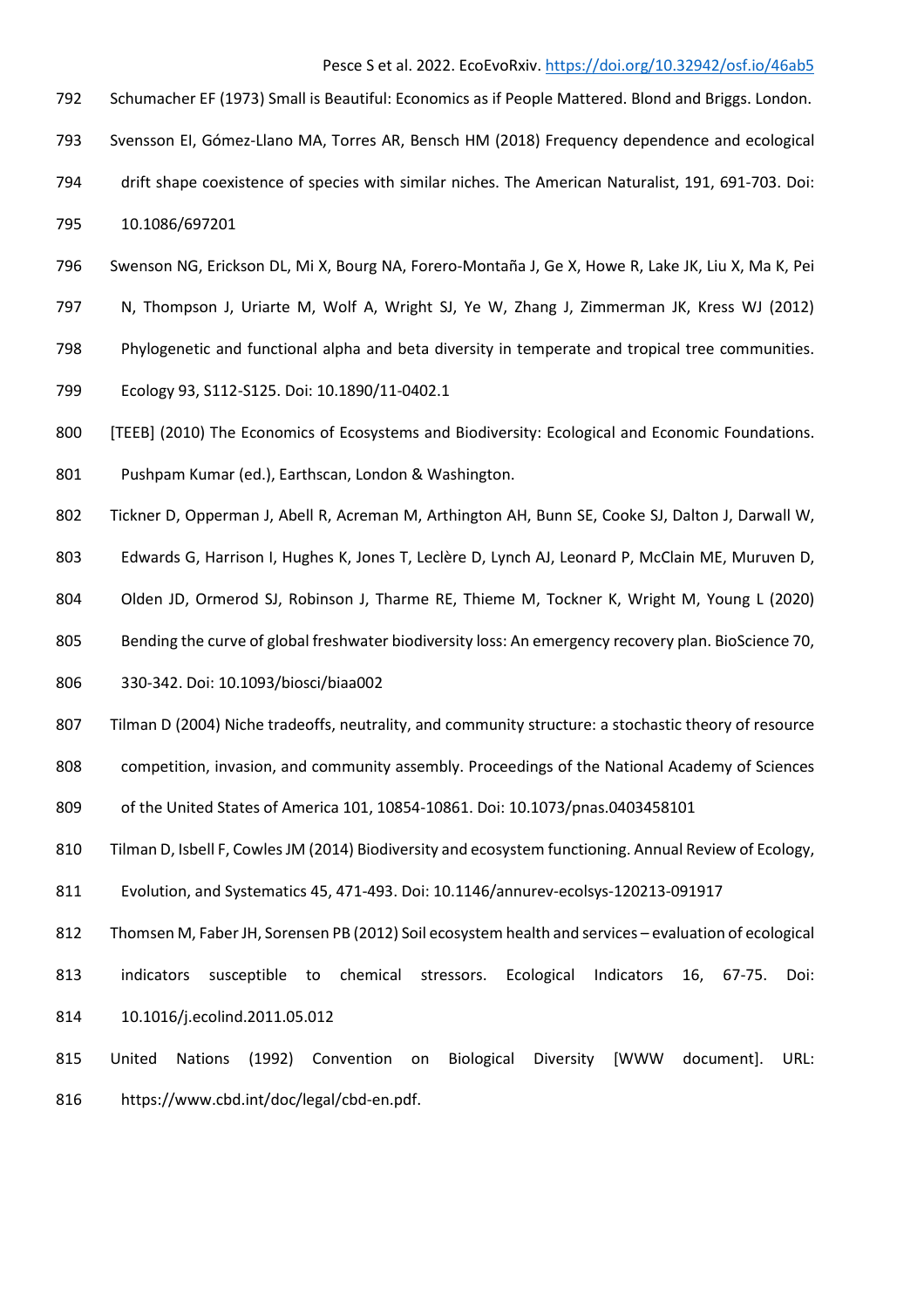- 817 van der Hel S, Biermann F (2017) The authority of science in sustainability governance: A structured
- 818 comparison of six science institutions engaged with the Sustainable Development Goals.
- 819 Environmental Science & Policy 77, 211-220. Doi: 10.1016/j.envsci.2017.03.008
- 820 van der Plas F (2019) Biodiversity and ecosystem functioning in naturally assembled communities.
- 821 Biological Reviews 94, 1220-1245. Doi: 10.1111/brv.12499
- 822 Van Wensem J, Maltby L (2013) Ecosystem services: From policy to practice. Integrated Environmental 823 Assessment and Management 9, 211-213. Doi: 10.1002/ieam.1412
- 824 Van Wensem J, Calow P, Dollacker A, Maltby L, Olander L, Tuvendal M, Van Houtven G (2017) 825 Identifying and assessing the application of ecosystem services approaches in environmental policies 826 and decision making. Integrated Environmental Assessment and Management 13, 41-51. Doi:
- 827 10.1002/ieam.1836
- 828 Vinebrooke RD, Cottingham KL, Norberg J, Scheffer M, Dodson SI, Maberly SC, Sommer U (2004) 829 Impacts of multiple stressors on biodiversity and ecosystem functioning: the role of species co-830 tolerance. Oikos 104, 451-457. Doi: 10.1111/j.0030-1299.2004.13255.x
- 831 Wegener KE, Aldag R, Meyer B (1985) Soil algae: Effects of herbicides on growth and C2H2 reduction
- 832 (nitrogenase) activity. Soil Biology and Biochemistry 17, 641-644. Doi: 10.1016/0038-0717(85)90041-
- 833 0
- 834 Westman WE (1977) How much are Nature's services worth? Science 197, 960-964. Doi: 835 10.1126/science.197.4307.960
- 836 Whittaker RH (1960) Vegetation of the Siskiyou Mountains, Oregon and California. Ecological
- 837 Monographs 30, 279-338. Doi: 10.2307/1943563
- 838 Winter M, Devictor V, Schweiger O (2013) Phylogenetic diversity and nature conservation: where are 839 we? Trends in Ecology & Evolution 28, 199-204. Doi: 10.1016/j.tree.2012.10.015
- 840 Xiao H, McDonald-Madden E, Sabbadin R, Peyrard N, Dee LE, Chadès I (2019) The value of 841 understanding feedbacks from ecosystem functions to species for managing ecosystems. Nature
- 842 Communications 10, 3901. Doi: 10.1038/s41467-019-11890-7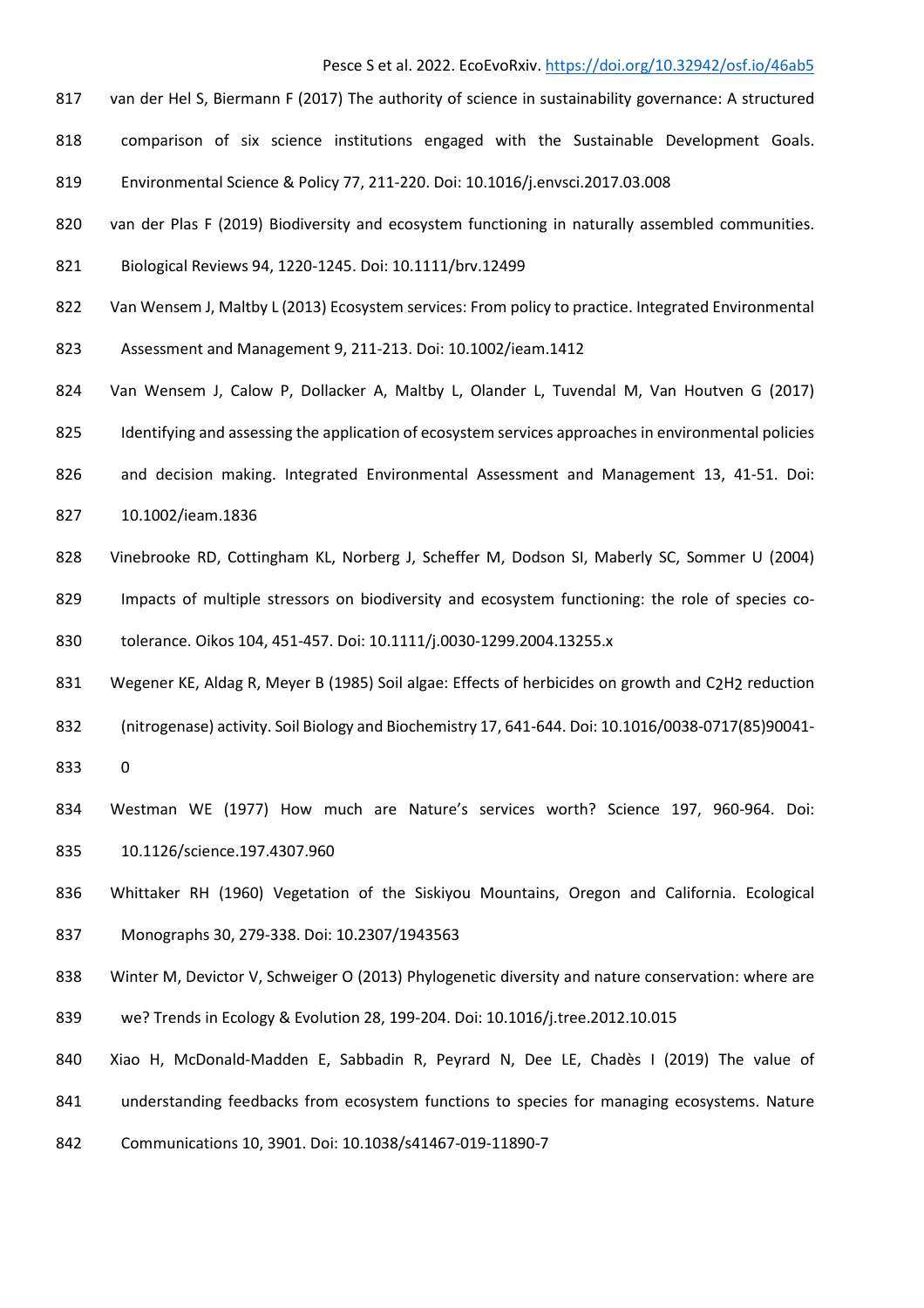- 843 Zaady E, Arbel S, Barkai D, Sarig S (2013) Long-term impact of agricultural practices on biological soil
- 844 crusts and their hydrological processes in a semiarid landscape. Journal of Arid Environments 90, 5-
- 845 11. Doi: 10.1016/j.jaridenv.2012.10.021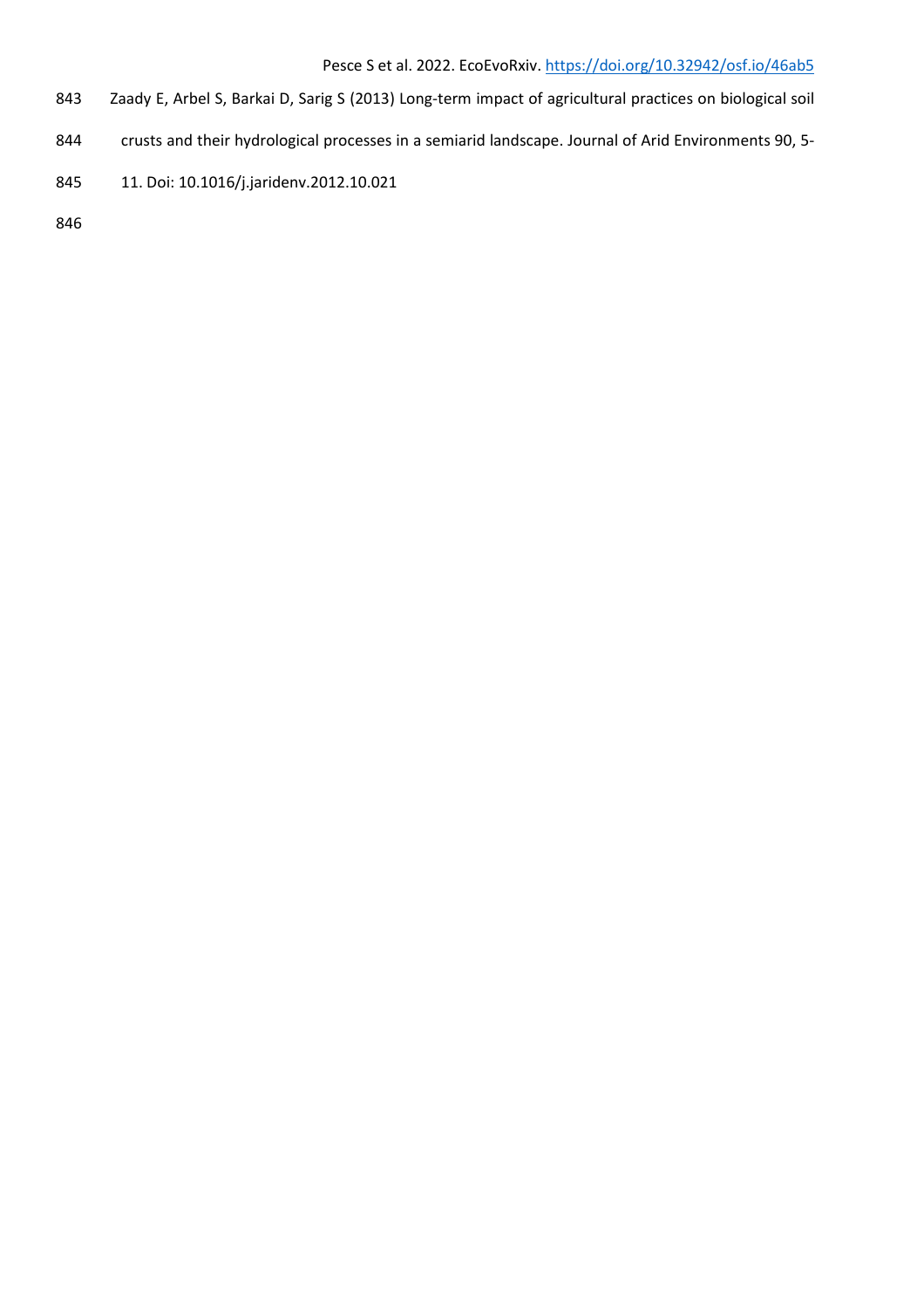- *Figure 1: Expected effects of plant protection products on biodiversity, ecological processes and*
- *ecosystem functions through their inter-relationships.*

# 

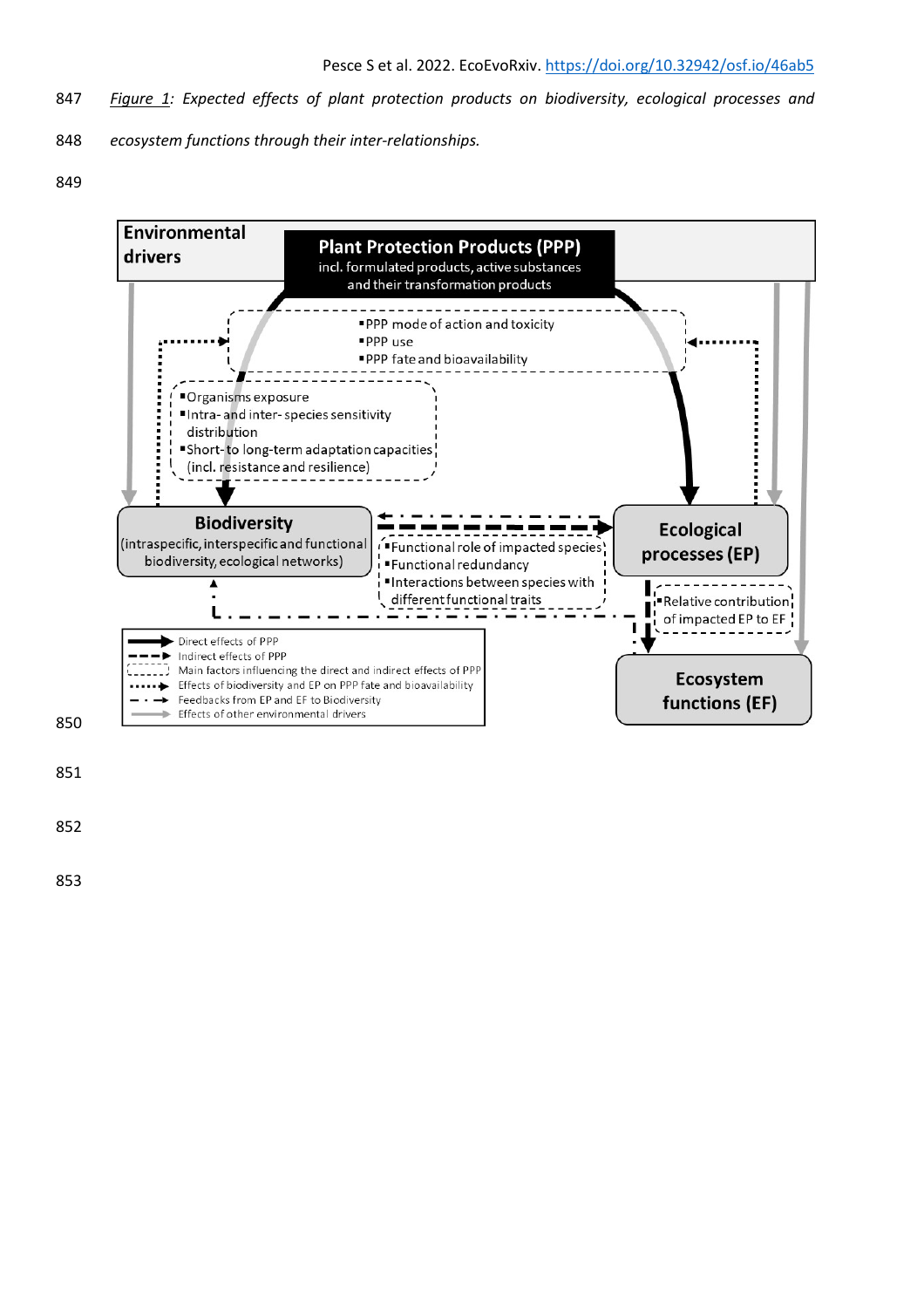*Figure 2: Perceptions of a panel of experts in environmental sciences (n=17) on the links between the ecological function (EF) categories proposed in Table 1 and (A) provisioning, (B) regulation and maintenance and (C) cultural services as classified in CICES version 5.1. (Haines-Young & Potschin,* 



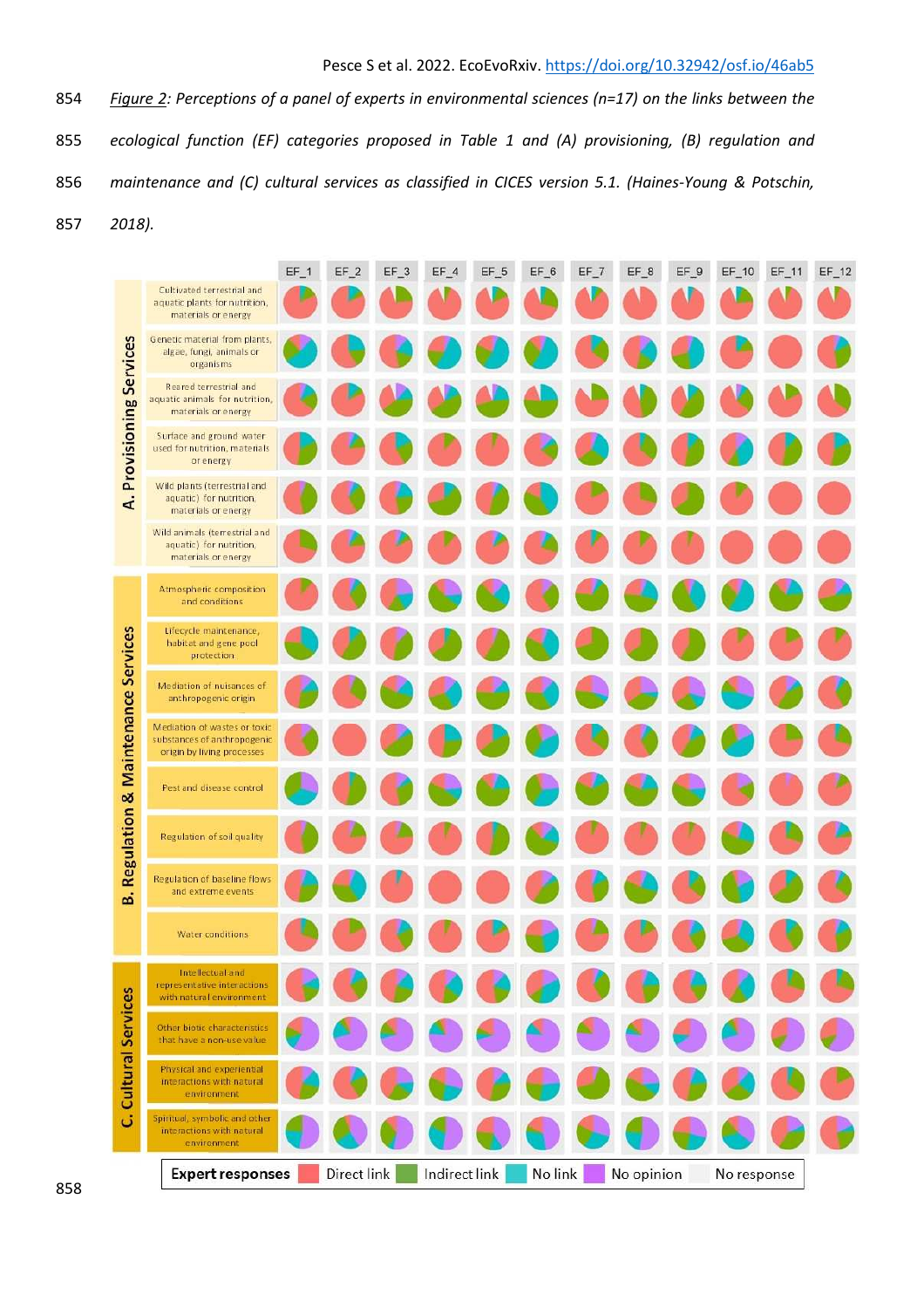- *Figure 3: Pictures illustrating terrestrial microalgae and cyanobacteria: a, conventional culture (maize);*
- *b, conservation culture (barley); c, forest (Mediterranean). Microscopic observations: d, diatoms; e,*
- *cyanobacteria.*